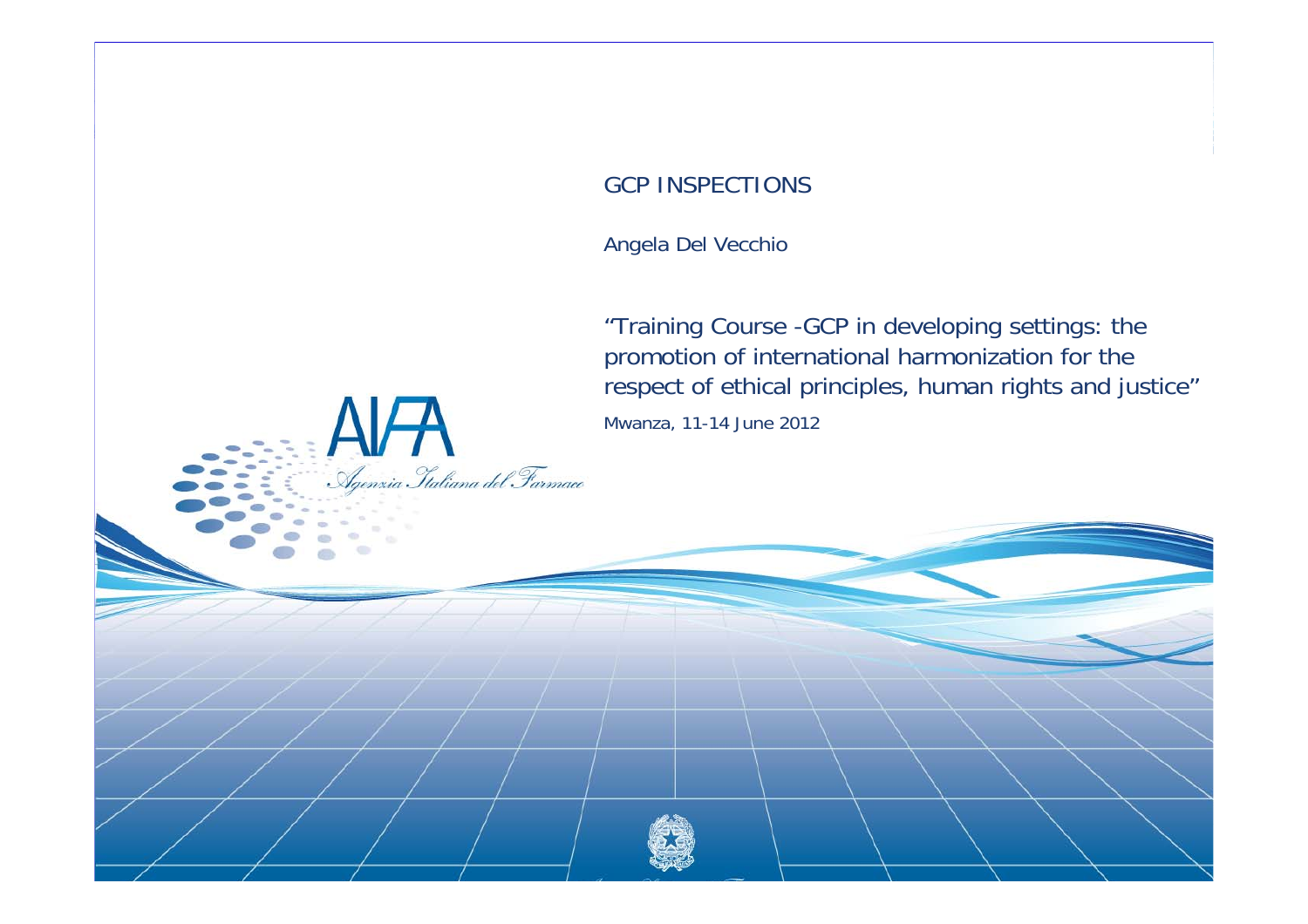### Public Declaration of transparency/interests\*

The view and opinions expressed in the following PowerPoint slides are those of the individual presenter and should not be attributed to AIFA

| Activity for a company related to a single<br>product/group of products                                                          | <b>NO</b> | <b>Currently</b> | Last 2 years | More than 2<br>years but less<br>than 5 years<br>ago | More than 5<br>years ago<br>(optional) |
|----------------------------------------------------------------------------------------------------------------------------------|-----------|------------------|--------------|------------------------------------------------------|----------------------------------------|
| Employee                                                                                                                         | x         |                  |              |                                                      |                                        |
| Consultant                                                                                                                       | x         |                  |              |                                                      |                                        |
| Principal Investigator                                                                                                           | x         |                  |              |                                                      |                                        |
| Member of a steering committee, an advisory board or similar<br>body                                                             | x         |                  |              |                                                      |                                        |
| Investigator (not principal) for a medicinal product development                                                                 | X         |                  |              |                                                      |                                        |
| Financial interests in a pharmaceutical company                                                                                  | x         |                  |              |                                                      |                                        |
| I own a drug patent                                                                                                              | x         |                  |              |                                                      |                                        |
| I work in an organisation that receives grant or other funding<br>from a pharmaceutical company (I do not receive personal gain) | x         |                  |              |                                                      |                                        |

\*Angela Del Vecchio, in accordance with the Conflict of Interest Regulations approved by AIFA Board of Directors (26.01.2012) and published on the Official Journal of 20.03.2012 according to 0044 EMA/513078/2010 on the handling of the conflicts of interest for scientific committee members and experts



NB: I am not receiving any compensation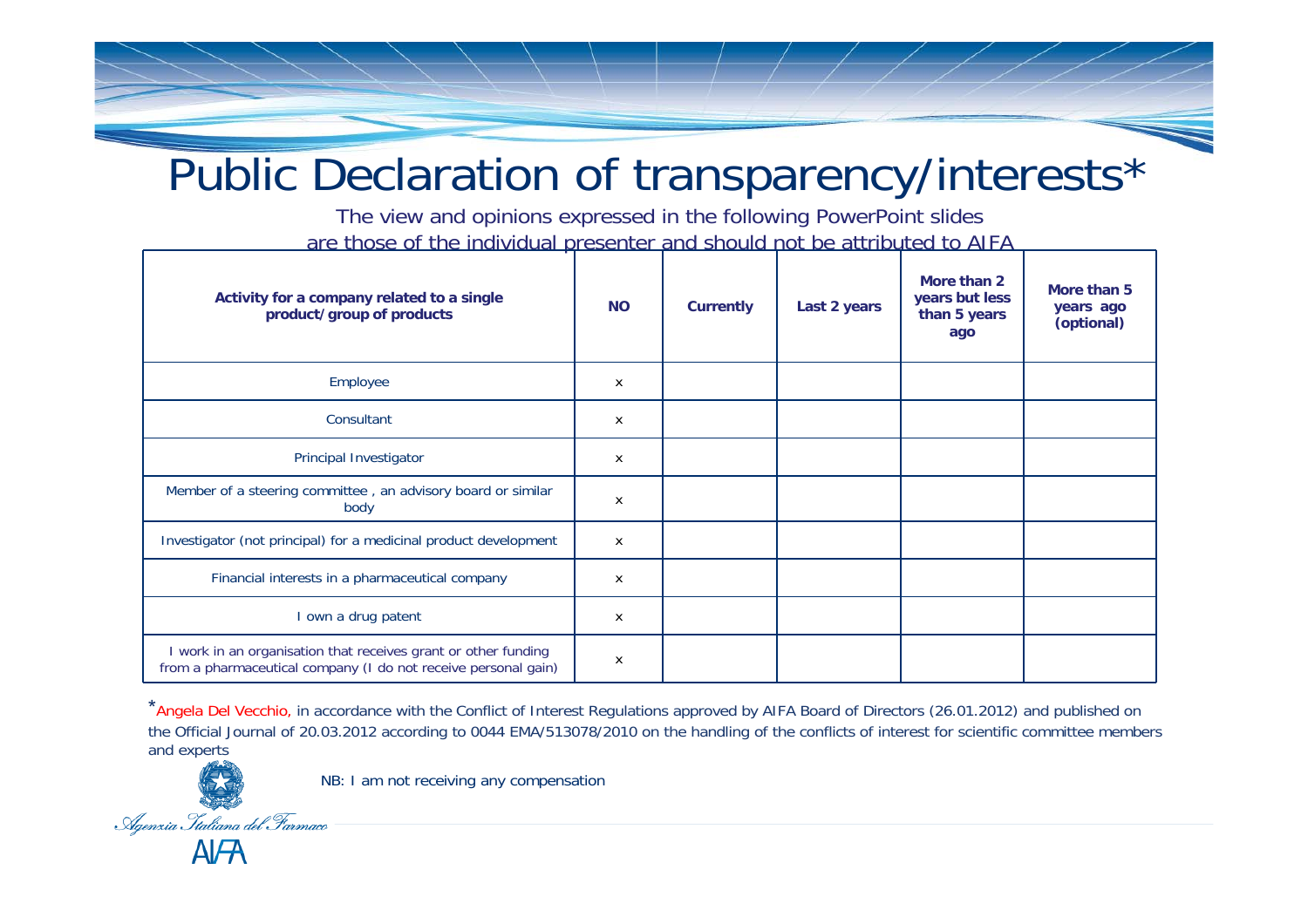

### **Overview**

- •References
- $\bullet$ Investigator's site inspection (preparation, conduction)
- $\bullet$ Clinical Trial Pharmacy Inspections
- $\bullet$ Sponsor site inspection (preparation, conduction)
- $\bullet$ Inspection Report
- •Common findings

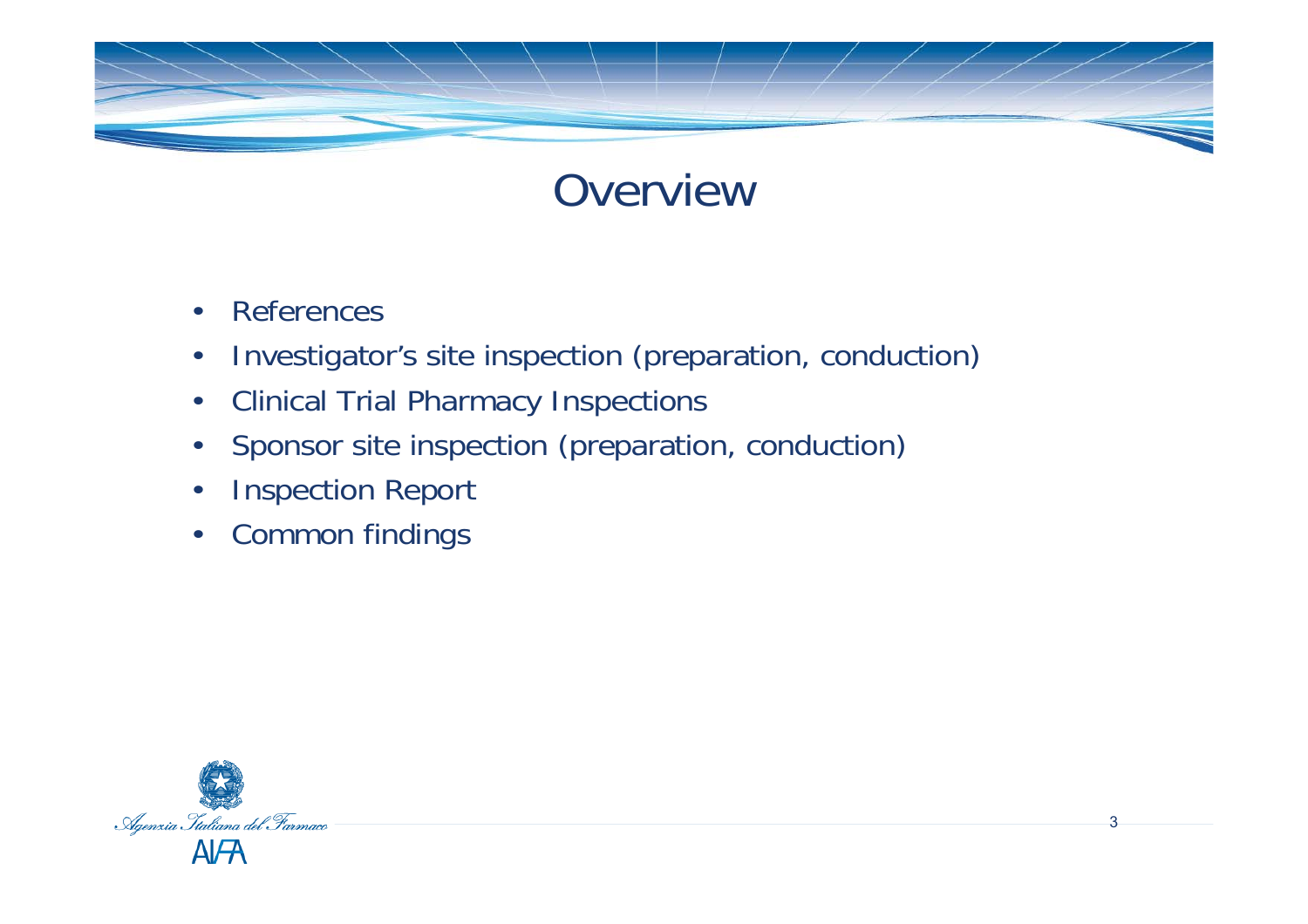### References

- Note for guidance on Clinical Practice CPMP/ICH/135/95-GCP
- Directive 2001/20/EC
- •Directive 2005/28/EC
- Annex 13 GMP February 2010
- Eudralex, vol.10 CTs, of Rules Governing Medicinal Product in the EU, in particular

Guidance documents containing the commom provisions on the conduct of GCP inspections by CA of different member states



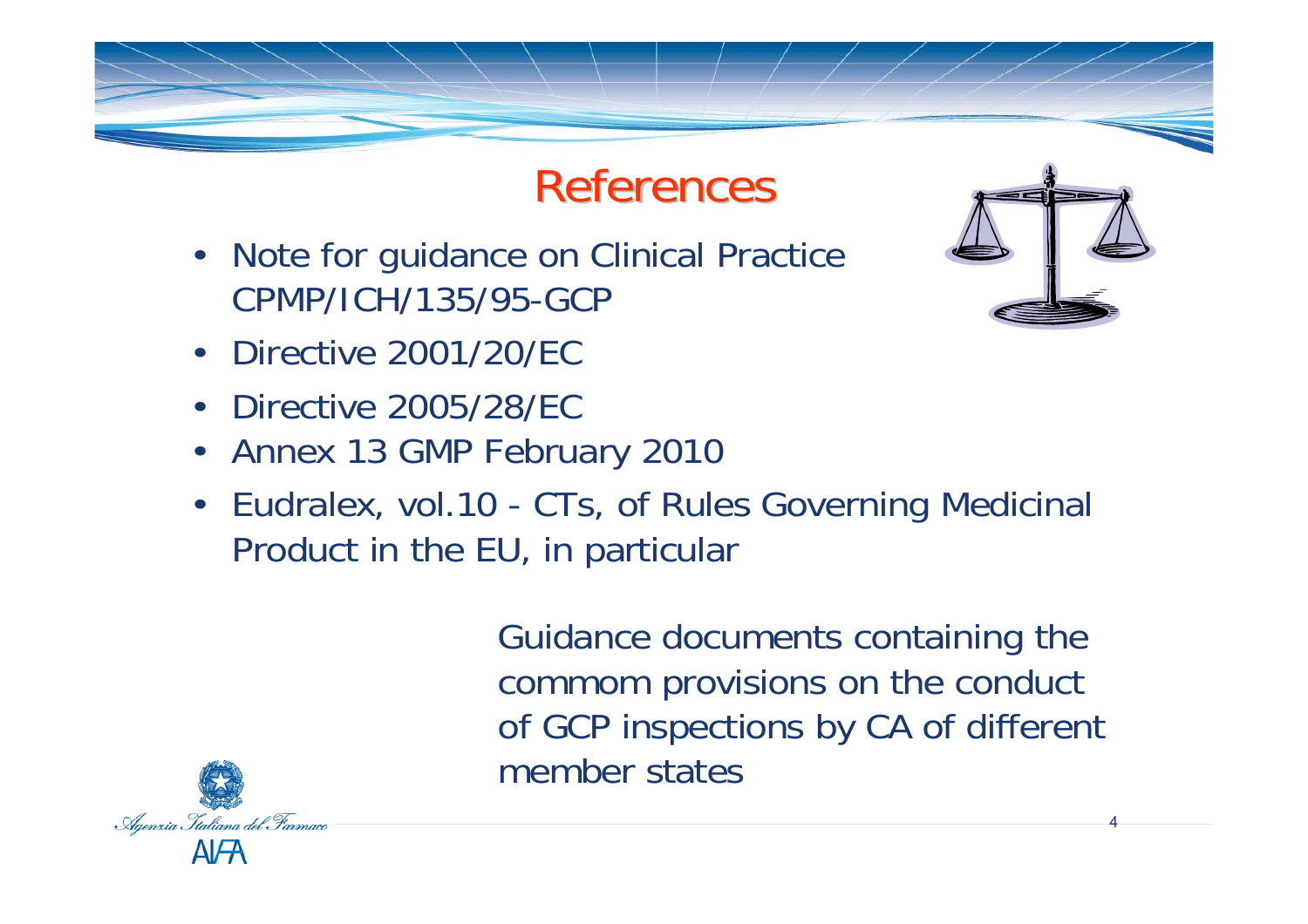

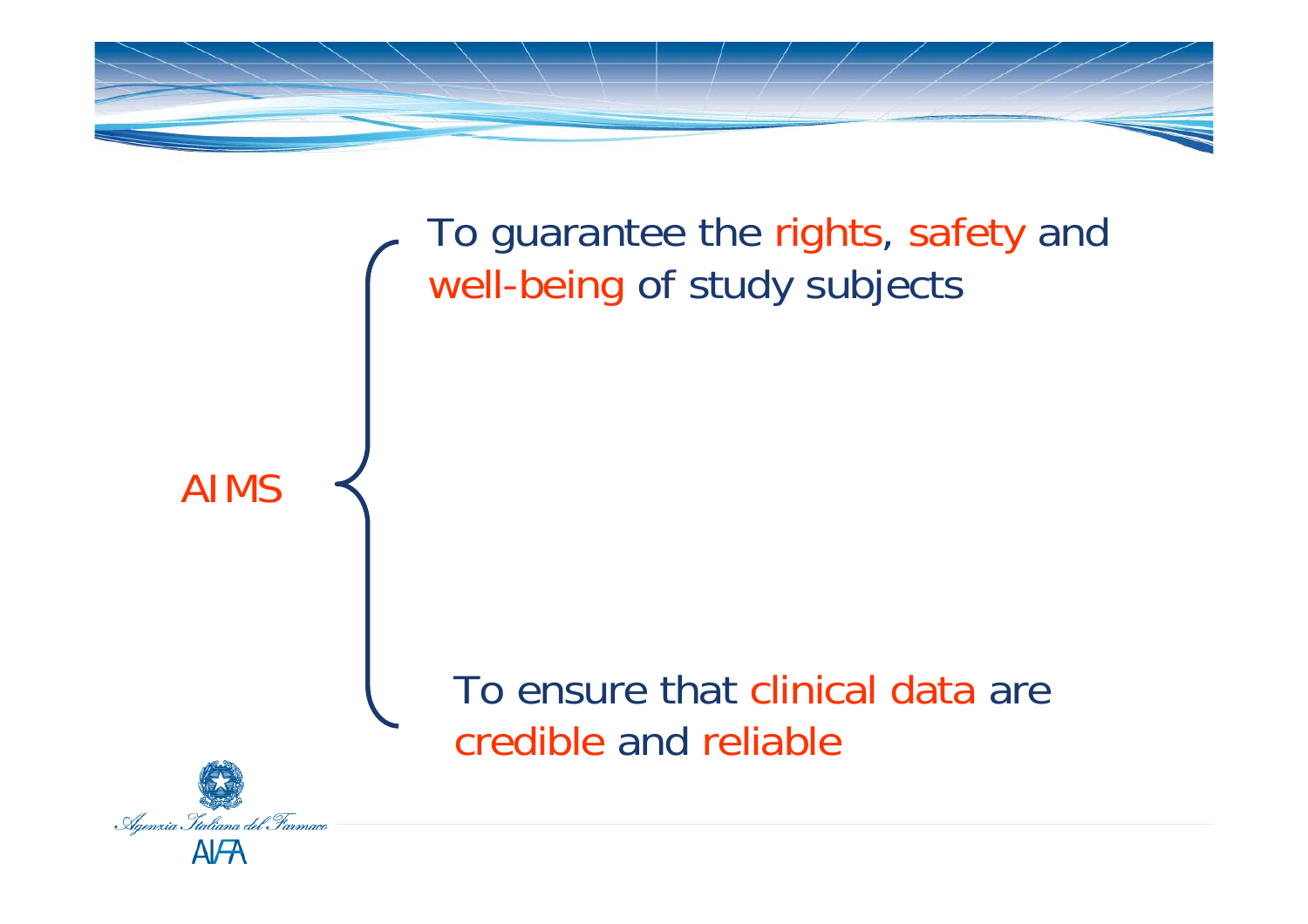

### Different types of GCP-inspections

6

√Investigator site **Pharmacy** Ethics CommitteeLaboratory Phase I Unit√Sponsor/CRO site

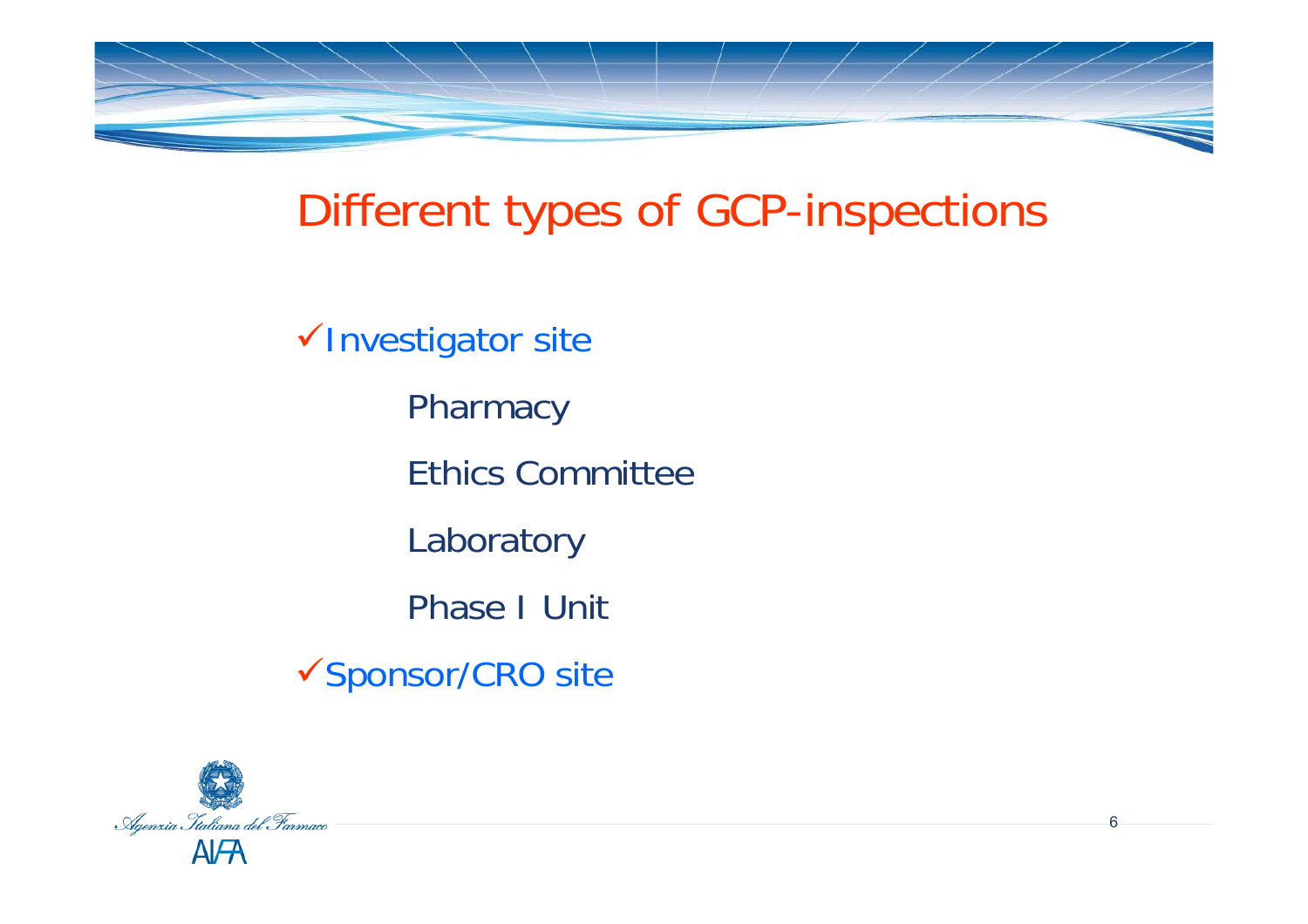



- $\checkmark$  Inspection of an on-going/finished clinical trial
- $\checkmark$  Inspection within the context of a marketing authorisation process
	- -National Procedure -Mutual Recognition Procedure -Decentralized Procedure-Centralized Procedure

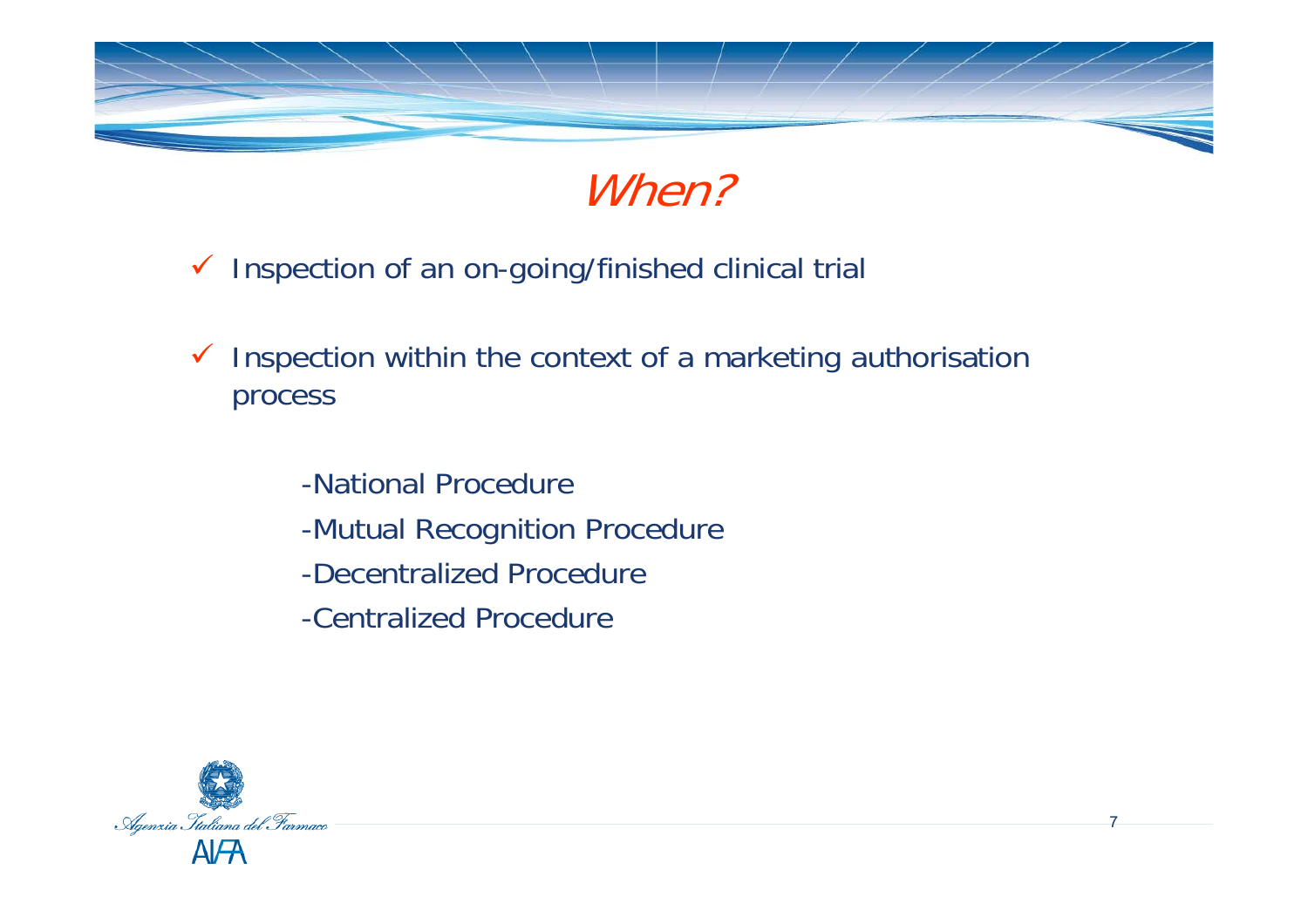

## INVESTIGATOR'S SITE INSPECTION

ISI

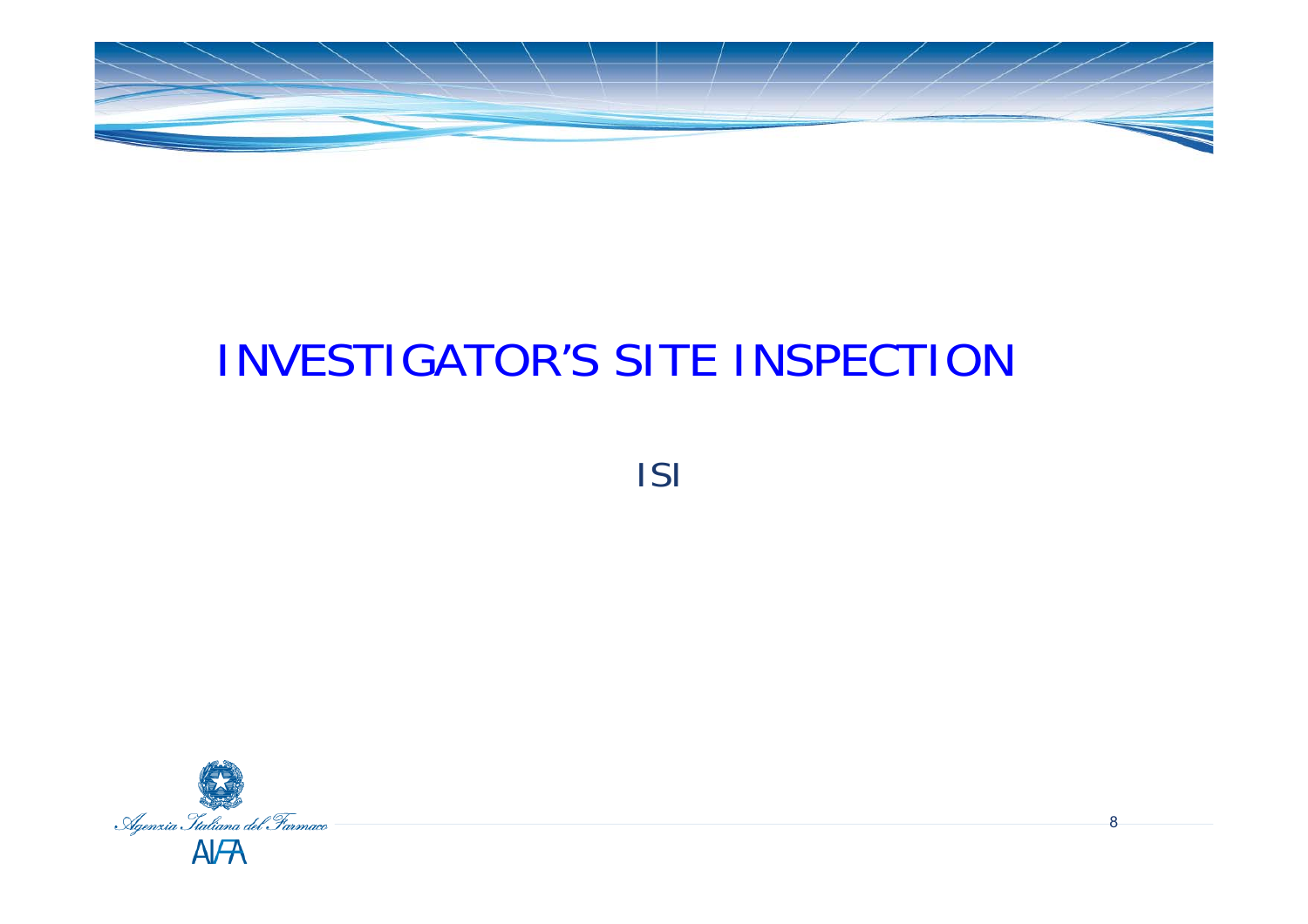

### PREPARATION FOR AN ISI

Inspection announcement

- ❖ Letter to the investigator/sponsor/applicant
- $triangle$  **Legal framework and reason of the inspection**
- **❖ Confirmation of inspection site/dates**

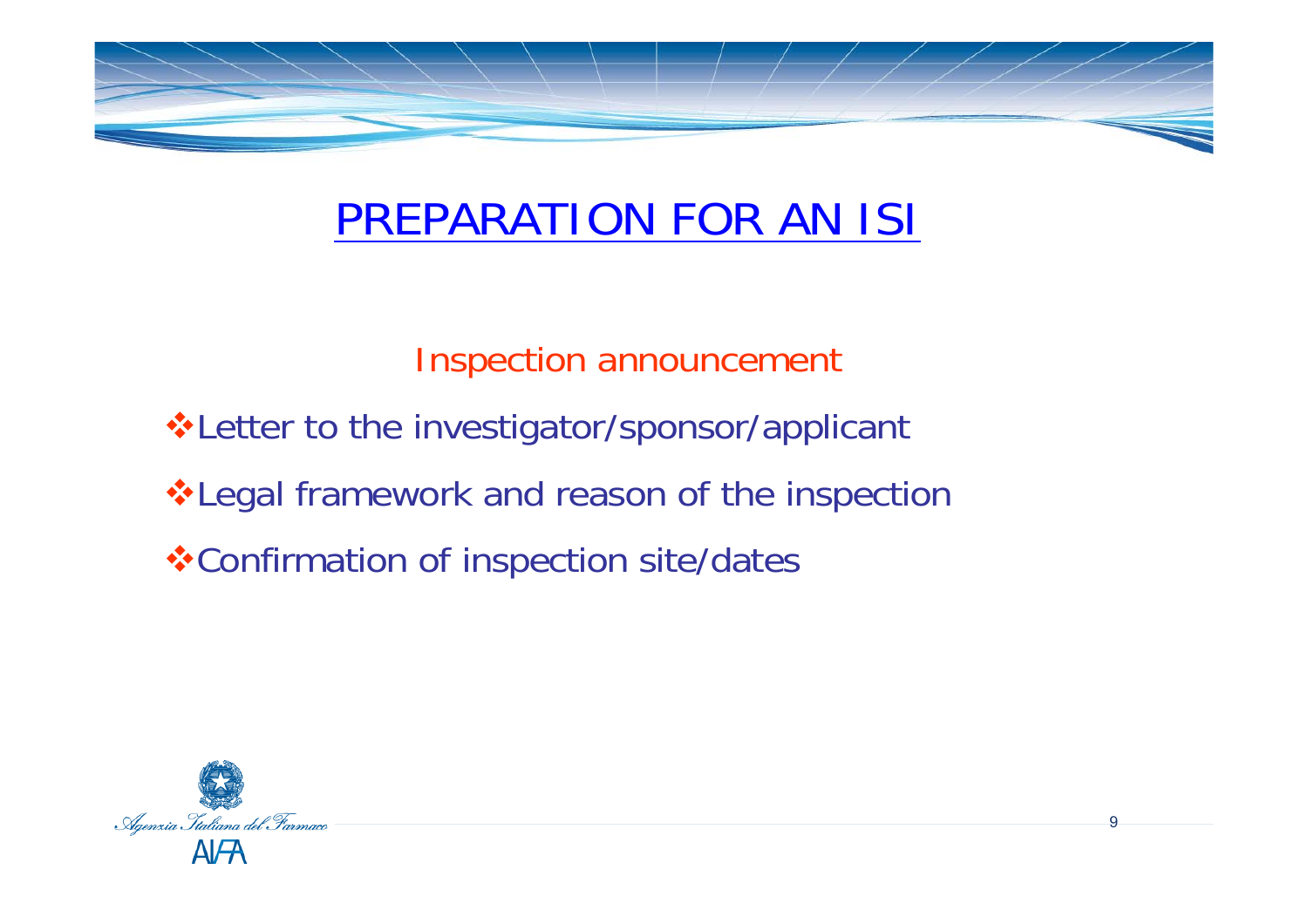

### Documents request

- -protocol and amendments
- -CRF, diaries, questionnaire
- -sample patient information sheet and consent form
- -Investigator's Brochure
- -monitoring plan/SOPs and monitoring reports
- -contracts/agreements
- -shipping documents
- -SAE
- -complete final Clinical Study Report with tables and appendices
- -individual patient data listings for all patients recruited at the specific clinical trial site

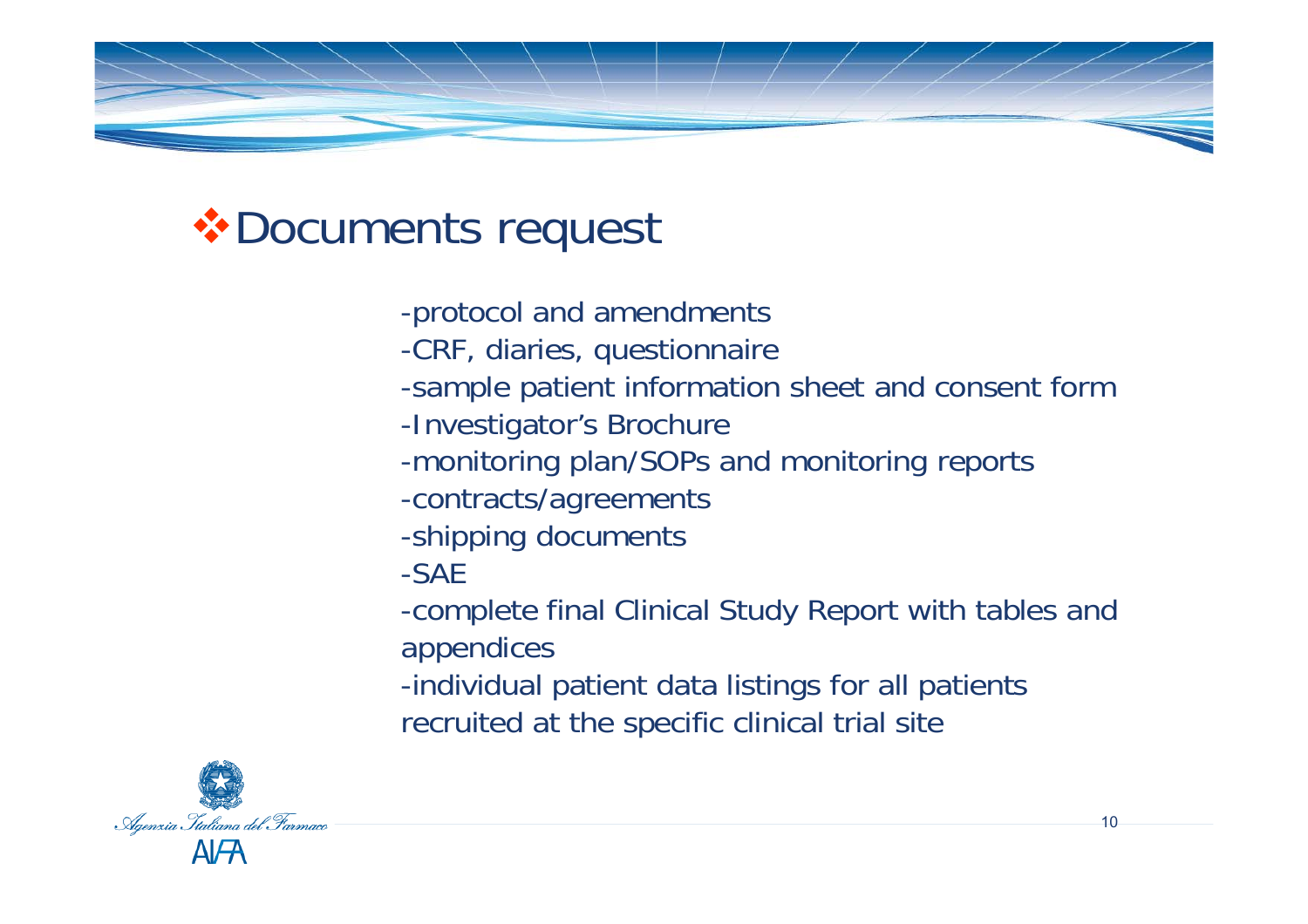

## The Inspection plan

- •The inspection plan generally outlines and defines the relevant aspects of the clinical trial site and scope that are to be covered during the inspection. It is based on the inspection scope and the reviewed documentation. It is an internal working document for the inspection team to guide through the inspection.
- Summary of all questions to be addressed and documents to be reviewed during the inspection

11

•Worksheets may be designed as part of the inspection plan

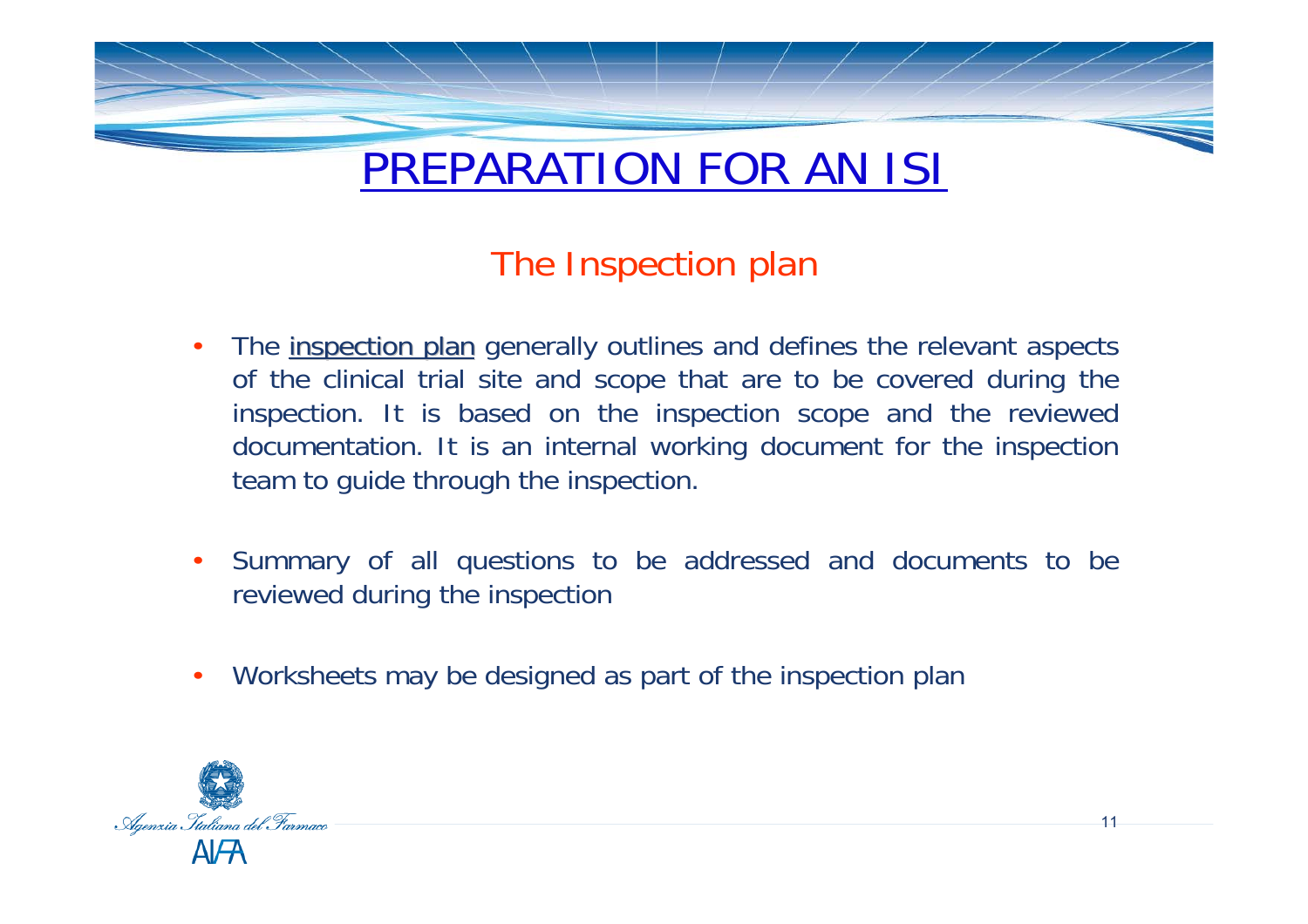

## PREPARATION FOR AN ISI

The Inspection plan

- **❖** The Inspection Plan includes:
- $\checkmark$  information received from assessors
- $\checkmark$  information taken from:

Agenzia Italiana del Farmaci

- the application
- the document requested before the inspection
- the EUDRACT database

#### $\checkmark$  results from the comparison of different documents:

- -CSR vs.data listing
- -Visit dates vs. drug administration dates
- -Protocol deviations vs.patient excluded from analysis
- -Study documents/monitoring reports/

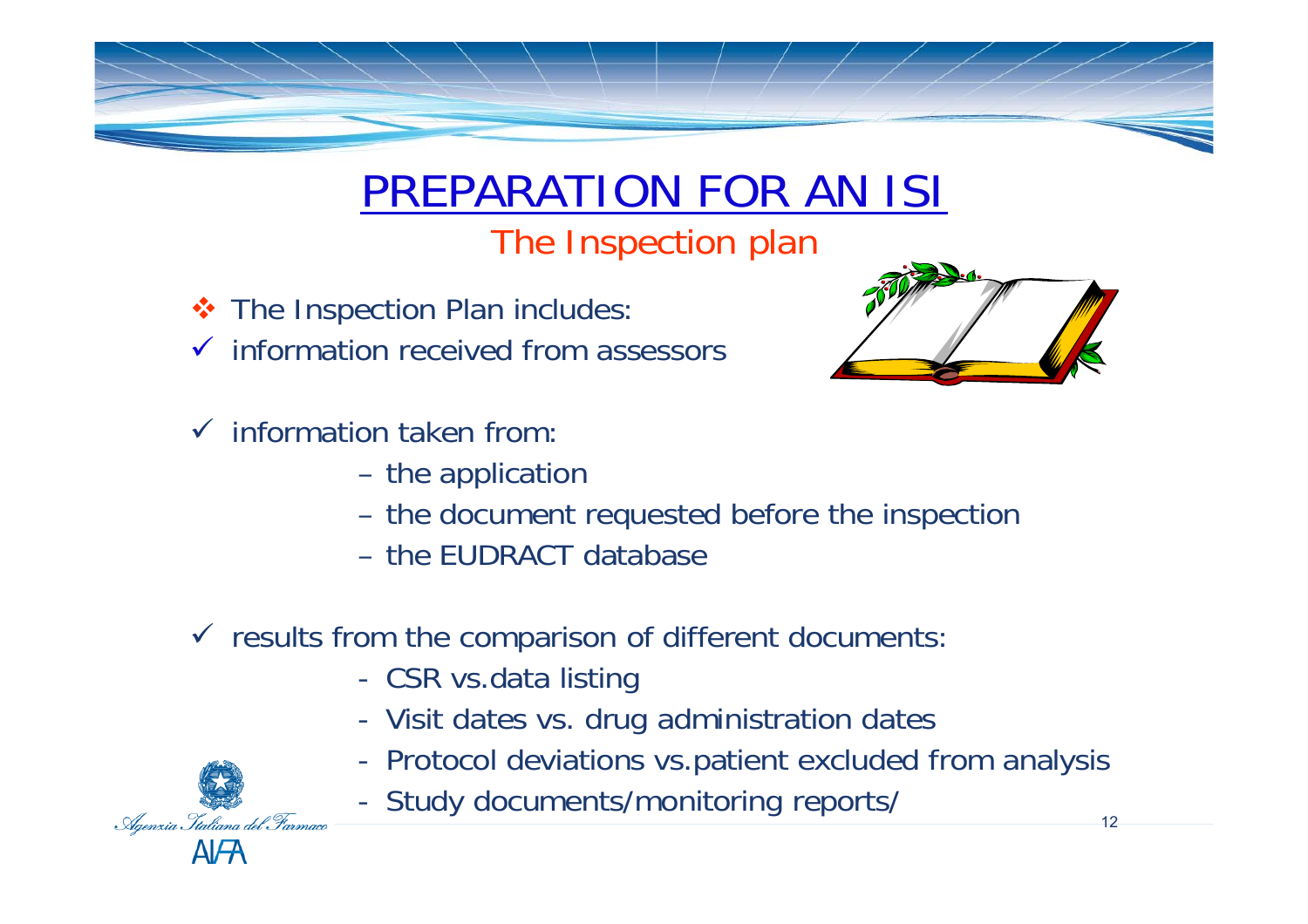

### PREPARATION FOR AN ISI

### Arranging the inspection

¾ Agenda: interviews, document review and tour through the facilities

> -availability of principal investigator and key personel from site/monitor/sponsor

¾ Availability of source data/medical files/CRF/investigator's file

 $\triangleright$  Travel arrangements

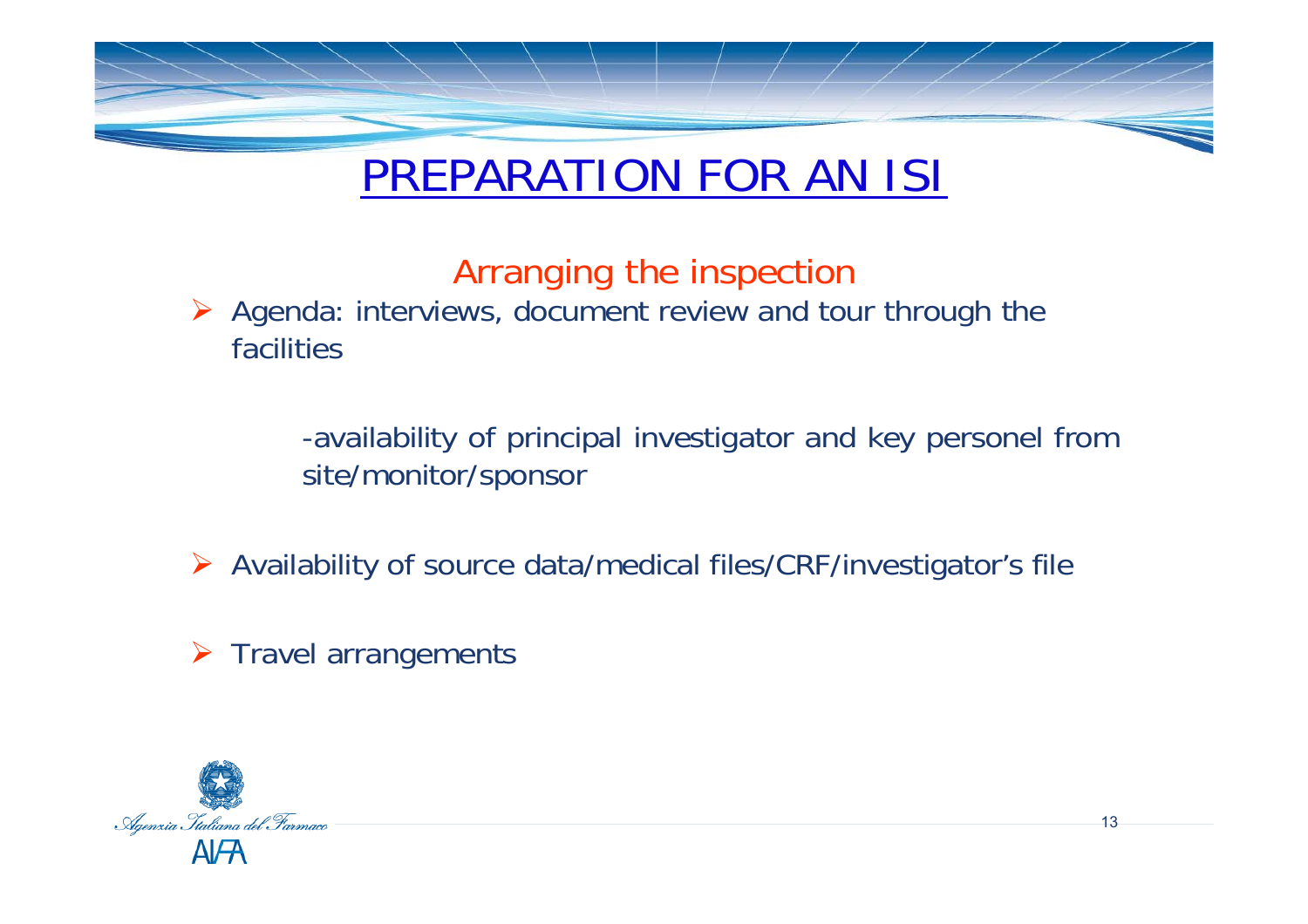### Typical Agenda

- $\mathcal{L}_{\mathcal{A}}$ Opening meeting
- $\mathcal{L}_{\mathcal{A}}$ Interview with the PI and site staff
- Review of Investigator's File
- $\mathcal{L}_{\mathcal{A}}$ Source data verification
- $\mathcal{L}_{\mathcal{A}}$ Visit to Pharmacy facilities
- **Service Service** Visit to Clinical Facilities
- $\blacksquare$ Visit to Laboratory (if applicable)
- $\blacksquare$ Inspectors meeting
- $\mathcal{L}_{\mathcal{A}}$ Closing meeting



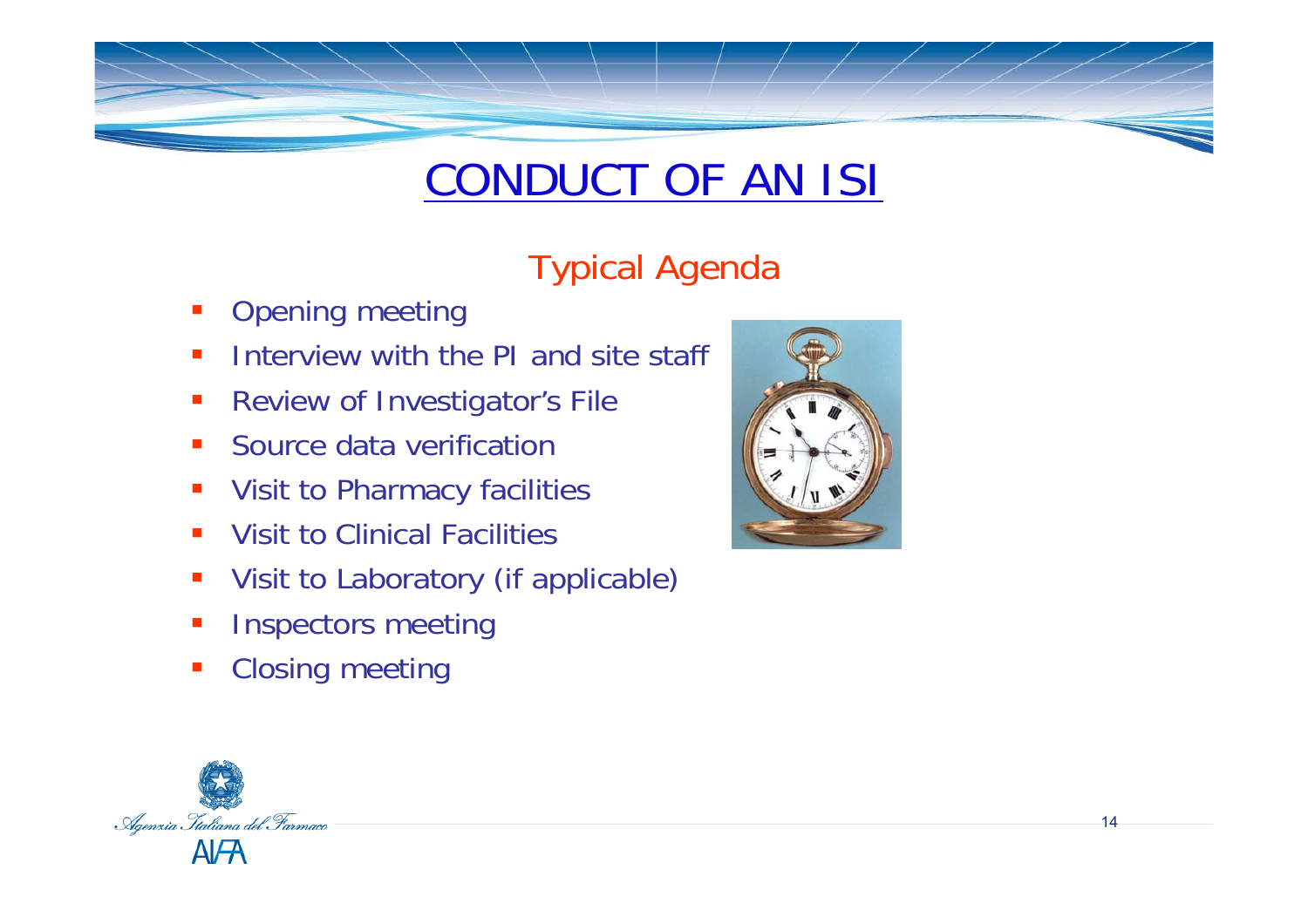Opening meeting with the principal investigator and site staff

- Introduction, regulatory framework for the conduct of the inspection
- –objective of the inspection
- –logistics
- Investigator to outline responsibilities, training of staff
- Investigator to explain study conduct, procedures and documentation



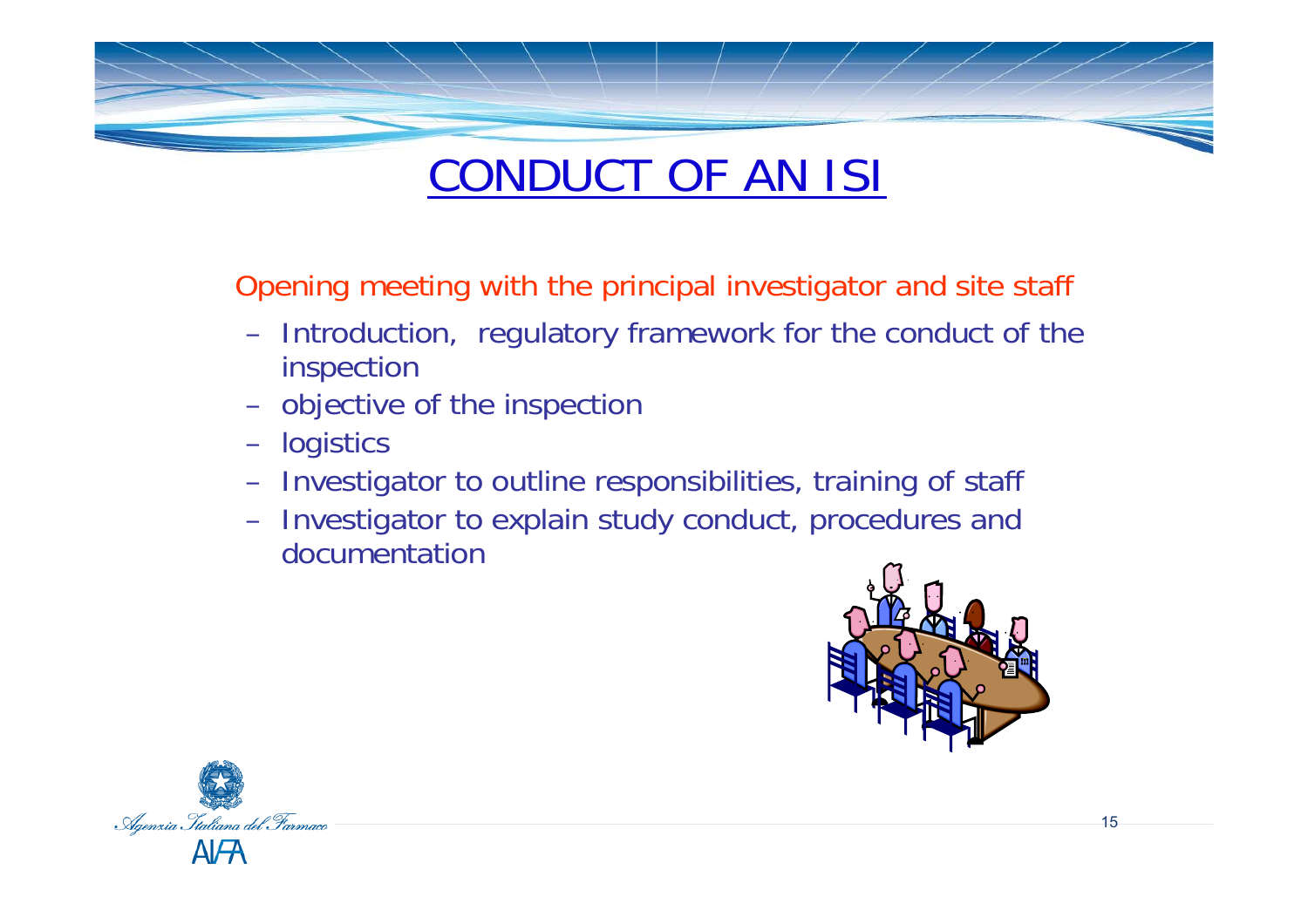

Interviews with PI and site staff

- roles and responsibilities
- training
- GCP/legislation knowledge
- trail procedure (inclusion of subject, consent procedures, IMP management)

- safety reporting
- archiving

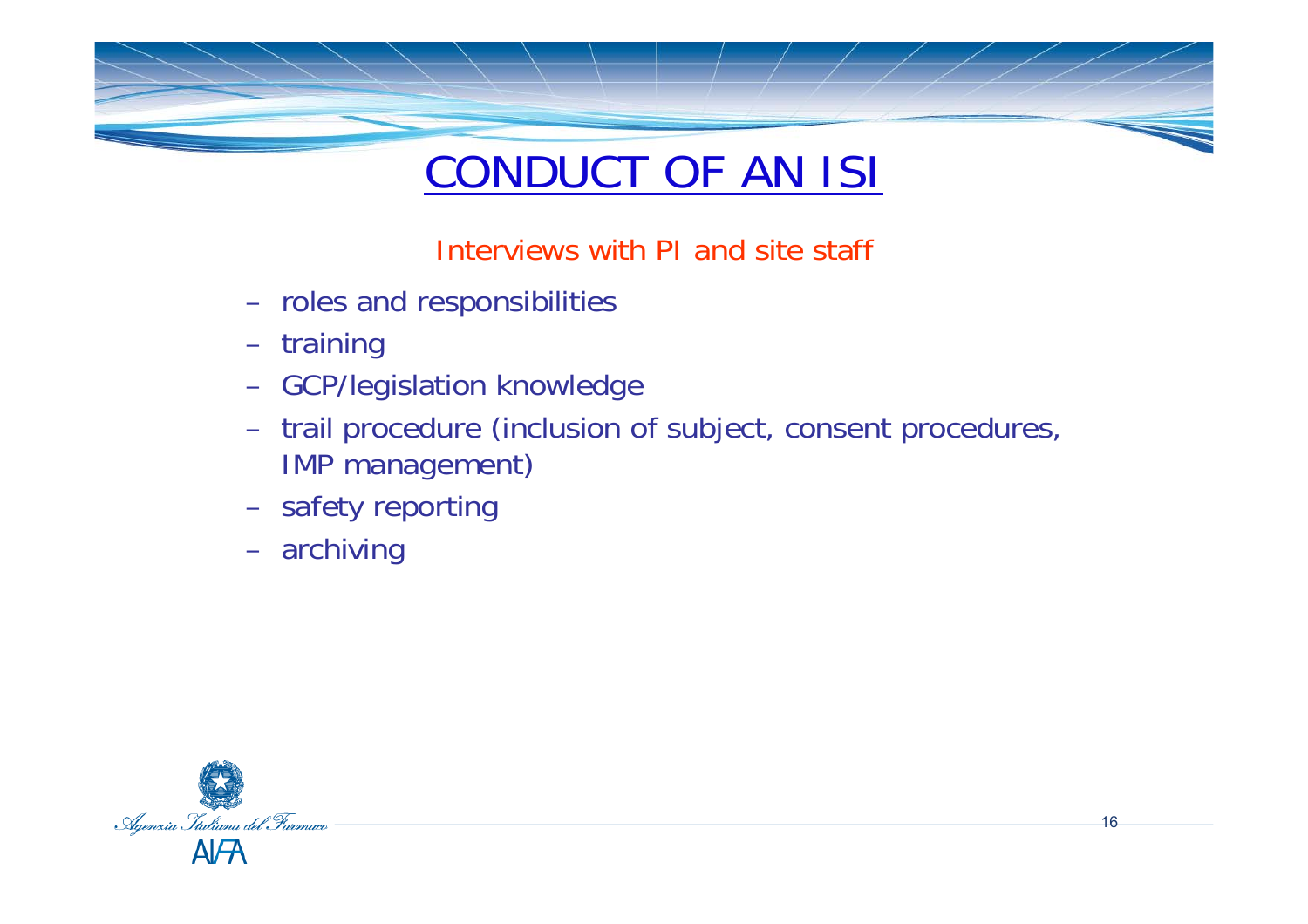

Review of the Investigator's File Essential documents §8 GCP

It serves to demonstrate the compliance of the investigators, sponsor and monitor with the standard of GCP and with all applicable regulatory requirements

 $\checkmark$  Authorisations, EC approval, informed consents

 $\sqrt{P}$ rotocol and amendments

 $\checkmark$  Qualification of site personnel (CV)

√Investigator's Brochure

 $\checkmark$  Insurance statement

 $\checkmark$  Delegation list

 $\checkmark$ Shipping, accountability, dispensing records, storage

- <sup>9</sup>Normal Values/Ranges for medical/laboratories porcedures
- $\checkmark$ Subject screening and enrolment log

 $\checkmark$ Adverse event reporting 9………………..



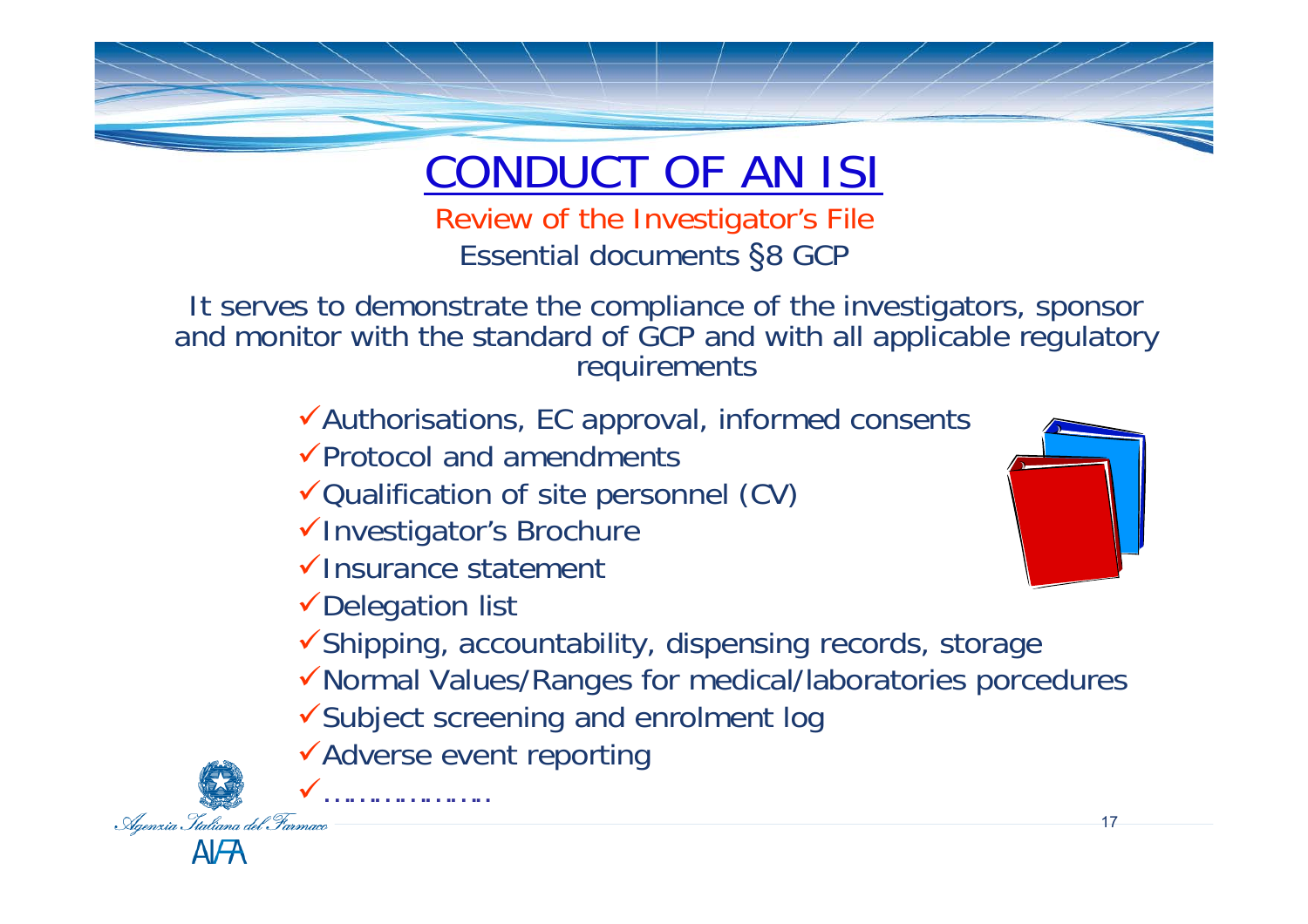Source data verification (SDV)

- $\bullet$ Consistency between source documents and CRF
- •Protocol

#### 1.11 Case Report Form (CRF)

A printed, optical, or electronic document designed to record all of the protocol required information to be reported to the sponsor on each trial subject.

#### 1.52 Source Documents

Original documents, data, and records (e.g., hospital records, clinical and office charts, laboratory notes, memoranda, subjects' diaries or evaluation checklists, pharmacy dispensing records, recorded data from automated instruments, copies or transcriptions certified after verification as being accurate copies, microfiches, photographic negatives, microfilm or magnetic media, x-rays, subject files, and records kept at the pharmacy, at the laboratories and at medico-technical departments involved in the clinical trial).

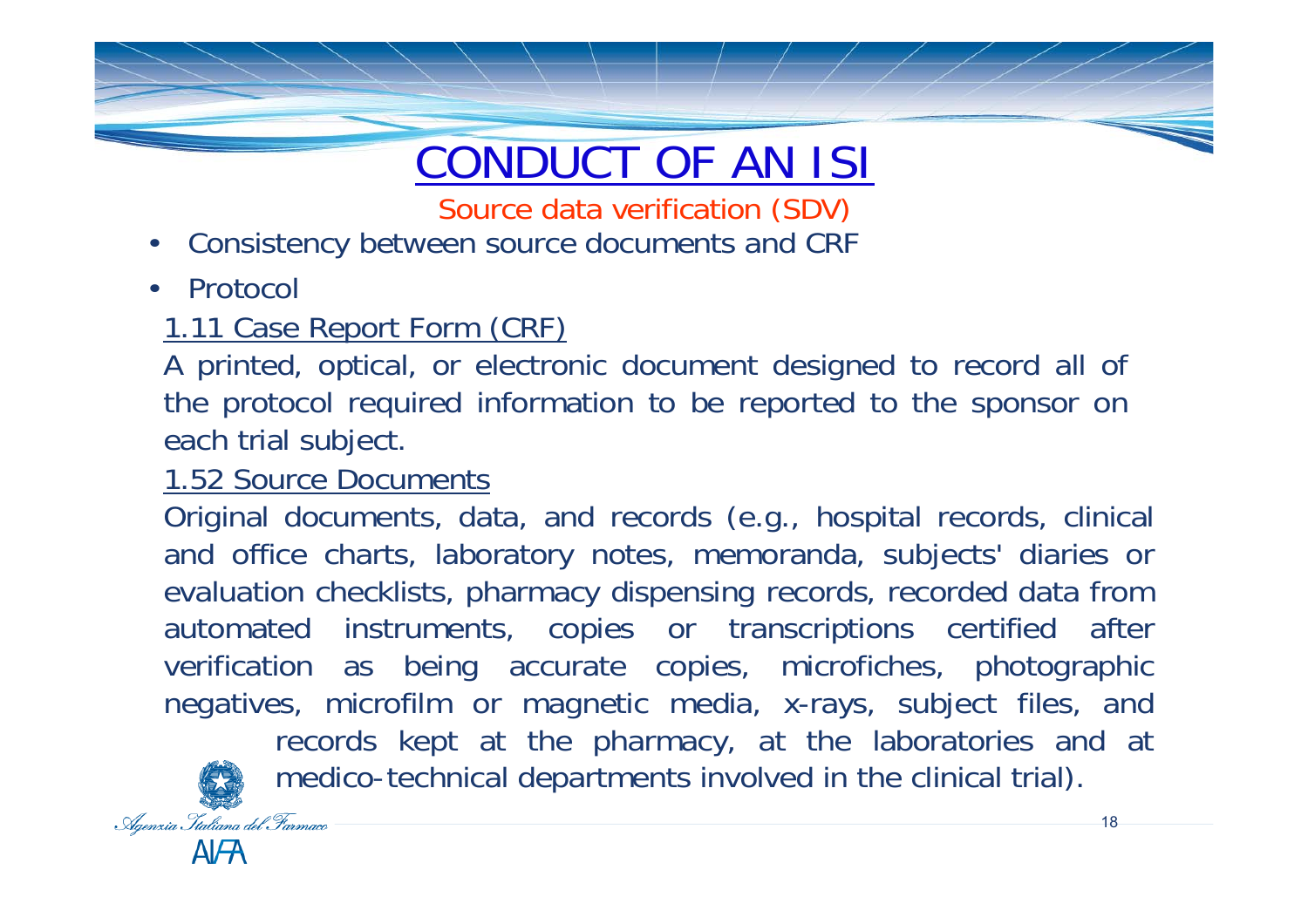

Review of Facilities

- Tour of clinic
- Equipment used
- Sample processing/storage
- Pharmacy/IMP storage
- •Other units

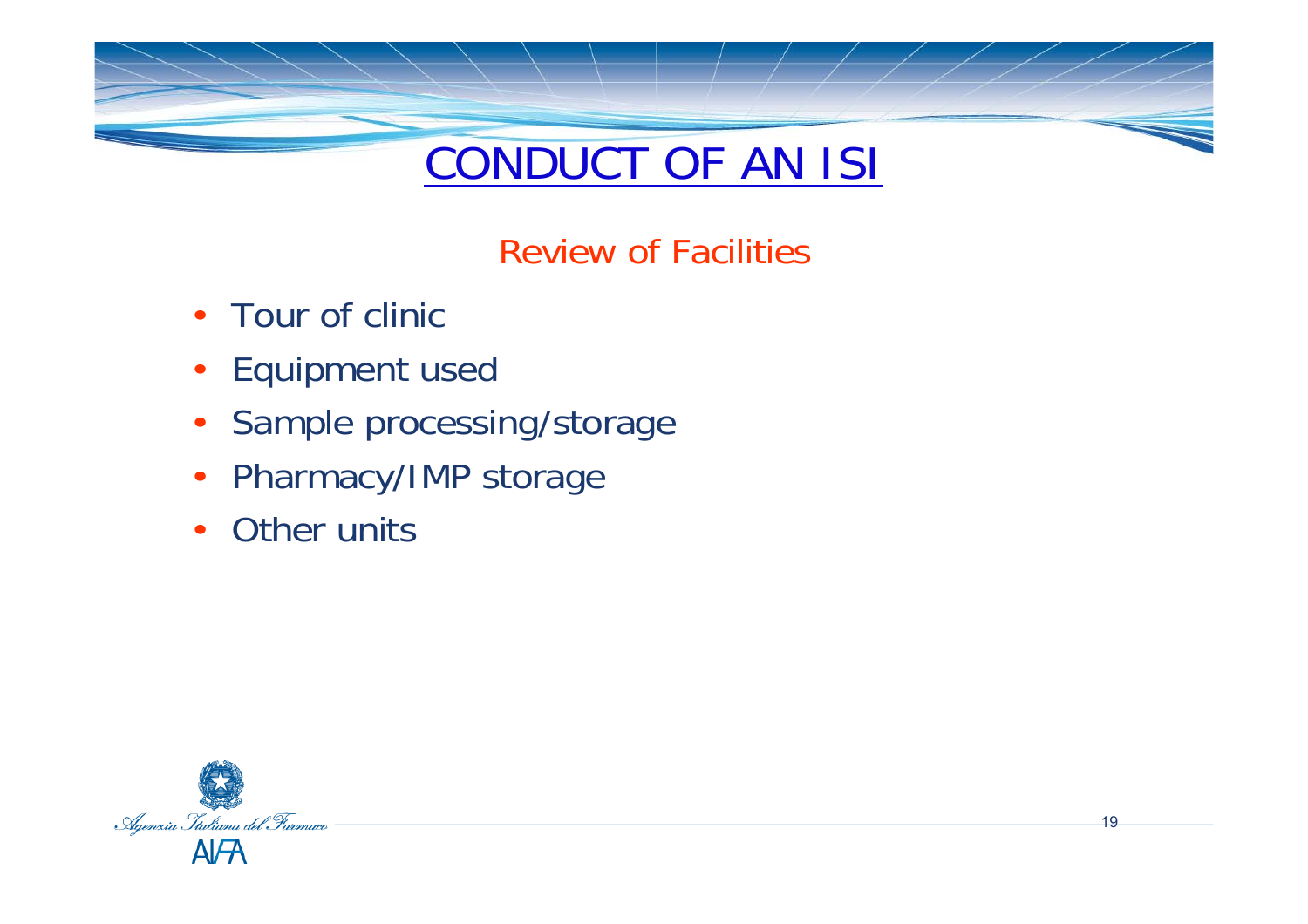

# CLINICAL TRIAL PHARMACY INSPECTIONS (CTPI)



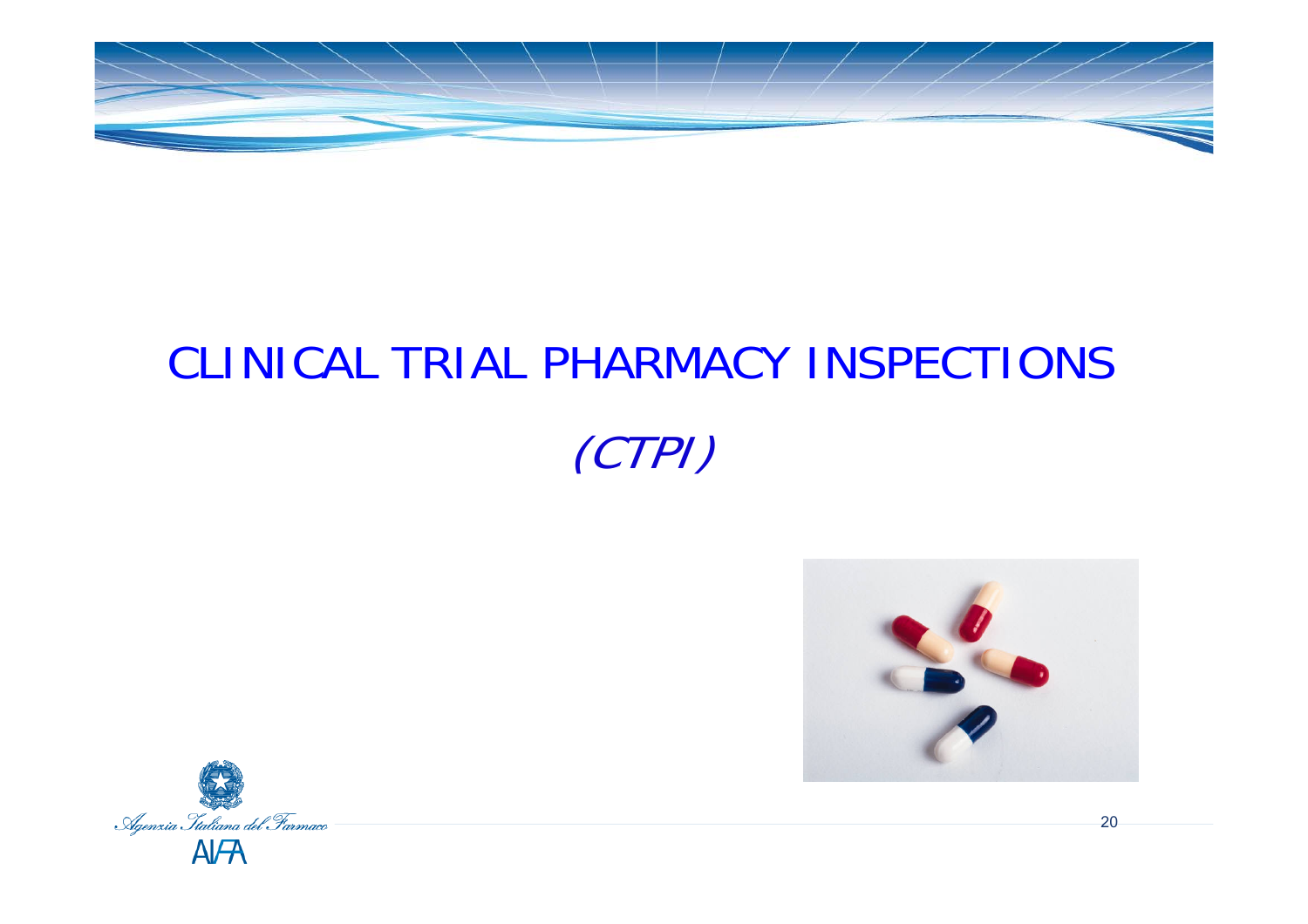

#### General aspects

¾The inspection at the Hospital Pharmacy is conducted during the inspection at the Investigator site in the second or third day

¾The inspection is focused on the CT that is inspected in the investigator's site and on general management of IMPs

¾At least 1 pharmacist must take part in the inspection

¾The pharmacist must be on duty at the Hospital Pharmacy and must be aware of the Investigational Medicinal Product(s) management

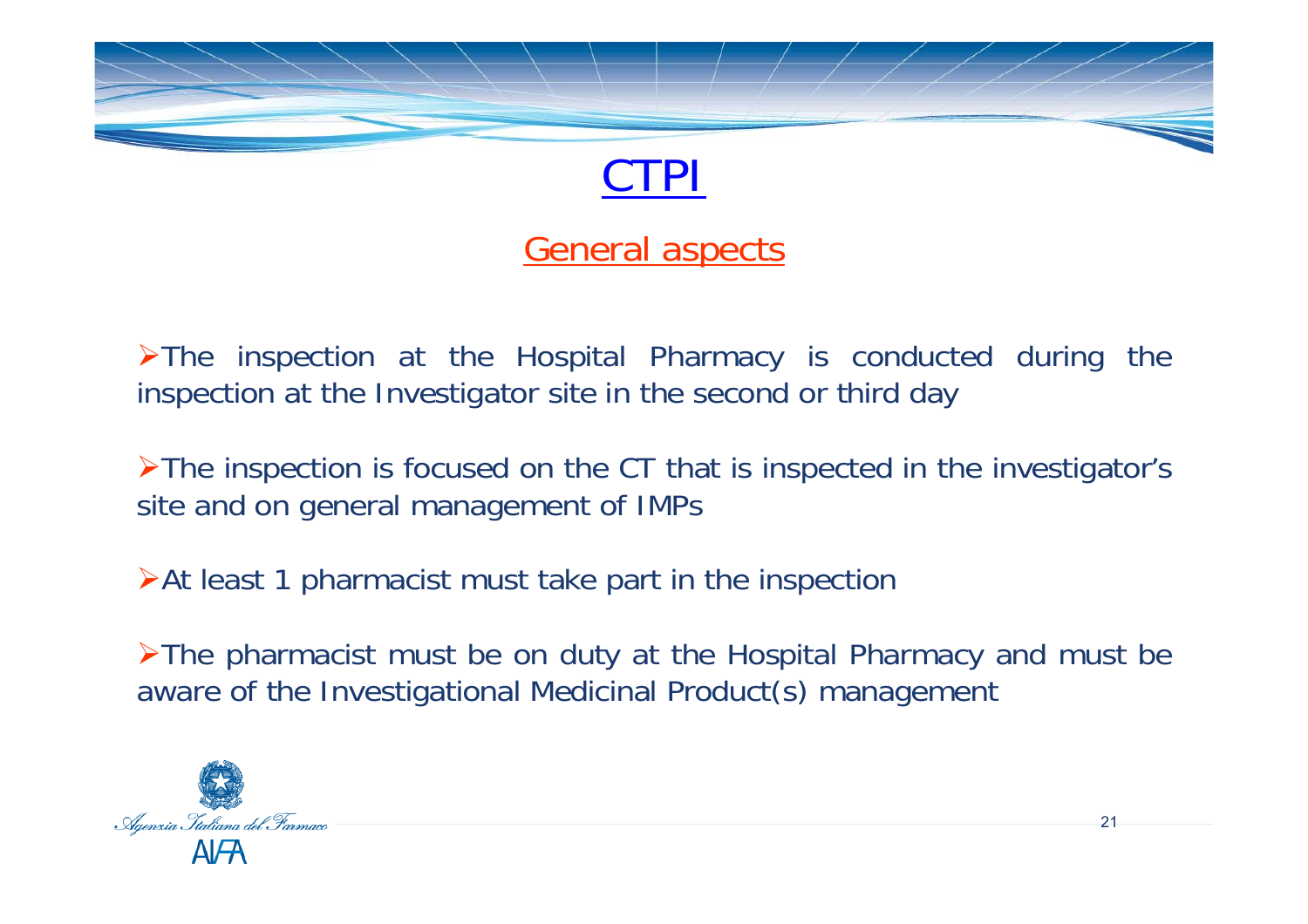

### General aspects

The inspection is composed in three parts:

- 1. Meeting with the pharmacist(s) involved in the IMP management
- 2. Review of the documentation related to the trial object of the inspection
- 3. Visit of the Pharmacy

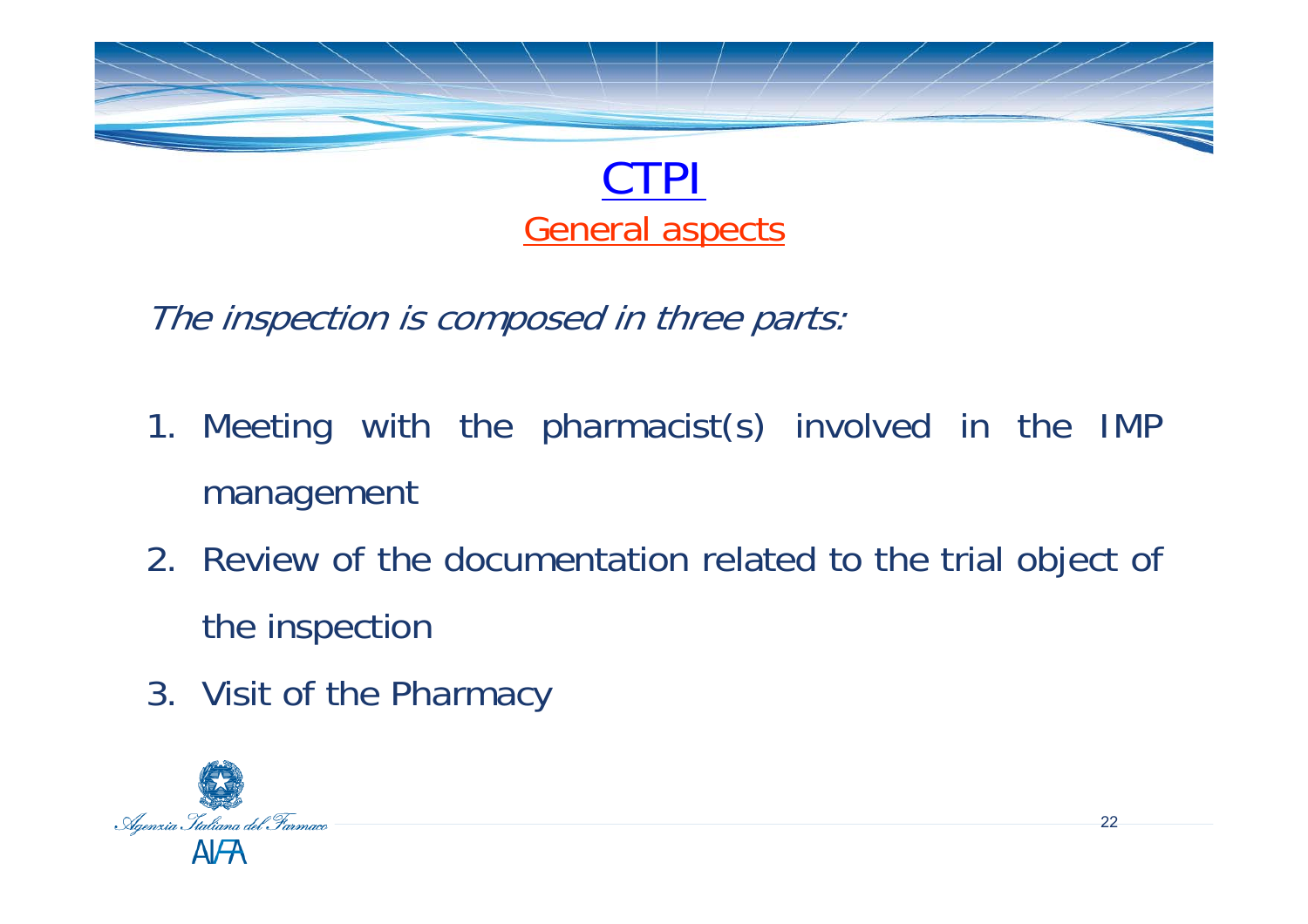

1. Meeting

The purpose of this meeting is to:

**EX** Introduce the inspector(s) to the inspectee(s).

Confirm that the resources, documents and facilities needed by the inspector(s) are available.

**\*Have information about the IMP management into the** hospital pharmacy (receipt, storage, distribution and destruction)

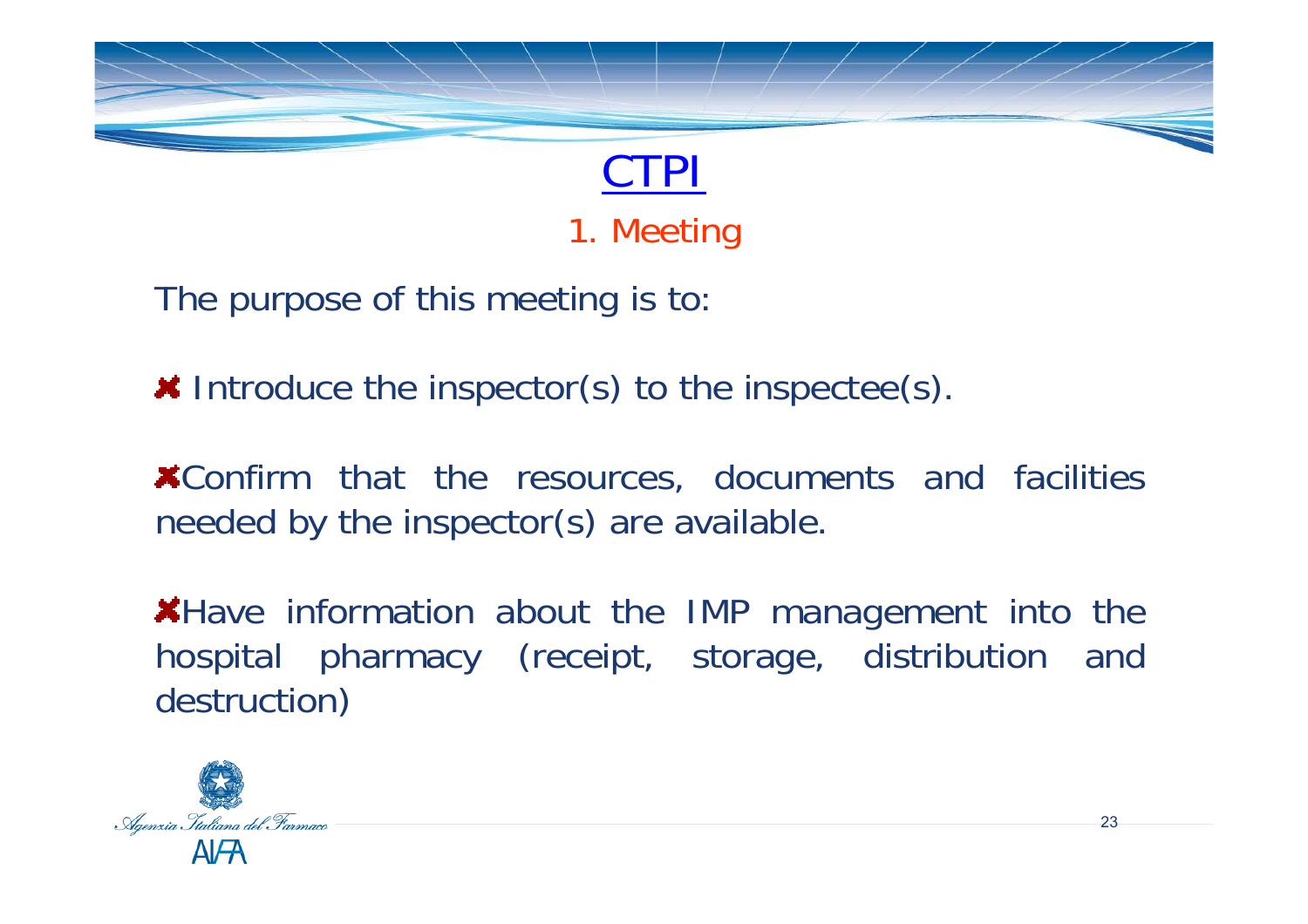



Furthermore….

… the inspectors have to:

- **\*** Confirm whether the management of the IMP is in compliance with GCP, verifying registrations, electronic or on paper;
- **\*** Confirm whether there are SOPs in place;
- **\*** Confirm that there is a sufficient number of pharmacists compared to the number of clinical trials conducted in the hospital.

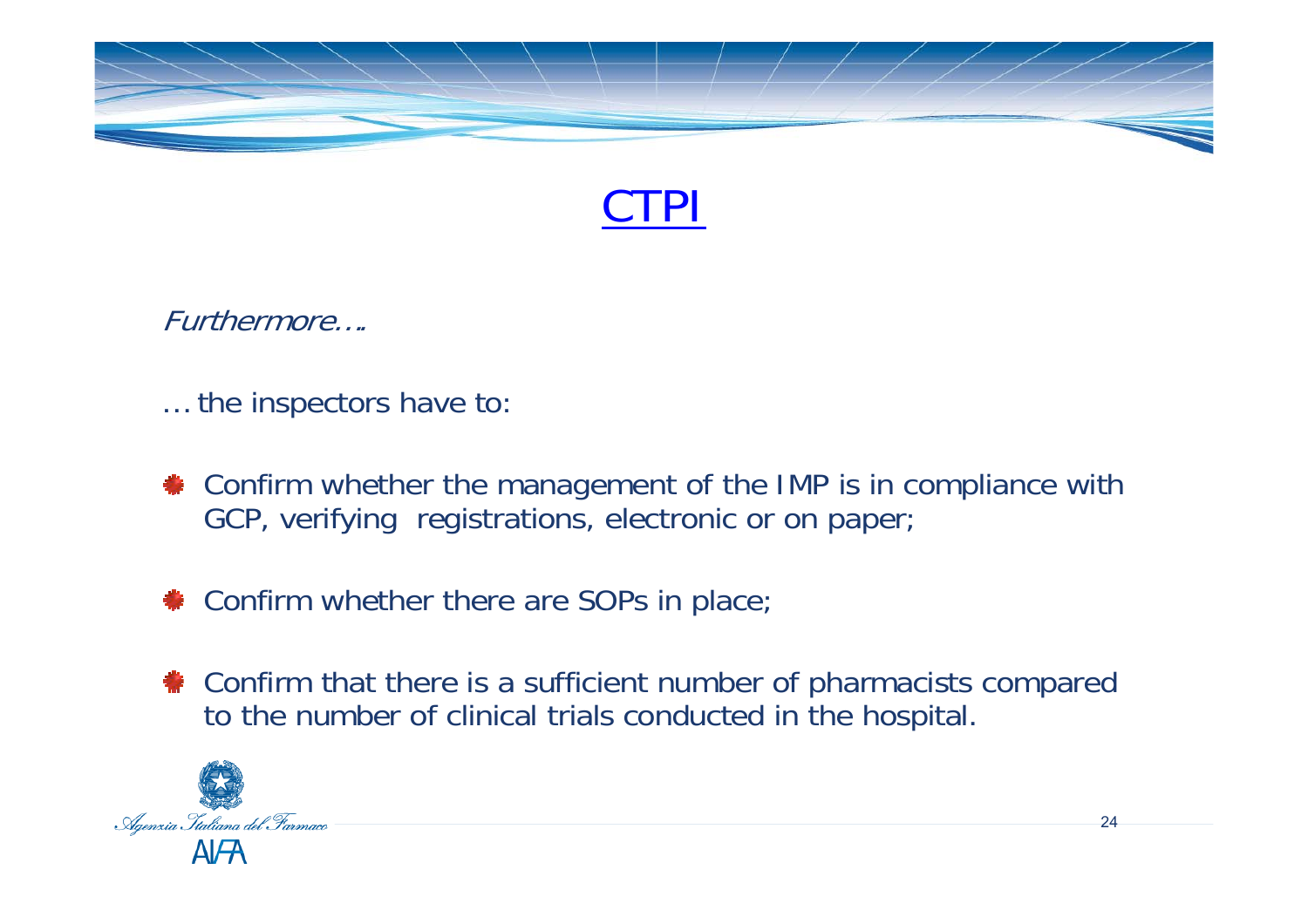

### CTPI 2.Review of the documentation

The inspectors verify all the documents related to the IMP used in the clinical trial.

To be considered:

• Drugs shipment notes from the Sponsor with the relative receipts. The notes should contain batch numbers, expiry date and patients code numbers (if applicable);

• Drugs shipment notes from the pharmacy to the Investigator and, if necessary, drugs shipment notes from Investigator to the pharmacy about unused drugs.

- EC approval
- CT Protocol



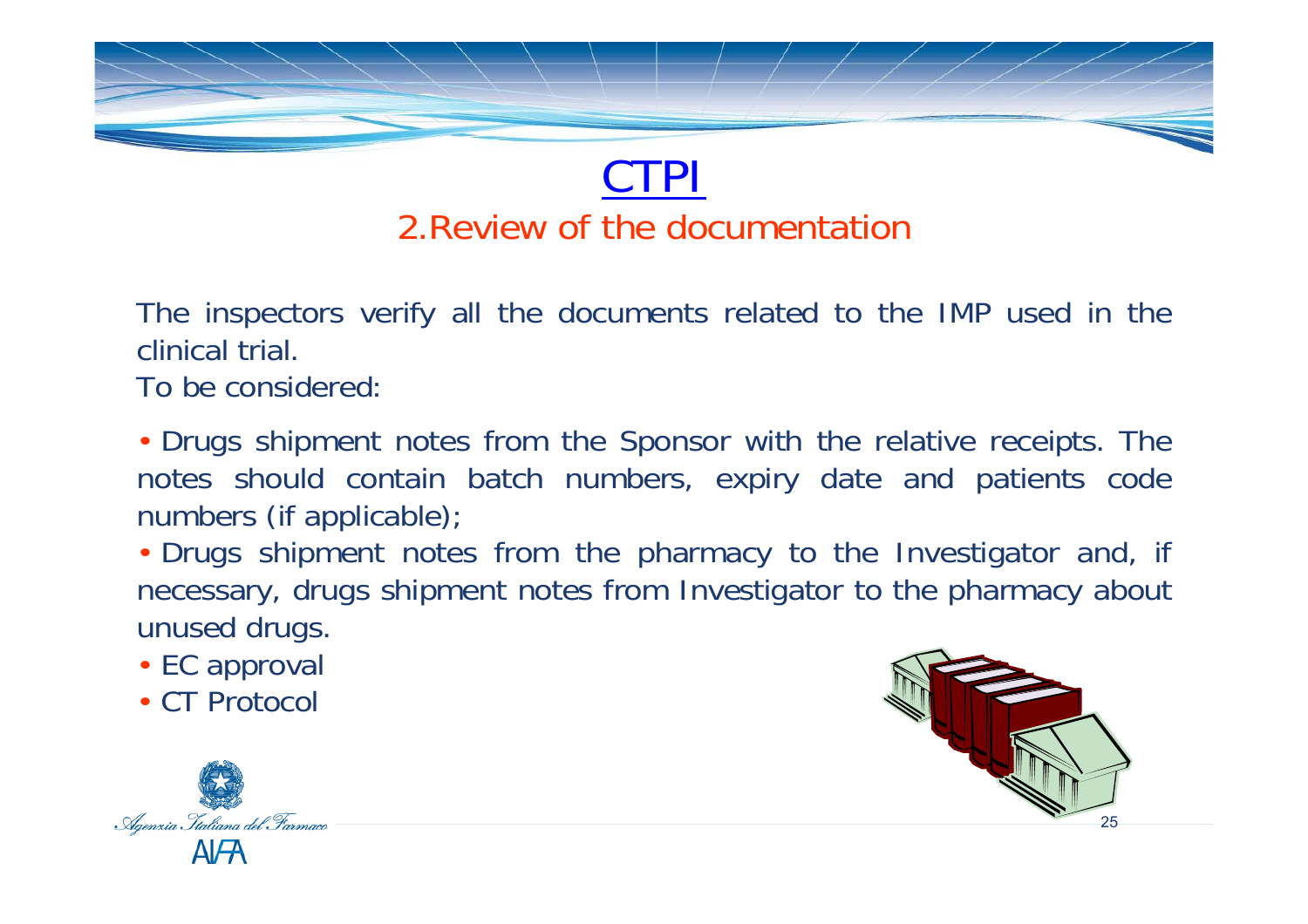

### CTPI2.Review of the documentation

#### **Accountability form**

IMP amount delivered to the pharmacy, amount dispensed at the investigator's site and, if it is the case, IMP amount returned to the pharmacy (including batch numbers, expiry date and code numbers)

◆ Documentation related to re-labelling (if applicable)

IMP amount returned to the Sponsor, if applicable, (including batch numbers, expiry date and code numbers)

◆ Documents of drug destruction (if applicable)

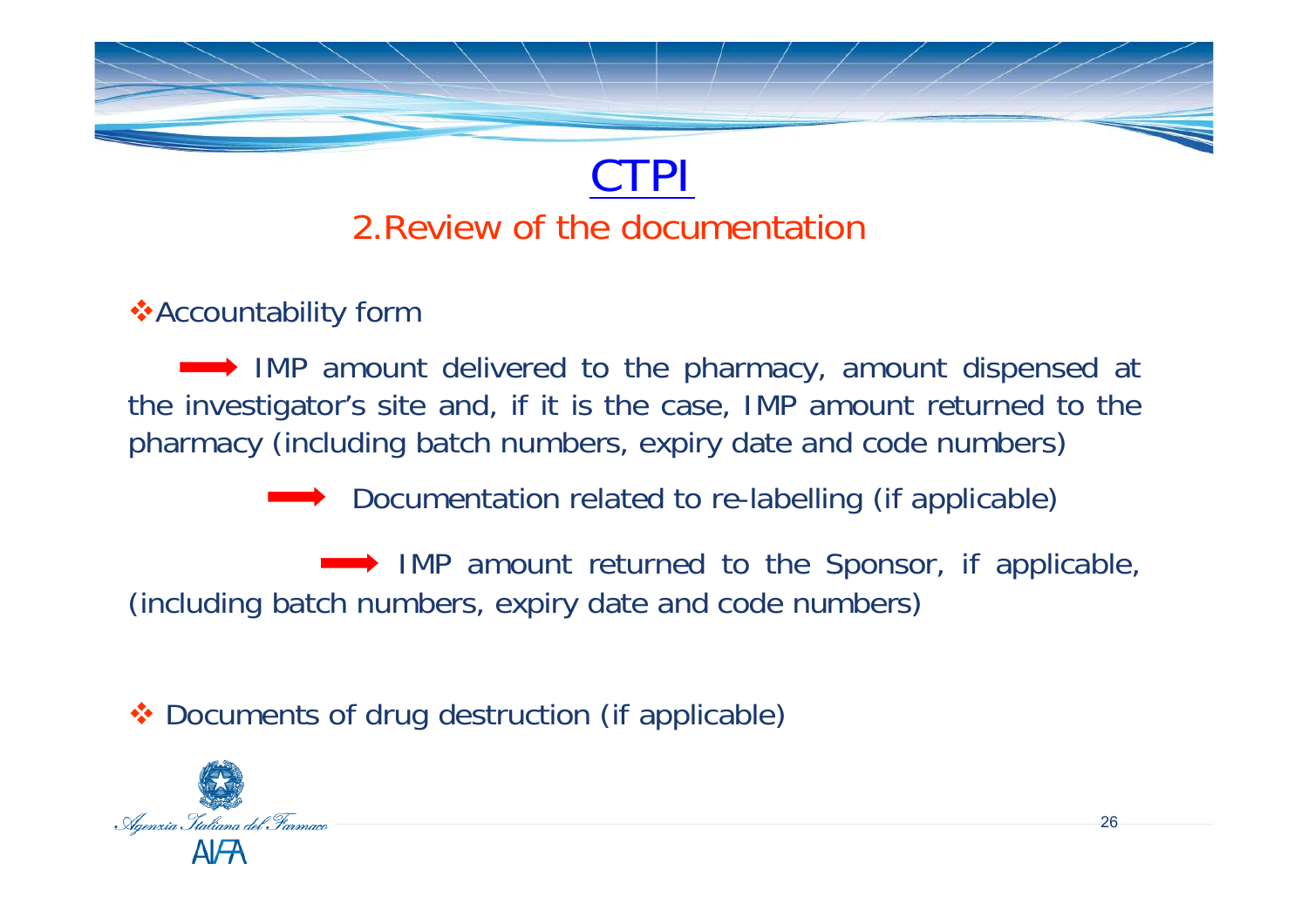

#### 3. Visit to the Pharmacy

After the end of the review of the documentation, the inspectors should visit the pharmacy places in which the IMP is managed

To be considered:

Whether the IMP is maintained in a cabinet accessible only to the hospital pharmacy personnel and if it is identified as IMP and is separated from other drugs;

Whether necessary, the IMP is maintained, separated from other drugs, in appropriate fridge or freezer;

Whether the fridge/freezer temperature is monitored and recorded

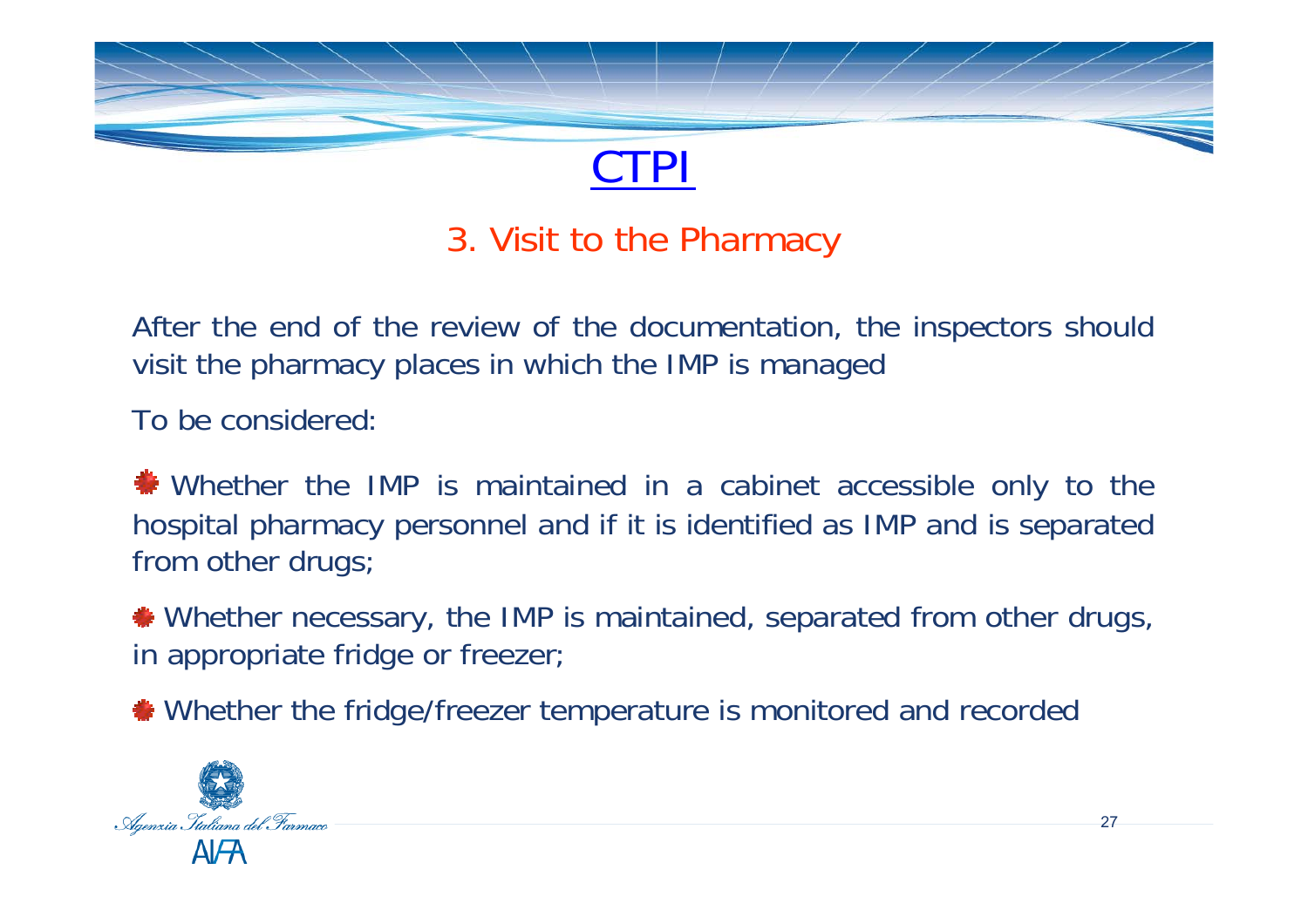

#### CONDUCT OF AN ISI Closing meeting

At the end of the inspection, the inspector(s) should hold a closing meeting with the inspectee(s).

The main purpose of this meeting is to present inspection findings to the inspectee(s) and to ensure that the results of the inspection are clearly understood and that there are no misunderstanding by either the inspector(s) or the inspectee(s).

- -Feedback
- -Issues
- -Observations
- -Recommendations for corrective actions

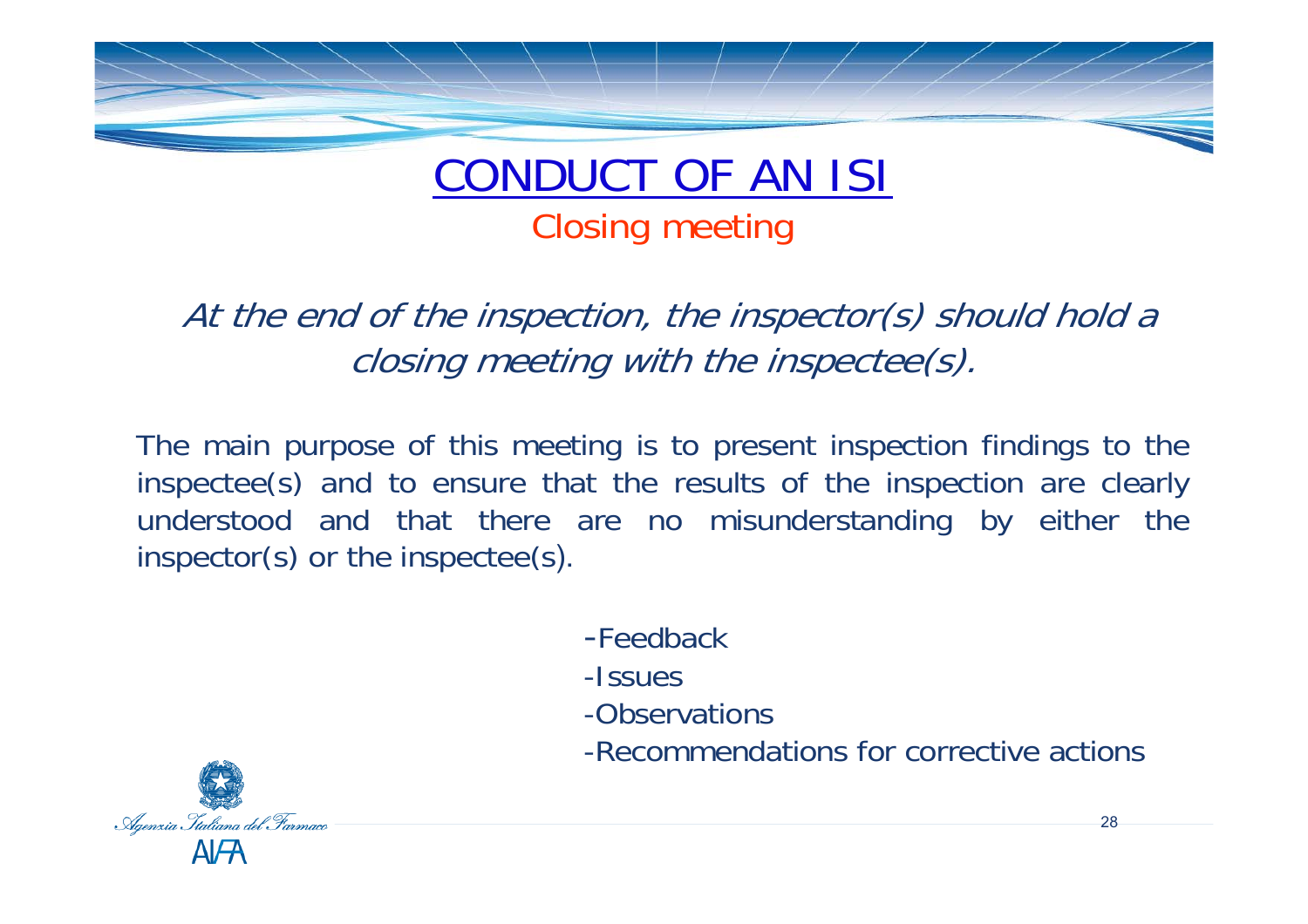

## SPONSOR SITE INSPECTION

SI

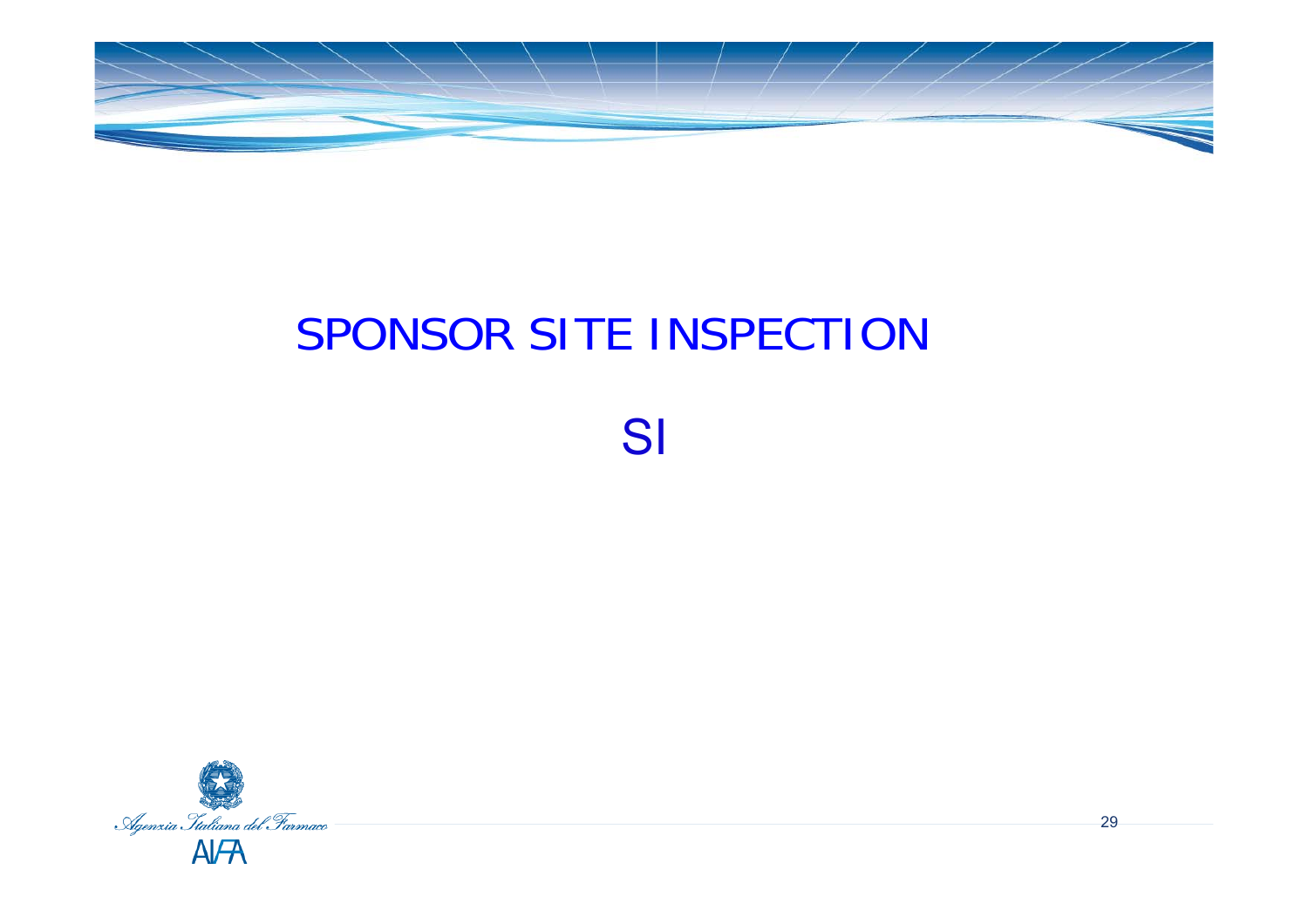

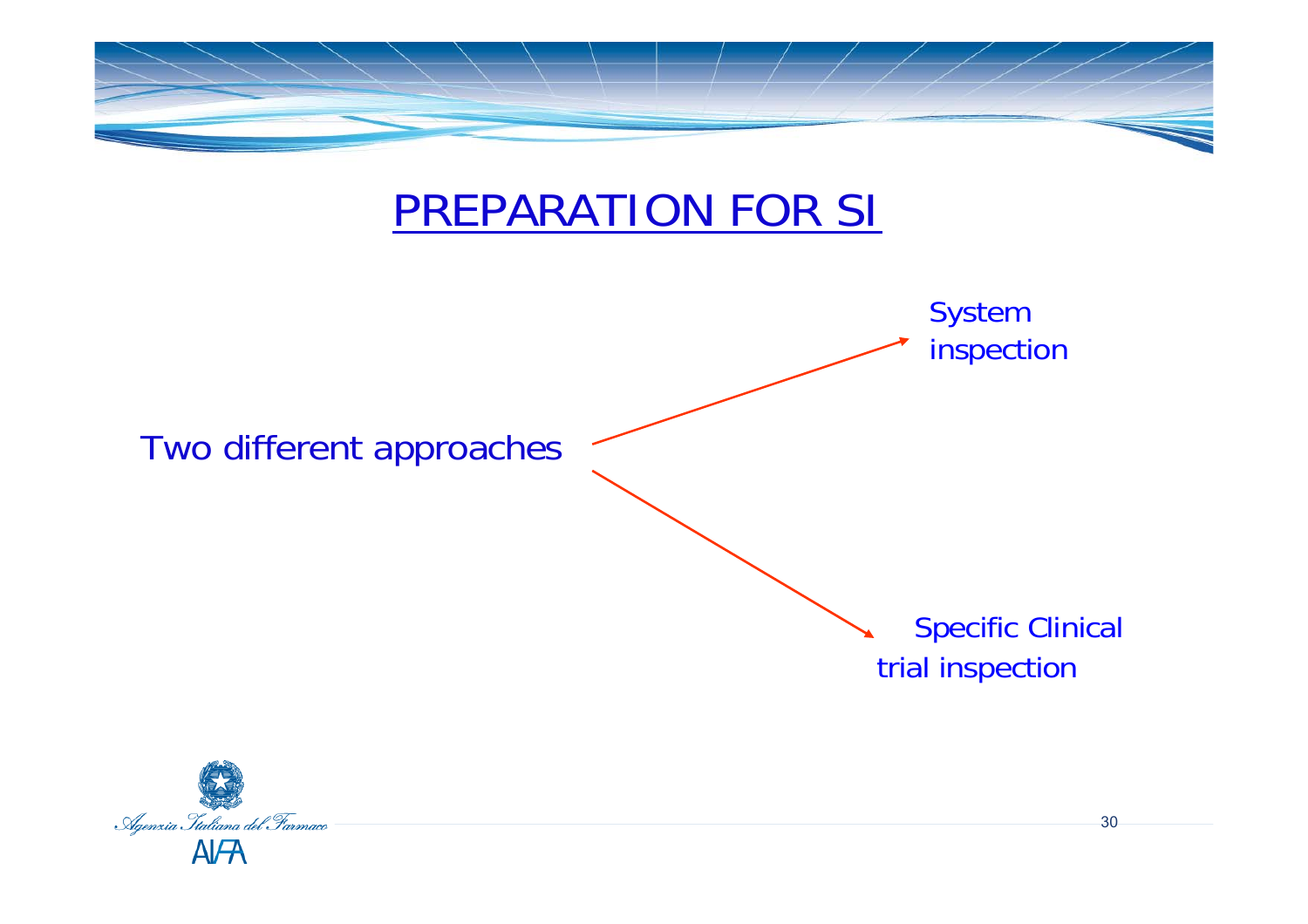

### PREPARATION FOR SI

System inspection

To evaluate the quality system established by the sponsor in order to assure that CTs are conducted and data are generated, recorded and reported in compliance with the protocol, GCP and applicable regulatory requirements.

Of course it is necessary to use as an example of the system, documents/data from specific trial.

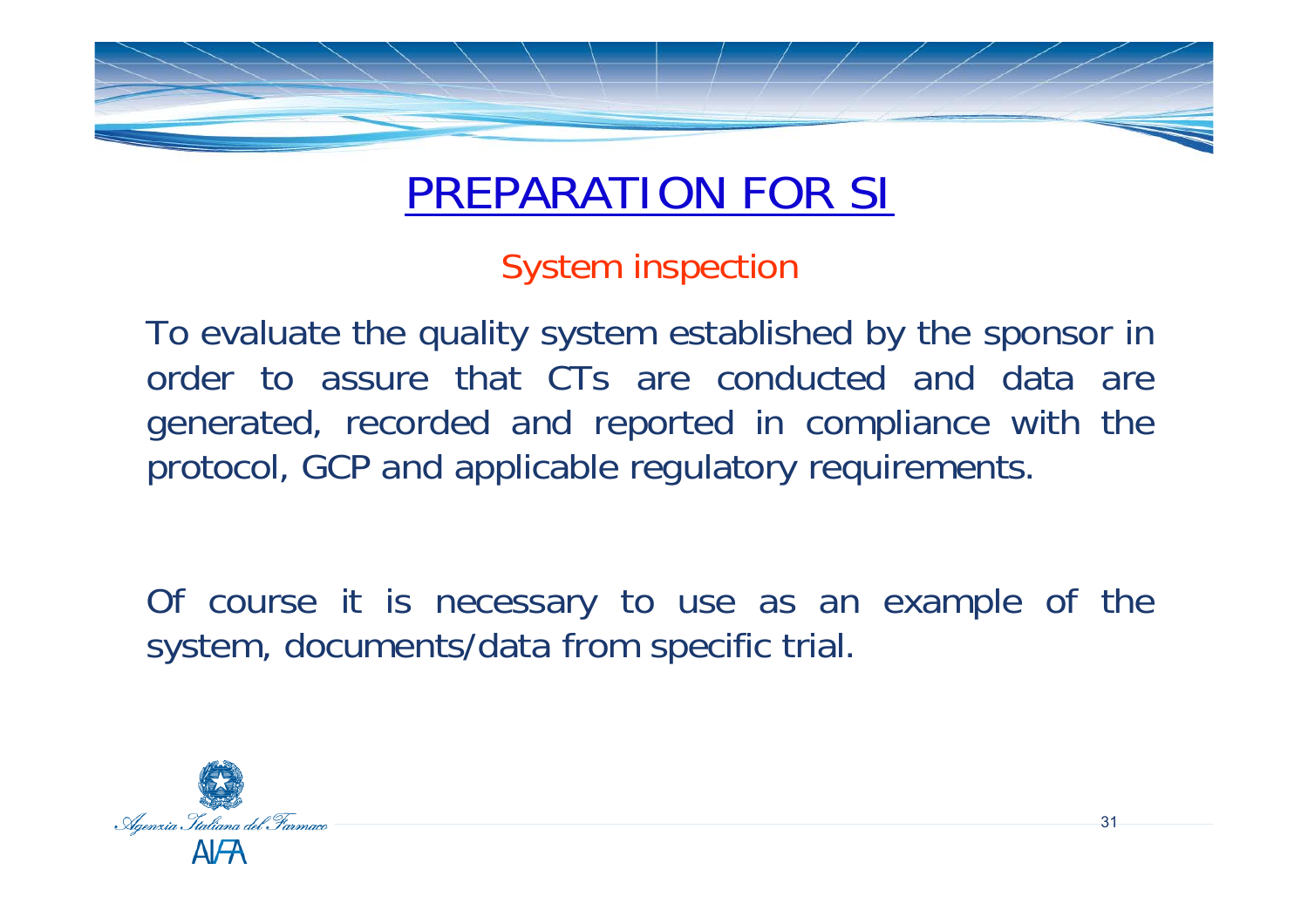

### PREPARATION FOR SI

Specific Clinical trial inspection

To verify if the trial has been conducted, data has been generated, documented and reported in compliance with the protocol, GCP and sponsor procedures.

In any case even if the inspection is specific for the study, the inspectors have to verify the Sponsor QUALITY SYSTEM applicable at the time of the specific trial.

For this presentation we will focus on the study specific.

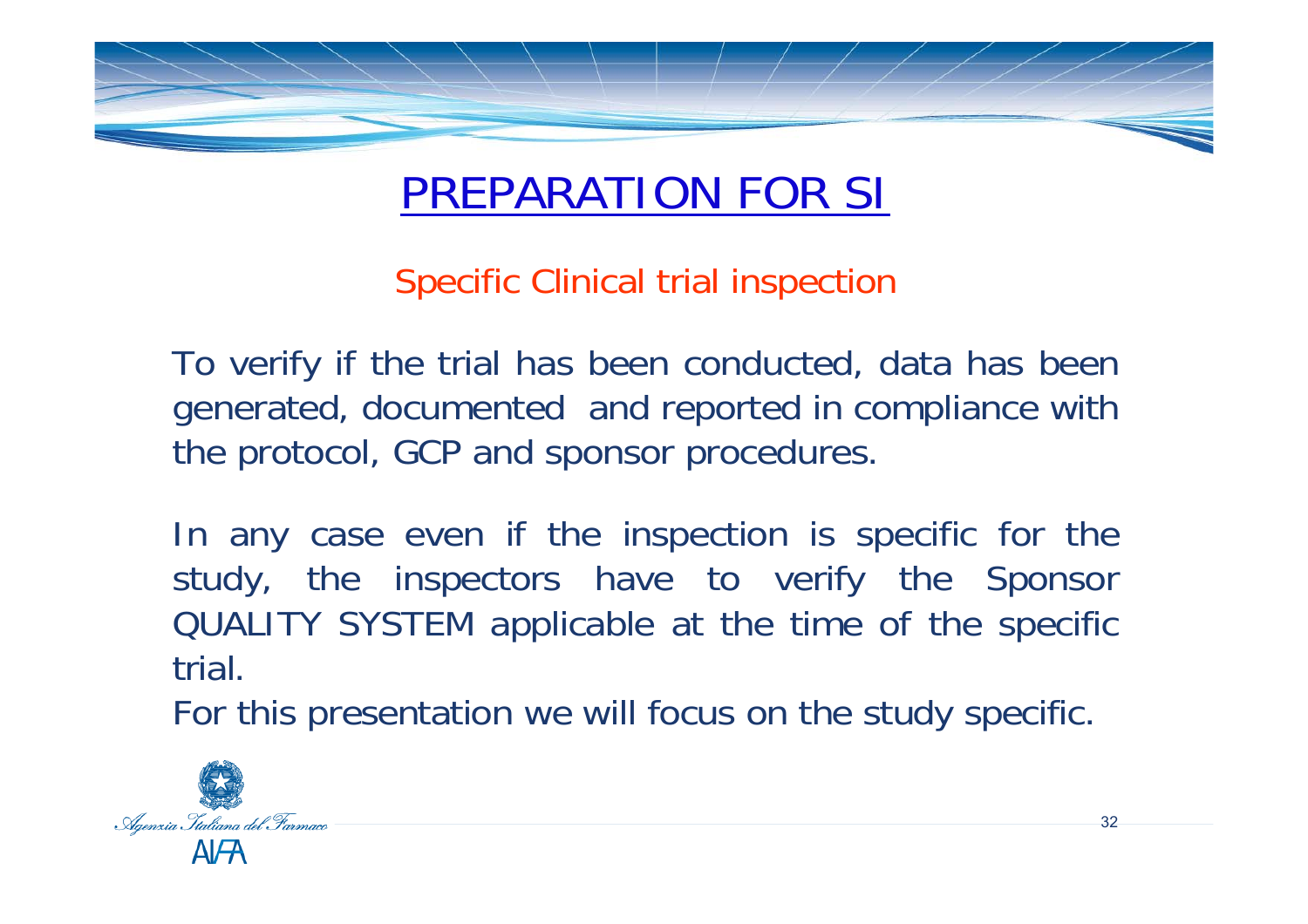

### PREPARATION FOR A SI

Inspection announcement

**V** Letter to the sponsor/applicant

**\*Legal framework and reason of the inspection** 

Confirmation of inspection site/dates

- \*Documents request complete final Clinical Study Report with tables and appendices
	- individual patient data listings for all patients recruited
	- relevant key SOPs (in place at the time of the study)
	- monitoring plan/SOPs and monitoring visit reports
	- contracts/agreements
	- SAE

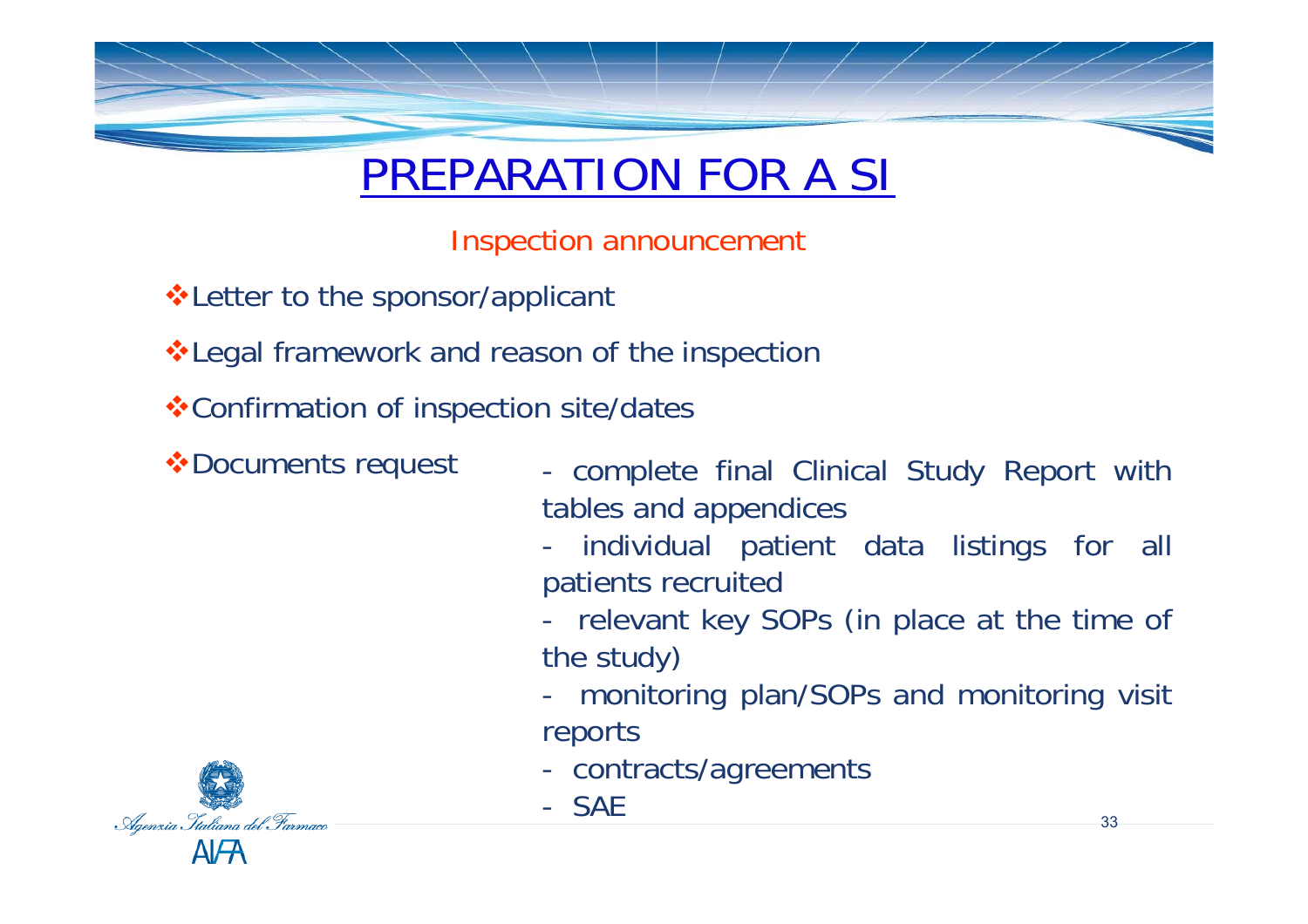

### Inspection Process at Sponsor site 3 to 5 days

- Opening Meeting
- •Interview Sessions
- $\bullet$ Document Review
- Facility Visits
- Closing Meeting

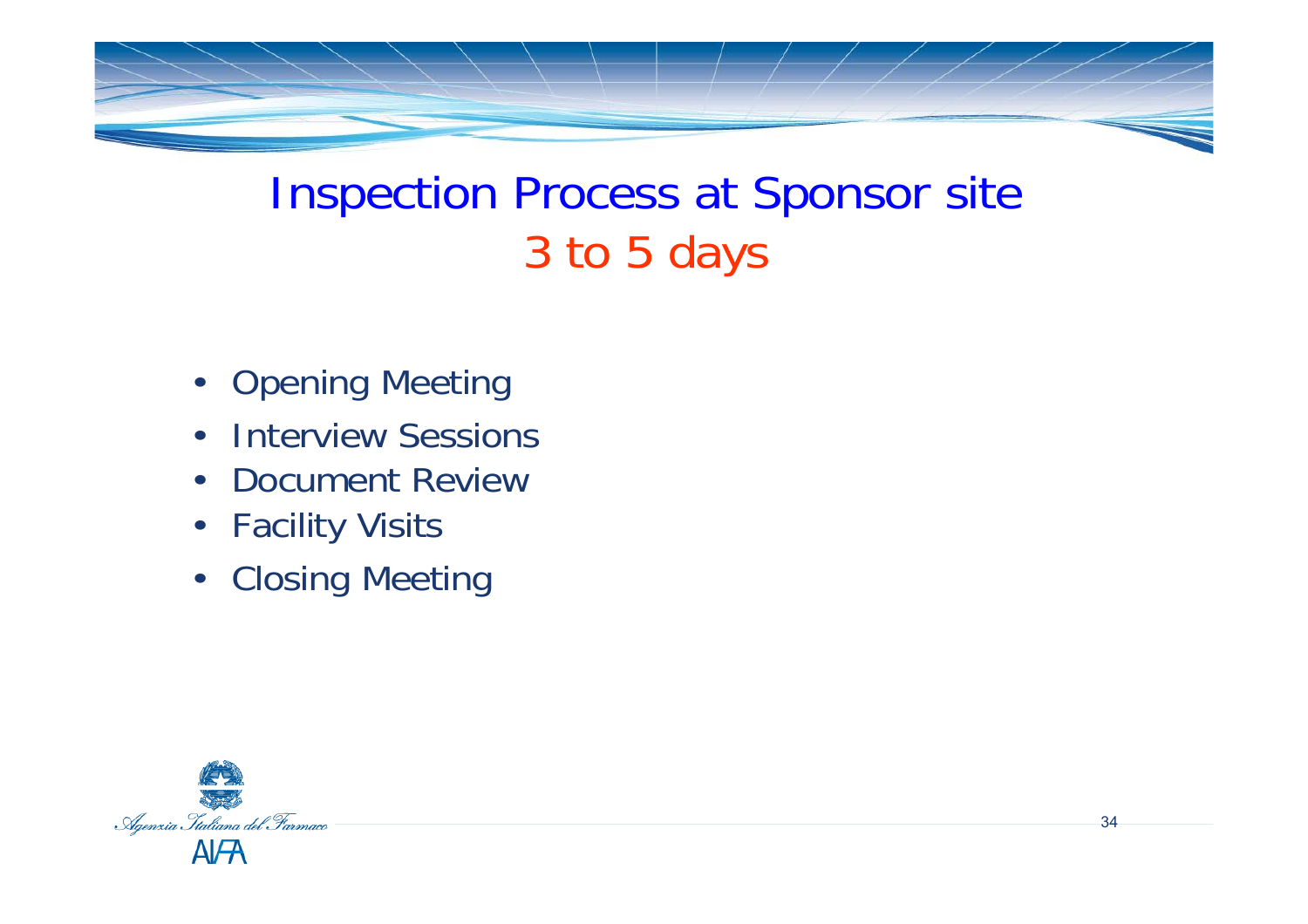### Areas to cover

| <b>General organization of clinical</b><br>research | Data management             |
|-----------------------------------------------------|-----------------------------|
| <b>SOPs Management</b>                              | <b>Medical Writing</b>      |
| <b>Training</b>                                     | <b>Statistical Analysis</b> |
| <b>Clinical Trial Management</b>                    | Pharmacovigilance           |
| <b>Contract Management</b>                          | <b>IMP Management</b>       |
| Monitoring                                          | <b>Quality Assurance</b>    |
| <b>Computer System</b>                              | Archiving                   |

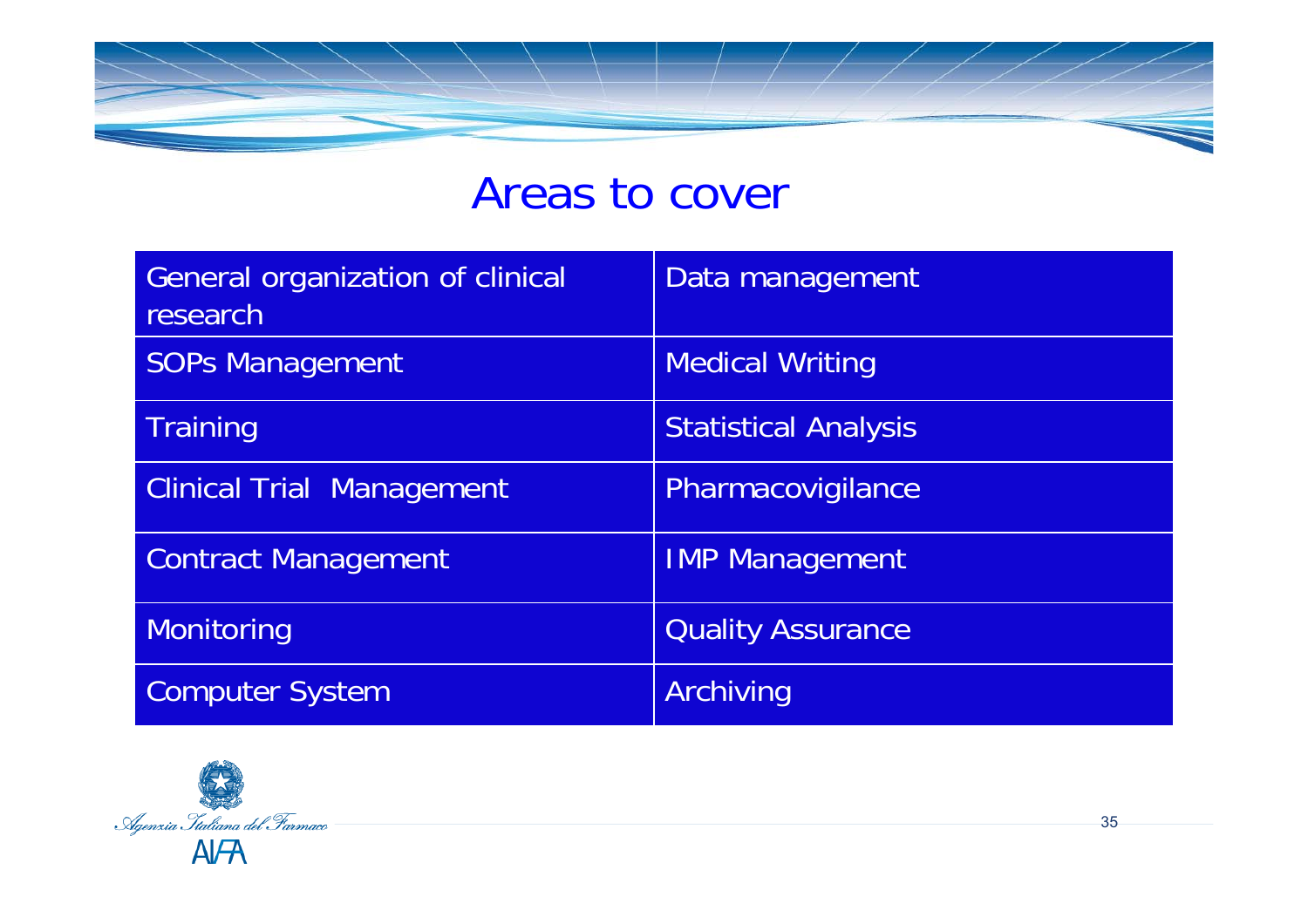

### PREPARATION FOR SI

The plan

- Prepare the agenda, with approximate timings and names of those nominated for interview
- Plan ahead to ensure that the relevant people are present in interviews
- Organization to understand that the plan is flexible
- The plan can be reviewed at the end of every day

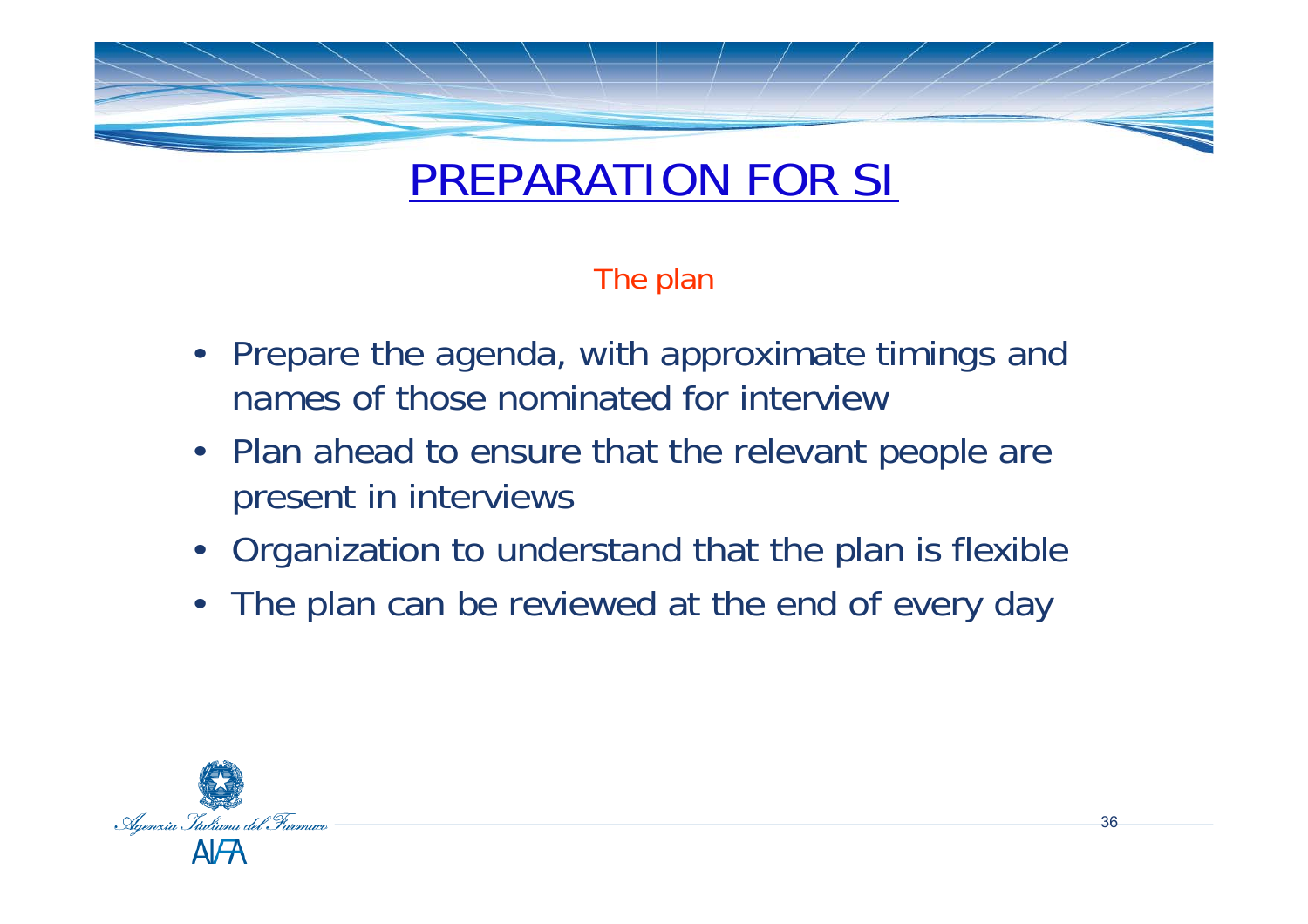



GCP Inspection on XXX Sponsor's site (date)

Site to be inspected XXX

**GCP Inspectors XXX** 

| 1st Day $-$ (date)                                       | Timing*       | <b>Personnel to be interviewed</b> |
|----------------------------------------------------------|---------------|------------------------------------|
| Opening meeting, and short introduction of the 9.00-9.30 |               |                                    |
| inspection with sponsor's representative                 |               |                                    |
| Short overview of general Organisation of the 9.30-10.00 |               |                                    |
| Company in particular referring to Clinical              |               |                                    |
| Research activities and to the study XXX-                |               |                                    |
| Overview of the study XXX                                |               |                                    |
| Outsourcing, Contract management, selection 10.00-11.00  |               |                                    |
| and procedures for contracting trial-related             |               |                                    |
| duties, focusing on study XXX                            |               |                                    |
| SOP management                                           | 11.00 - 12.00 |                                    |
| Overview of IT systems applied in clinical trials        | 12.00 - 12.30 |                                    |
| Lunch                                                    | 12.30 - 13.30 |                                    |
| <b>Personnel Training</b>                                | 13.30 - 14.00 |                                    |
| Project management                                       | 14.00 - 17.00 |                                    |
| Document review                                          | 17.00         |                                    |

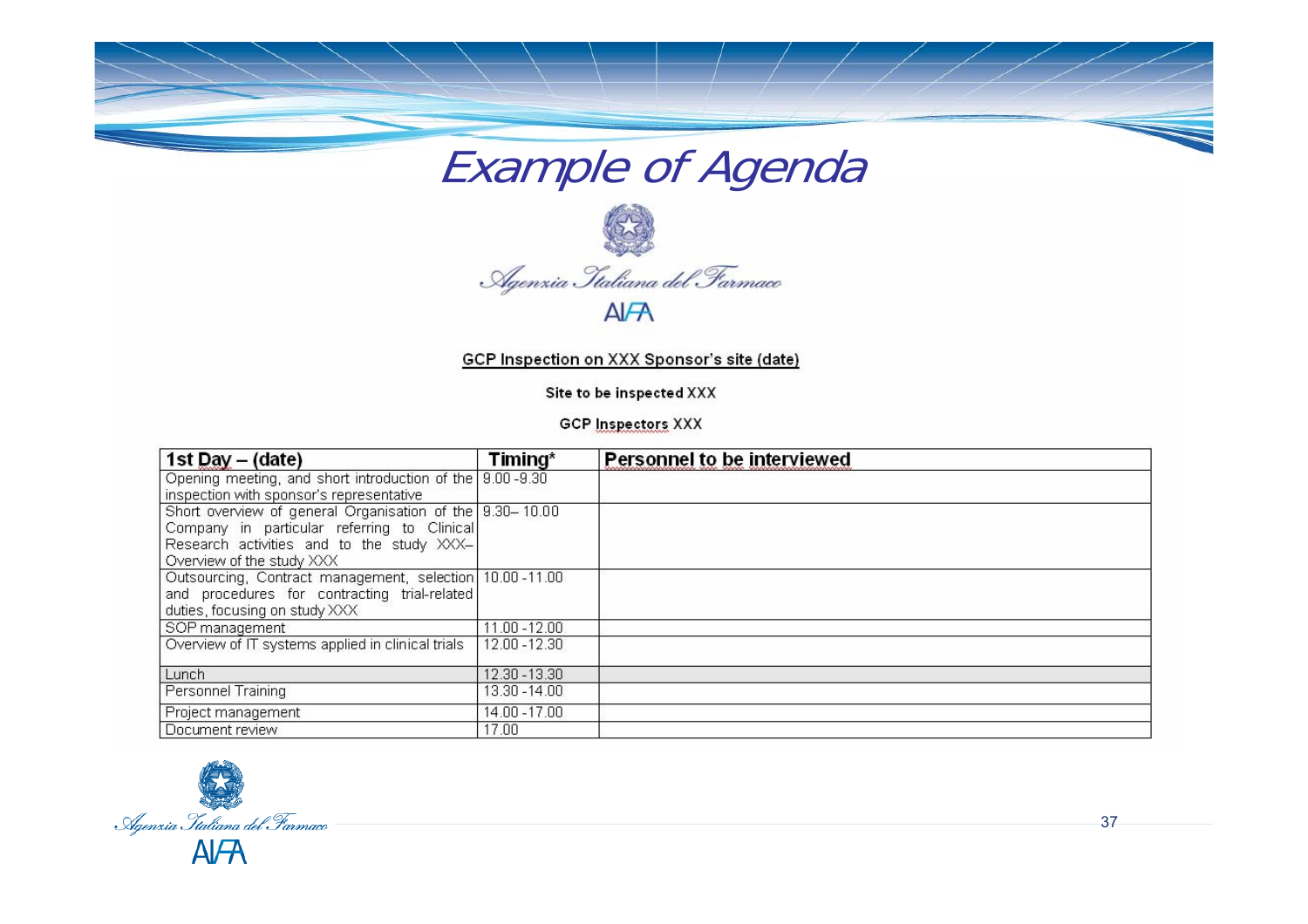

Opening meeting

- introductions
- confirm purpose of inspection
- explain the regulatory framework for the conduct of the inspection
- review inspection plan & methodology
- confirm that the resources, documents and facilities are available
- confirm the time and date for the closing meeting
- questions

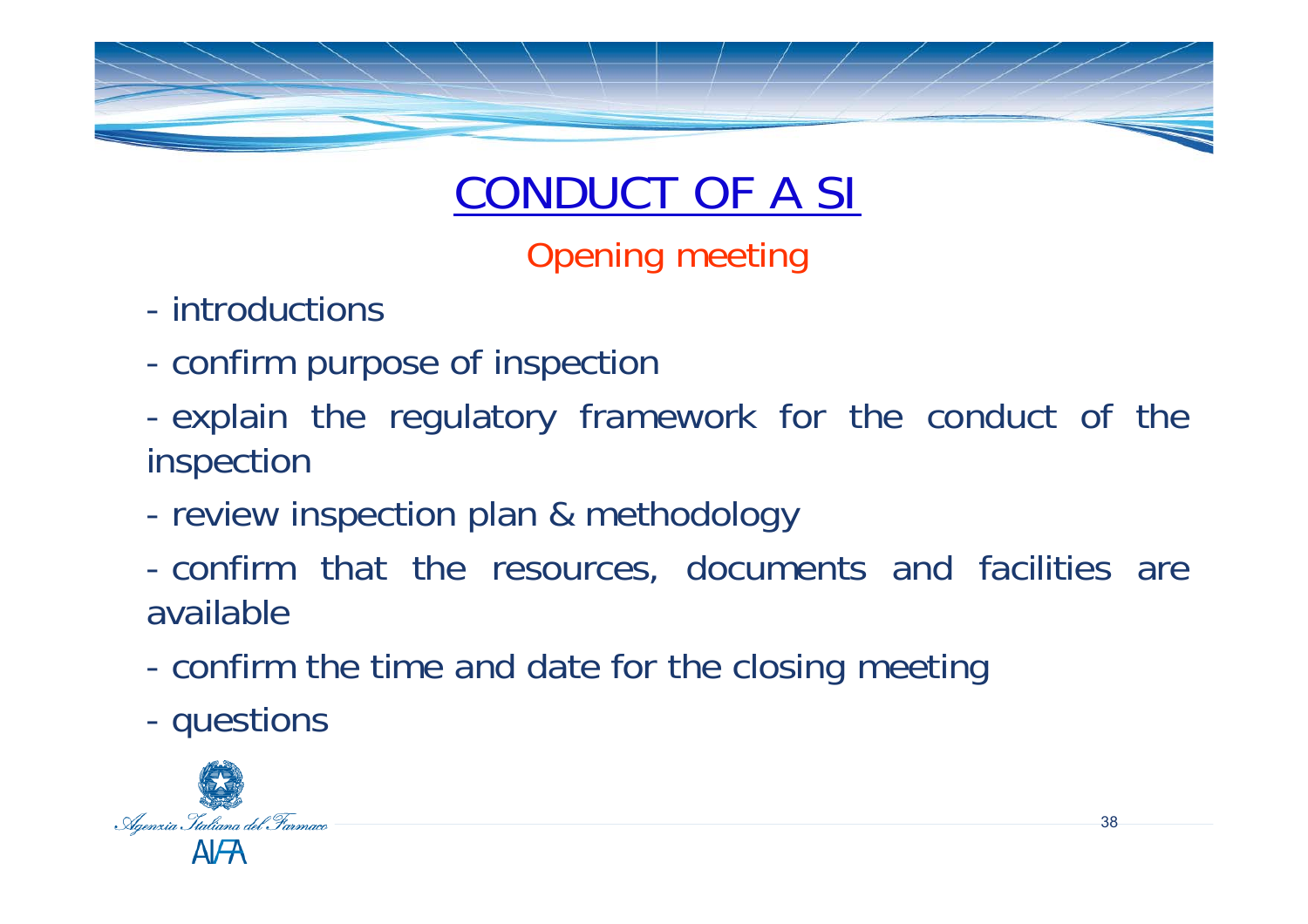During the inspection

**❖ Interview sessions** 

Sponsor personnel involved in different topics

**❖ Documents review** 

SOPs, CVs, Job descriptions, contracts, CSRs, monitoring plans, SAEs CR, etc.

#### **❖ Facility visits**

workplaces involved in clinical trials, e.g. archives, IT, IMP, PHV, Data Management



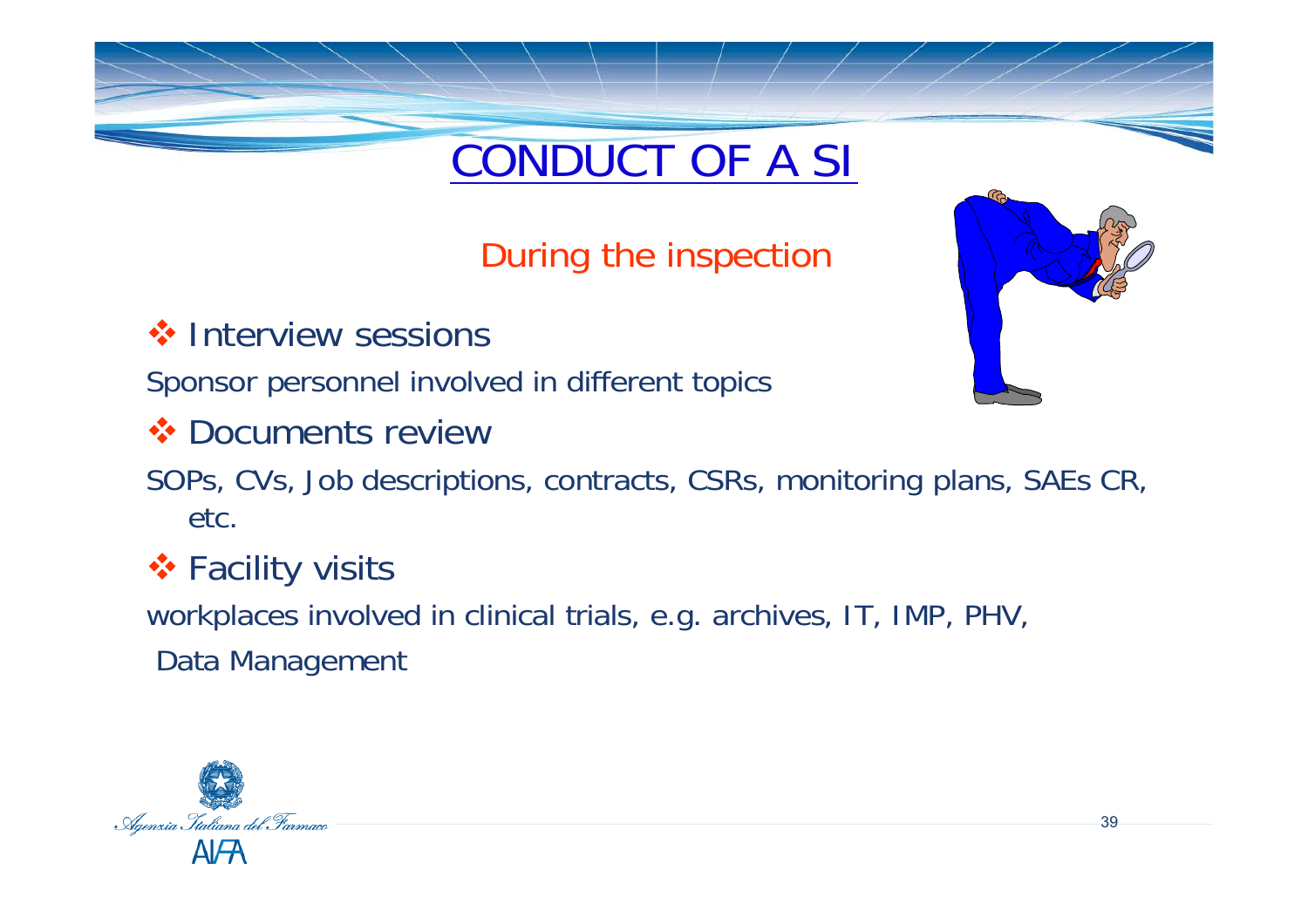



#### During the inspection- Documents request

|    |                       | AGENZIA ITALIANA DEL FARMACO<br><b>Ufficio GCP</b> |        |              |        |  |  |  |
|----|-----------------------|----------------------------------------------------|--------|--------------|--------|--|--|--|
|    |                       | DOCUMENTI RICHIESTI IN CORSO D'ISPEZIONE           |        |              |        |  |  |  |
|    | Azienda ispezionata:  |                                                    |        |              |        |  |  |  |
| 圑  | Data dell'intervista: |                                                    |        |              |        |  |  |  |
|    |                       |                                                    |        |              | Foglio |  |  |  |
| N. | Richiesto<br>da       | Descrizione documento                              | Ricev. | <b>Visto</b> | note   |  |  |  |
|    |                       |                                                    |        |              |        |  |  |  |
|    |                       |                                                    |        |              |        |  |  |  |
|    |                       |                                                    |        |              |        |  |  |  |
|    |                       |                                                    |        |              |        |  |  |  |

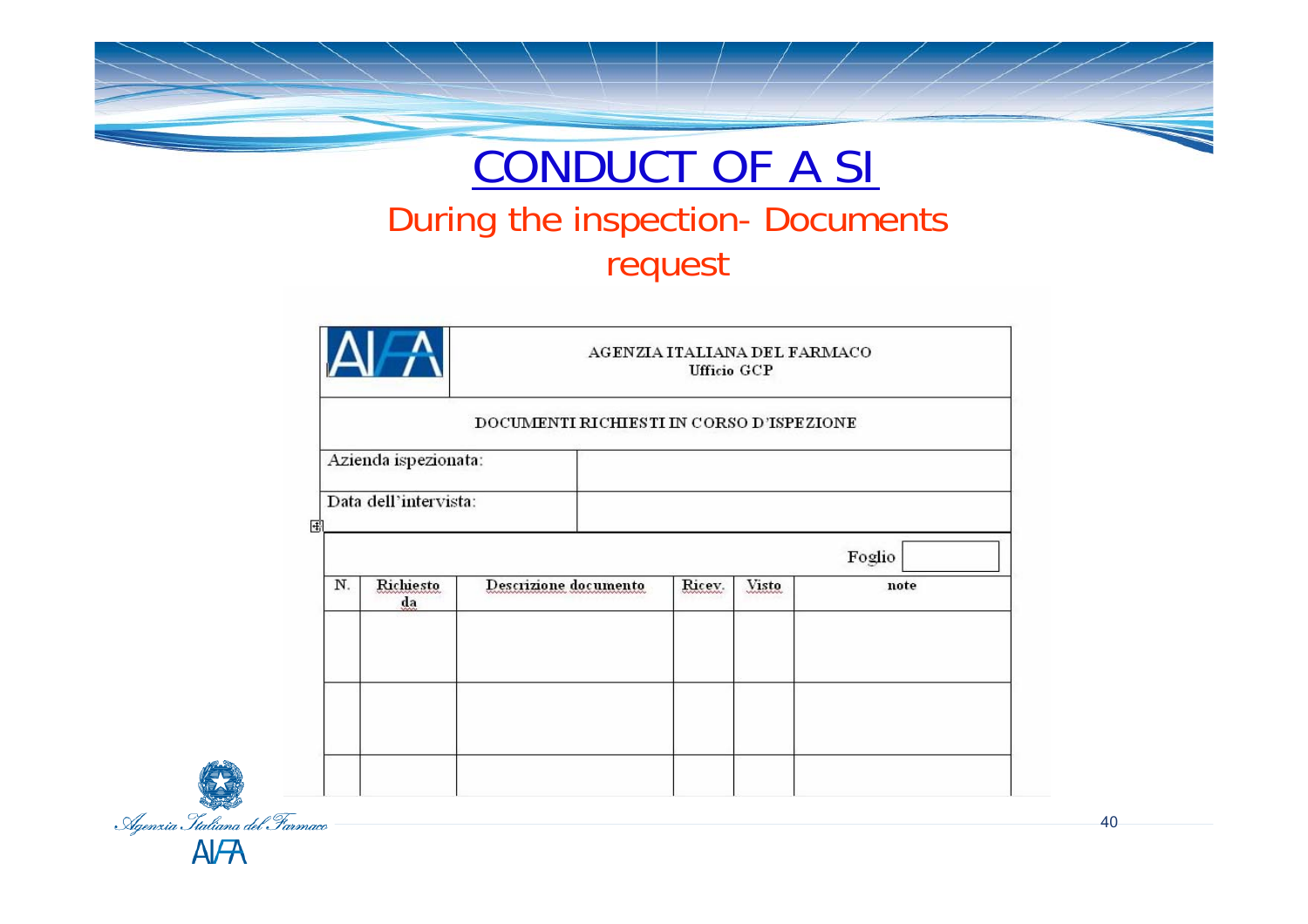

During inspection

- •Inspection plan as a guide
- •Flexible in the way of approaching the situation
- •Open minded dialogue from the start
- •A continue feedback throughout the inspection
- •Brief of the outgoing inspection

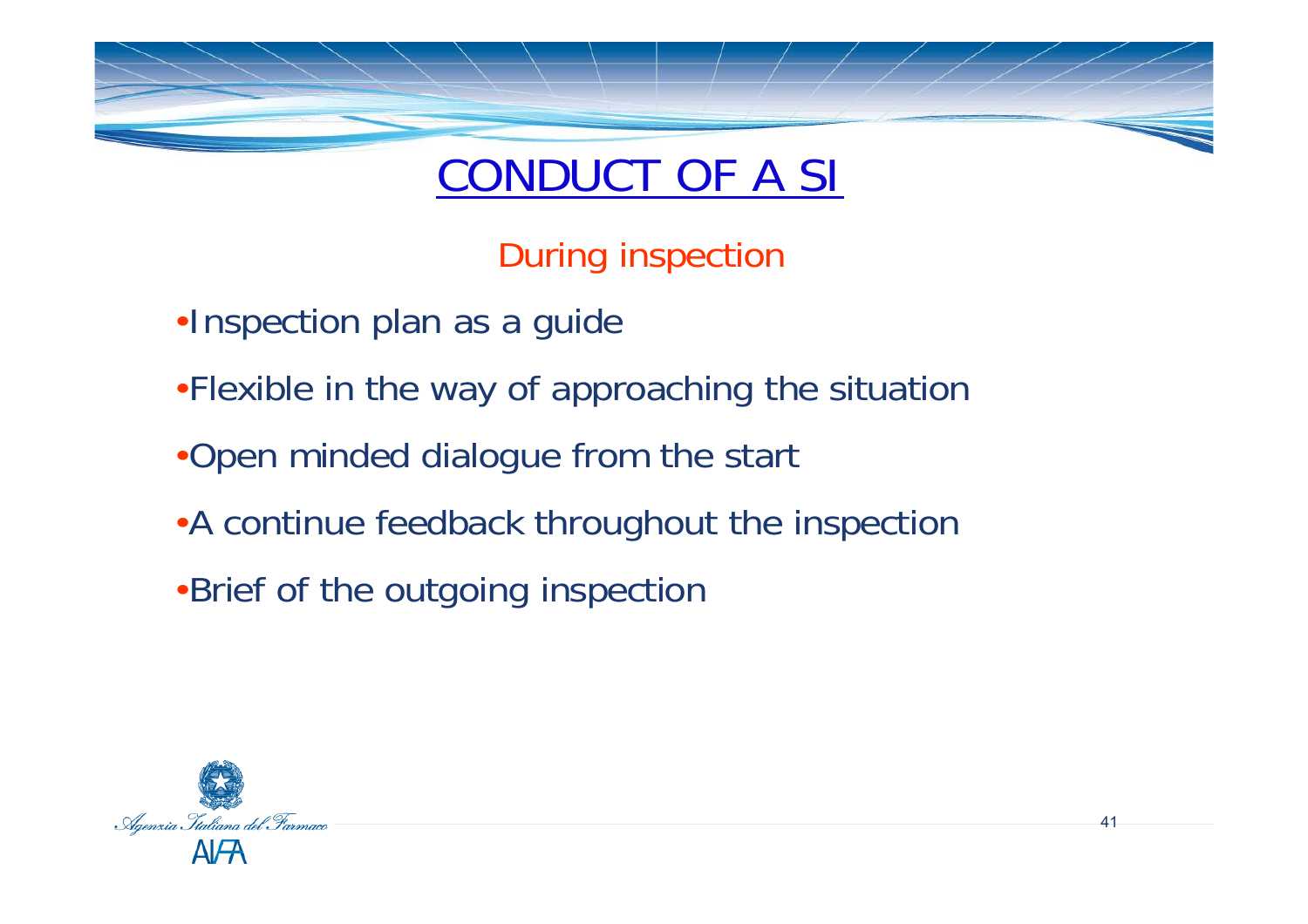

42

#### **× Organisation and personnel**

- $\checkmark$  Overview (with location) of all company facilities involved in clinical trial activities (for this clinical trial), including contracts with CROs
- $\checkmark$  Organisation charts with staff names and brief summaries of responsibilities directly related to trial activities
- $\checkmark$ CVs and training records for some sponsor personnel
- $\checkmark$ Training plan
- $\sqrt{2}$ SOP Training

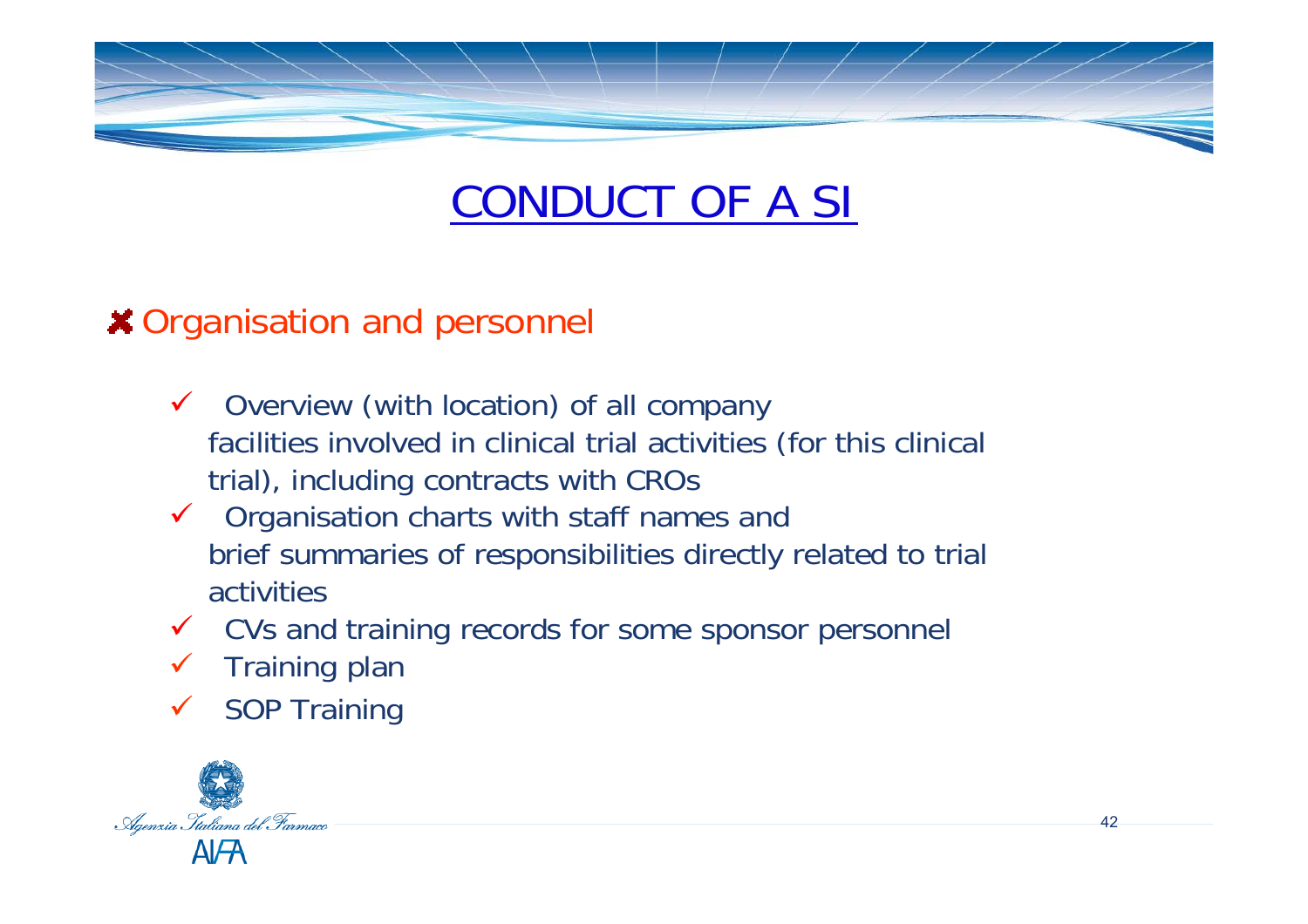

43

Standard Operating Procedures

 $\checkmark$ SOPs list and the SOP on production of SOPs√SOPs draft, review, distribution, storage 9Global and local SOPs◆ Additional documents (working procedures)

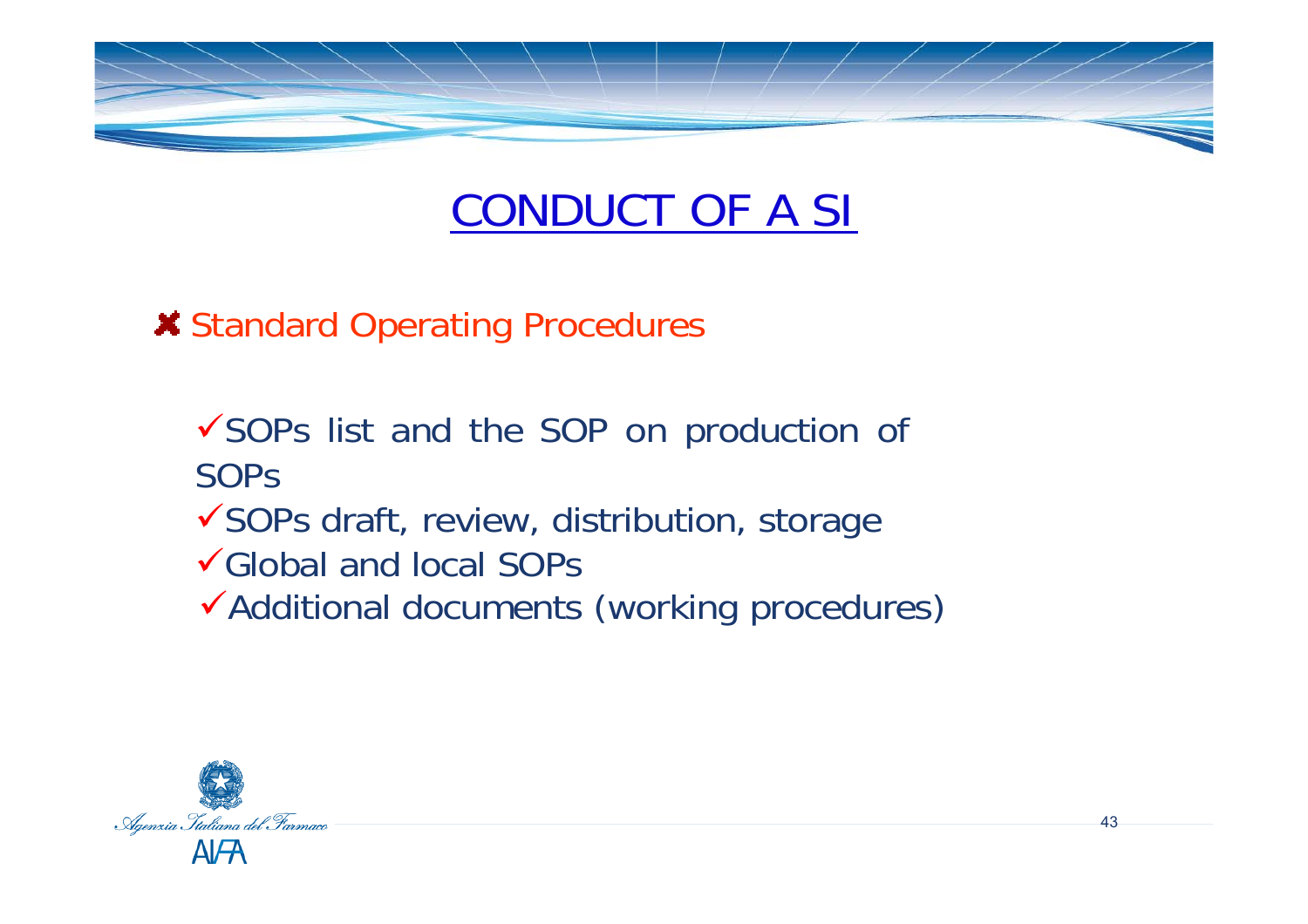

**\* Clinical Trial Management** 

Delegation and outsourcing of trial related duties

**Review of contracts** 

 $\checkmark$  Investigator selection and agreement

Responsibility, selection criteria

 $\checkmark$ Training of investigational site personnel

Training material used

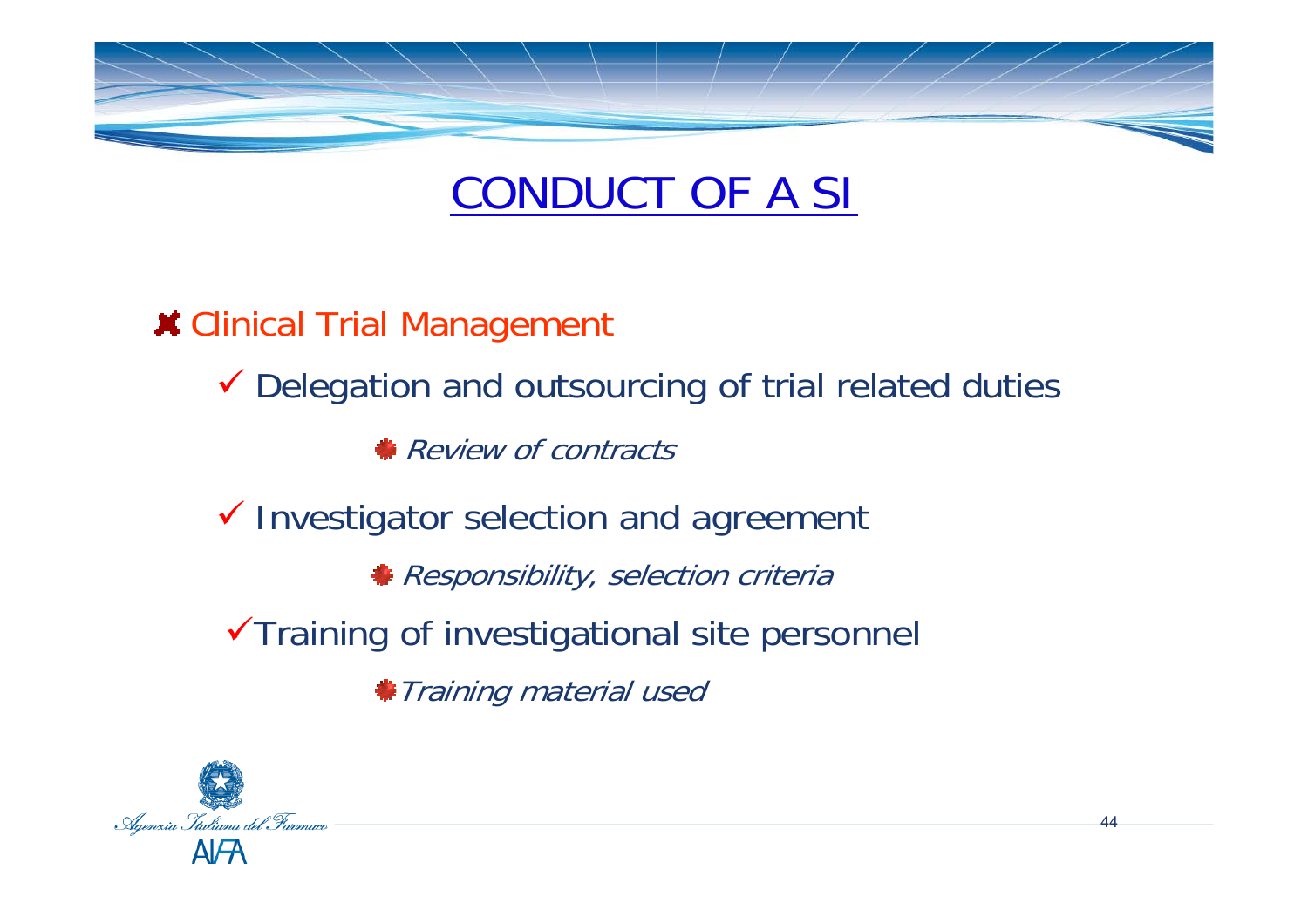

 $\sqrt{\frac{P}}$ Preparation, review and approval processes for protocol, CRF, IB, amendments and other relevant documents

 $\sqrt{\sqrt{}}$ Regulatory submissions

 $\frac{1}{\bullet}$  **EC Approval** *★ CA authorisation (where required)* Submission and approval of amendments

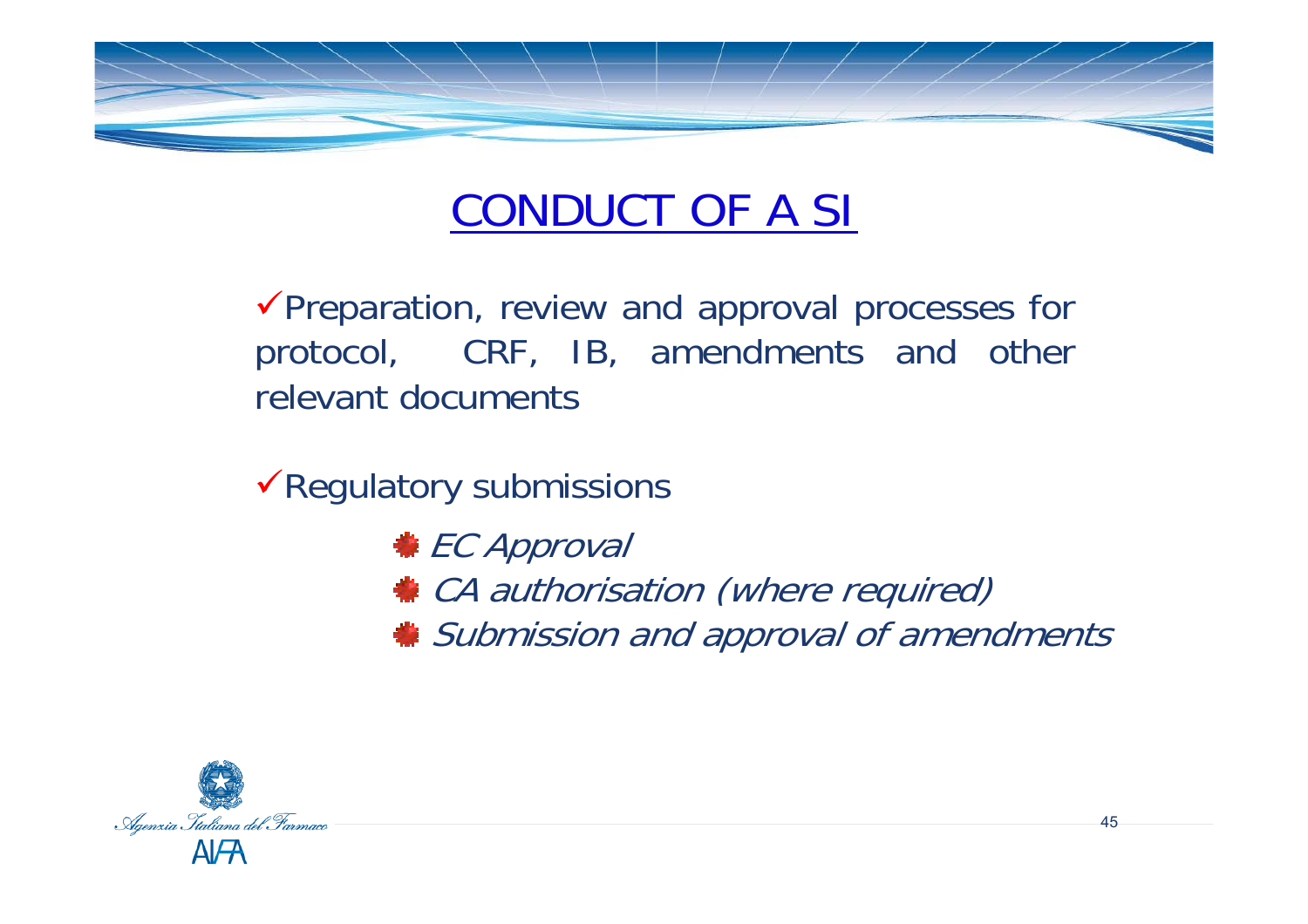

#### **\* Monitoring**

- √Monitoring Plan /SOPs
- $\checkmark$  Monitoring activities
- $\checkmark$  Monitors'qualification
- $\checkmark$  Monitoring reports and review of the reports by the sponsor
- $\checkmark$  Corrective actions taken by sponsor

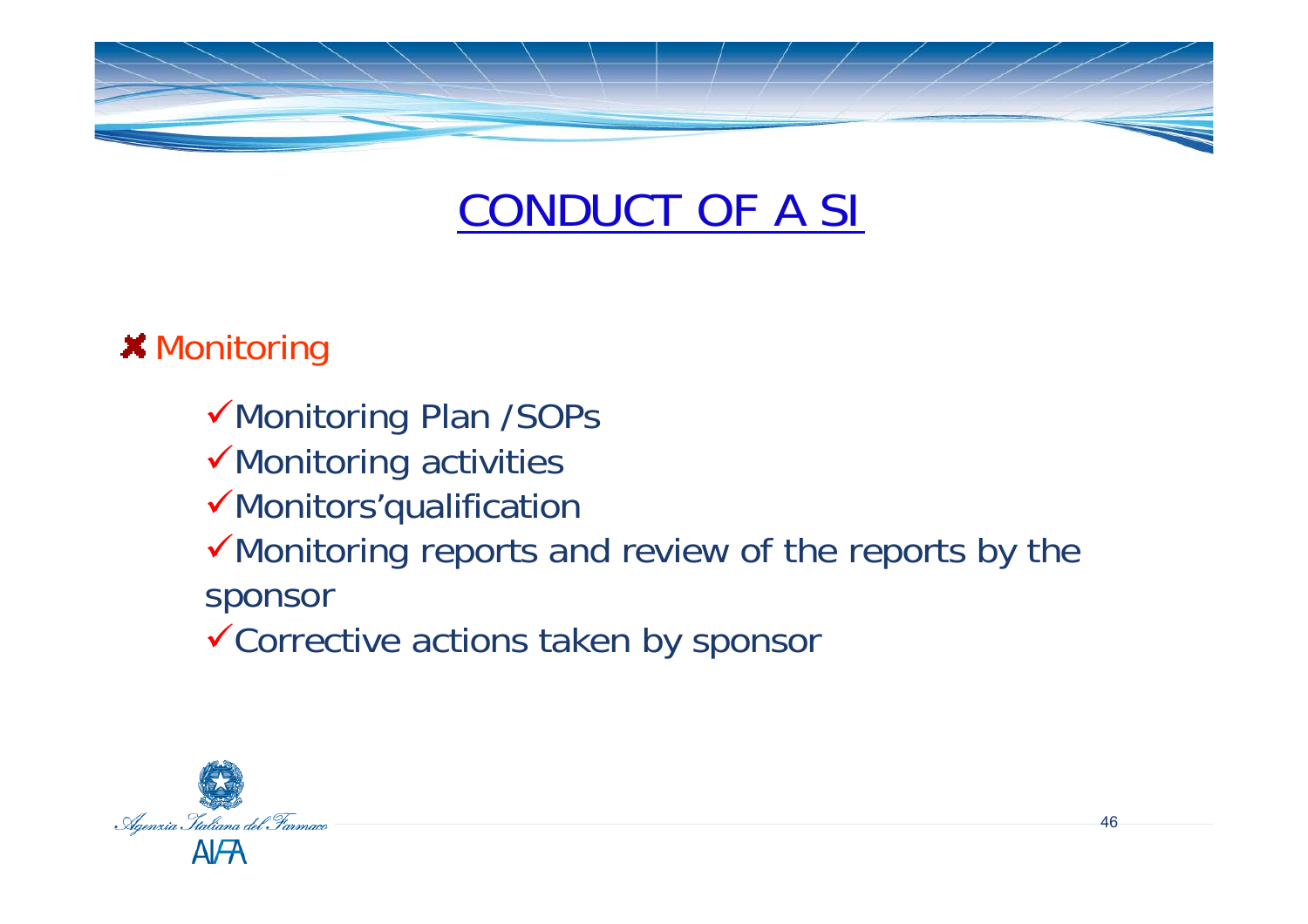Data Handling and Medical writing

- ◆Data Management Plan
- <sup>9</sup>Validation of computer system used
- <sup>9</sup>Statistical Analysis Plan
- $\checkmark$  List of all protocol deviations (if not in the CSR)
- √Quality control of CSR
- √System for review of CSR

 $\checkmark$  Visit to Data Management/Statistics department(s):

- CT databaseCRFs receipt/tracking/entry
- Query system
- Storage areas (CRFs, Randomisation Codes etc.)

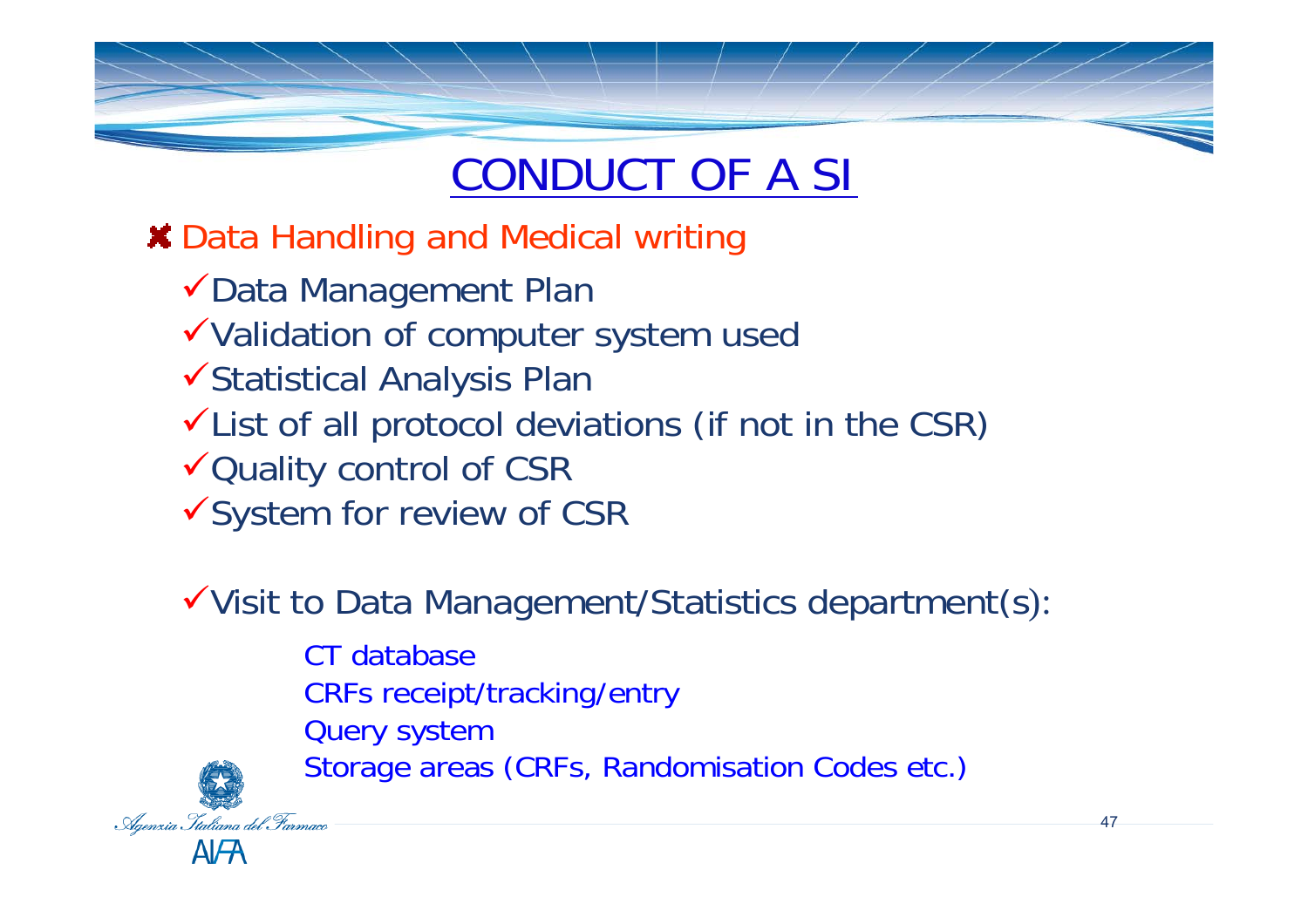

#### **× QA and Auditing**

- √Audit of key CT processes
- $\sqrt{P}$ re-selection audits of contractors
- $\checkmark$ Auditors'qualification
- ◆Audit plans: planned vs performed
- $\checkmark$  Audit reports and processes for communicating audit findings
- $\checkmark$  Audits information in the CSR

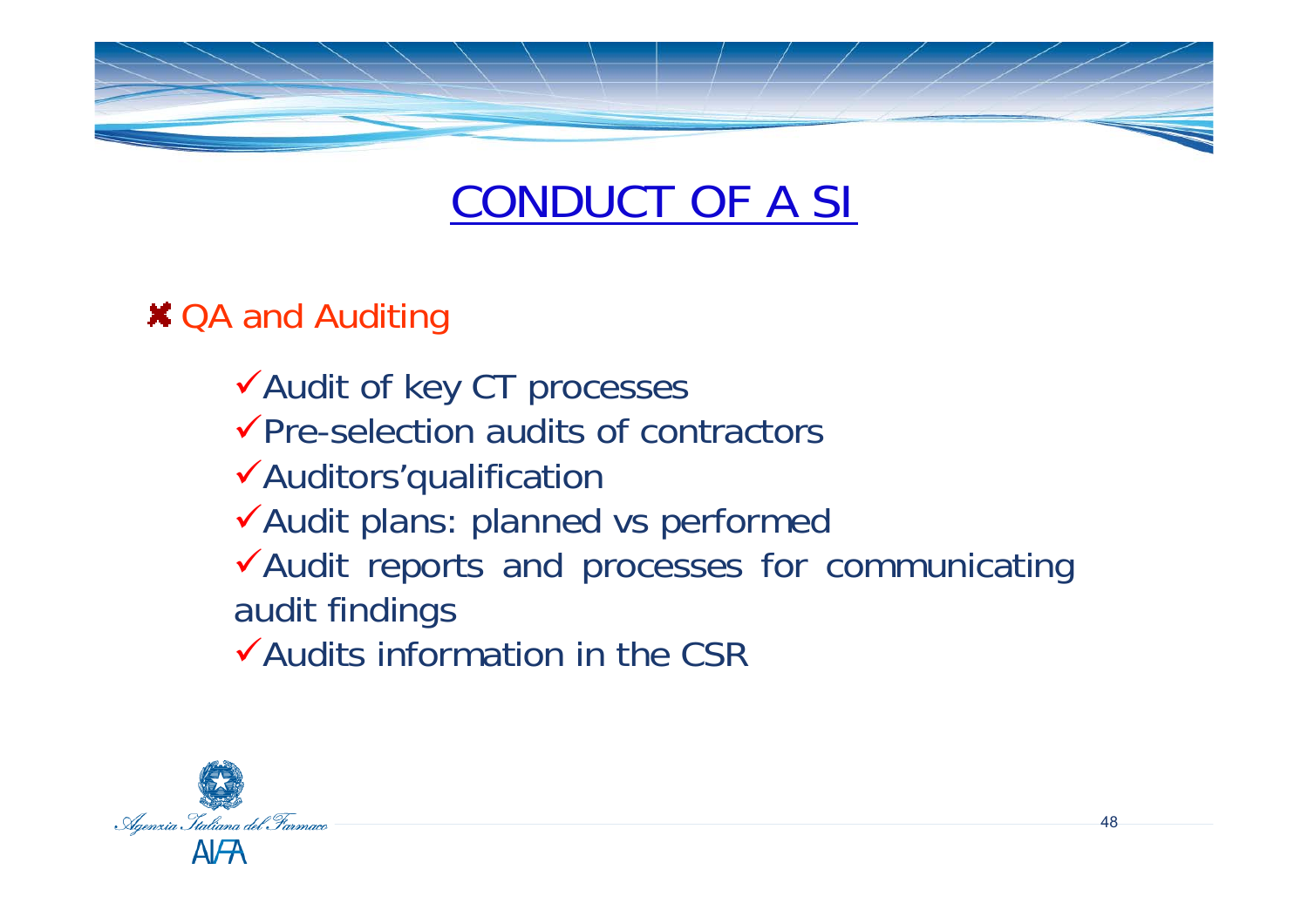

**\* Pharmacovigilance** 

 $\checkmark$  Notification, follow up and reporting of SAEs/SUSARs

 $\sqrt{\sqrt{2}}$ Reconciliation process between CT database and PVH database

 $\checkmark$ Updating of the safety information in the Investigator Brochure

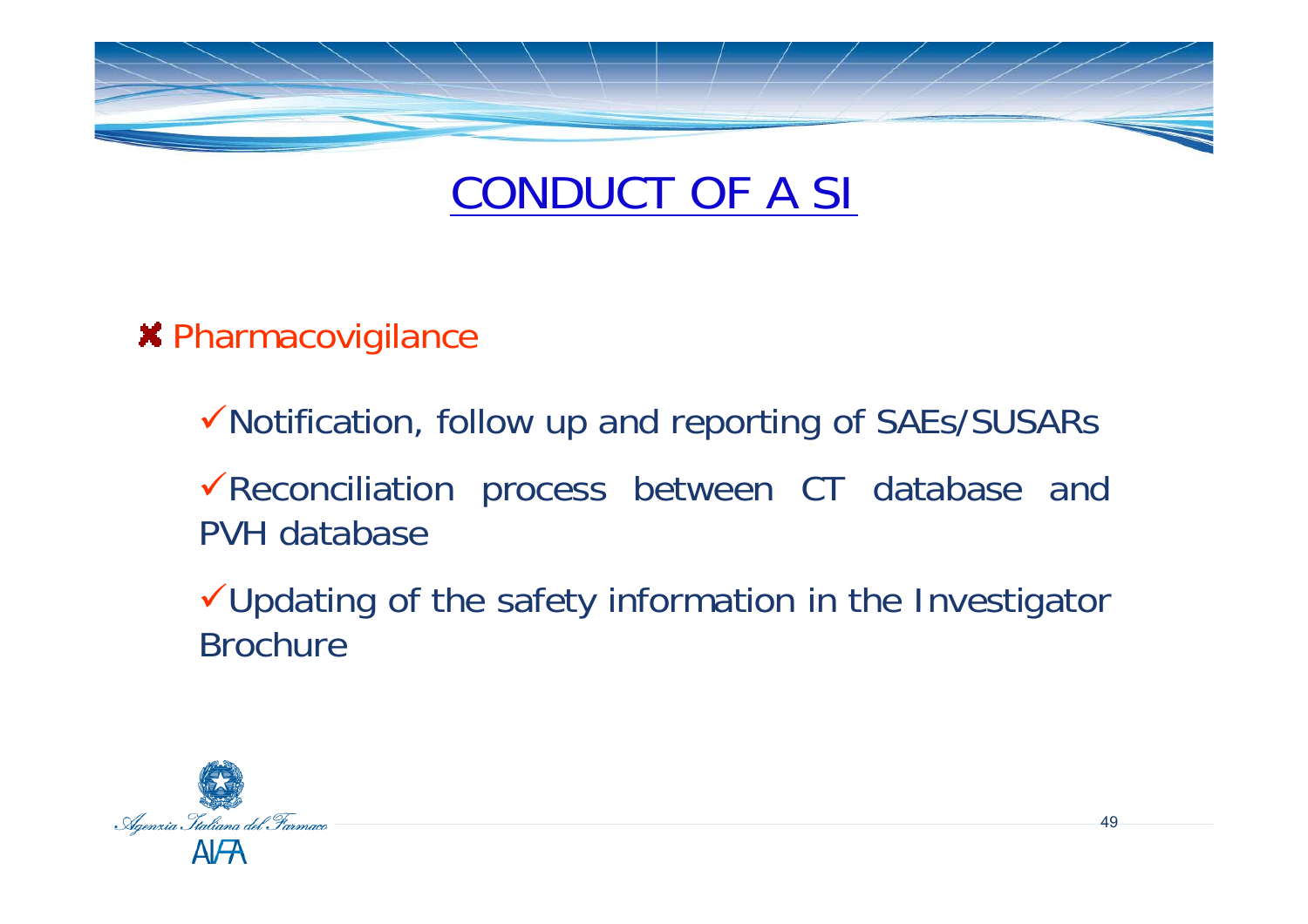

**X** IMP management

 $\checkmark$ Manufacturing, packaging, labelling  $\checkmark$  Supplying, accountability, returns and destruction <sup>9</sup>Storage and transport  $\sqrt{\mathsf{Randomisation}}$  and code breaking  $\checkmark$ Blinding

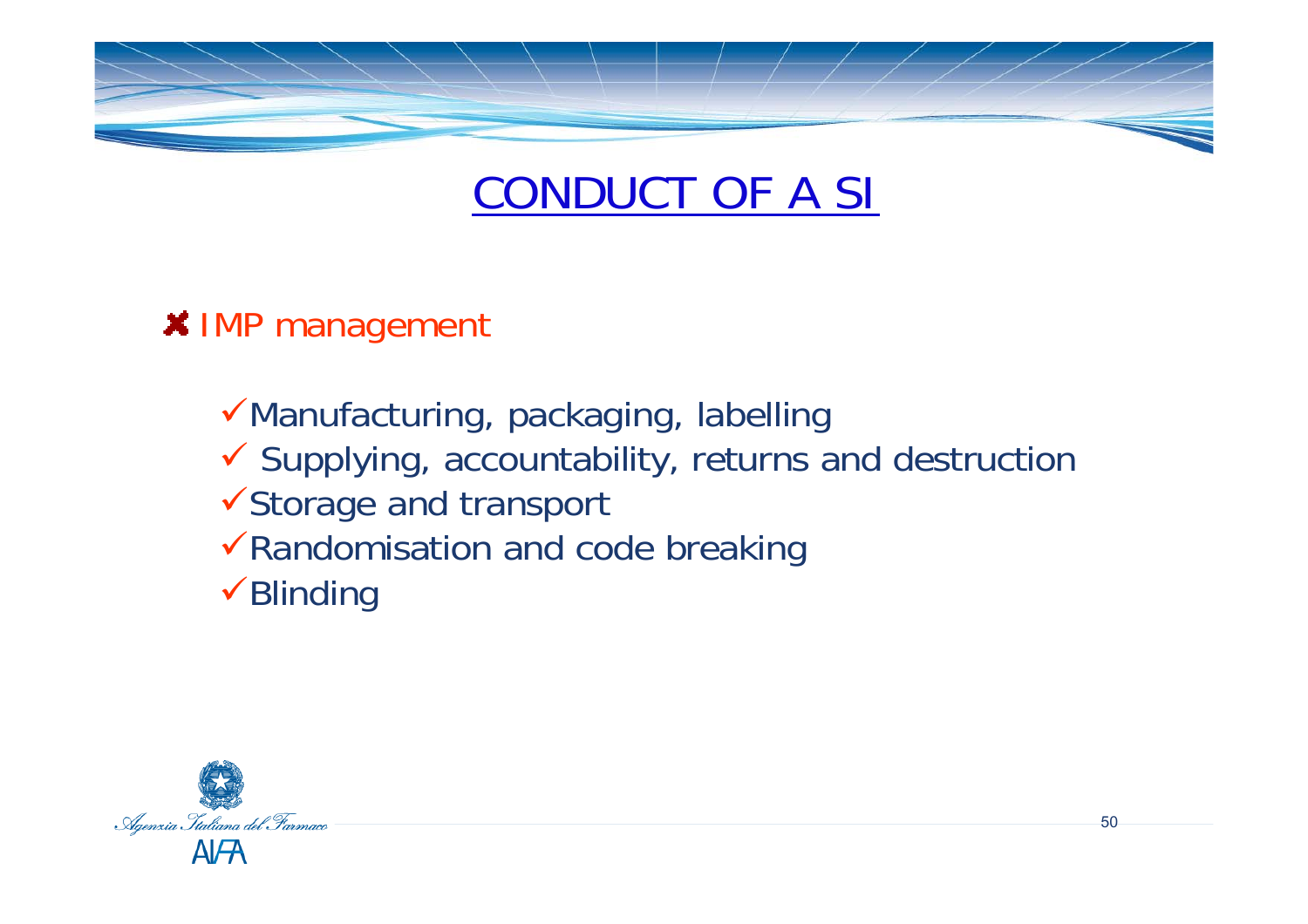

Archiving

 $\checkmark$ System for archiving and retrieval of documents

 $\checkmark$  Controlled access to archives

<sup>9</sup>All essential documents available are in compliance with Eudralex, vol. 10, chapter V

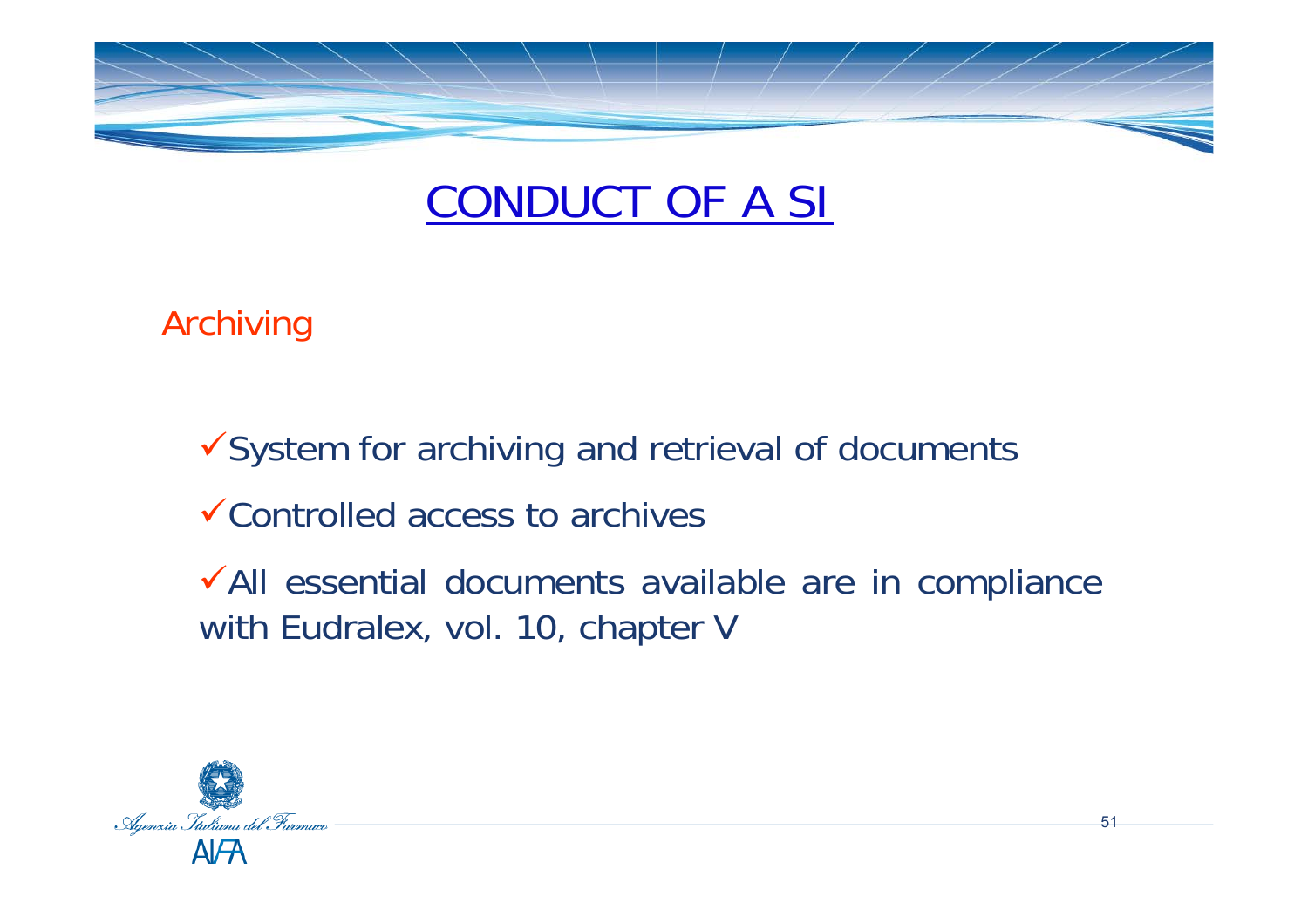

Closing meeting

 $\mathcal{L}_{\mathcal{A}}$ - Present the inspection findings to the inspectees and clarify any misinterpretation

- $\mathcal{L}_{\mathcal{A}}$ - Opportunity for the Company to clarify the findings
- - Explain the circulation of the inspection report (deadline)
- Questions

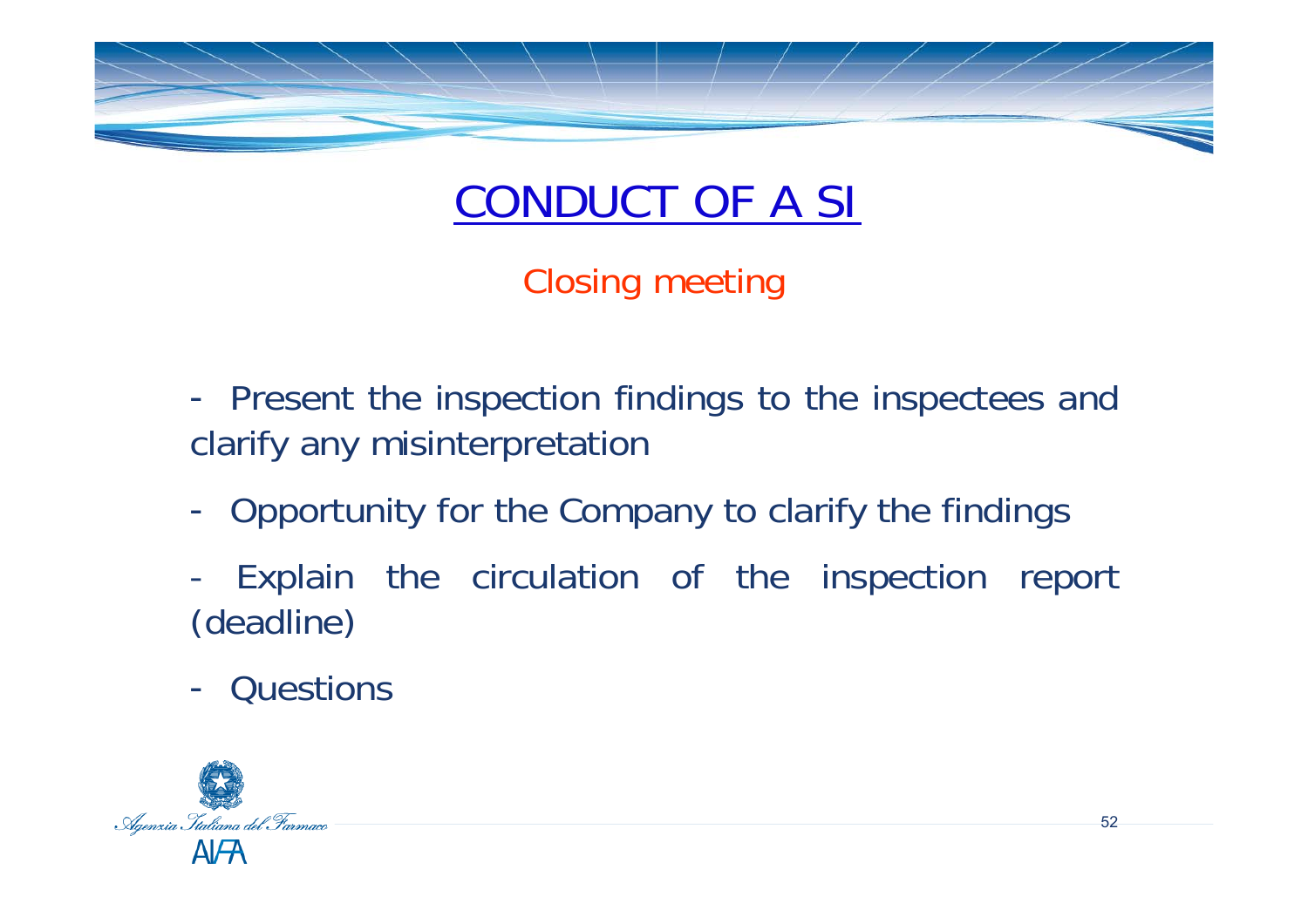



#### INSPECTION REPORT

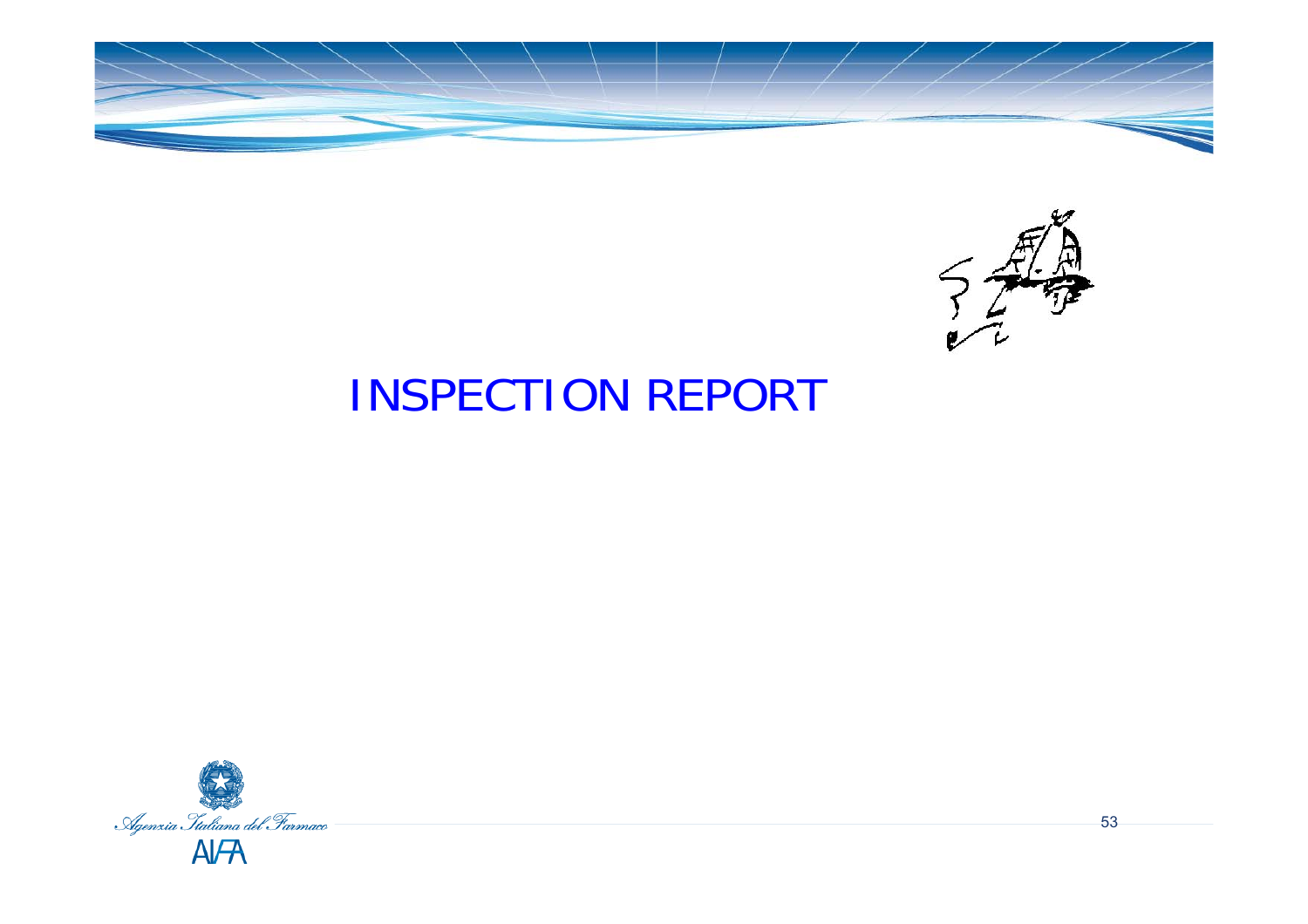

#### Inspection report

- Observations related to non-compliance to GCP and regulatory requirements
- Comments to improve the quality
- • Recommendations for corrective actions and suggestions for improvement

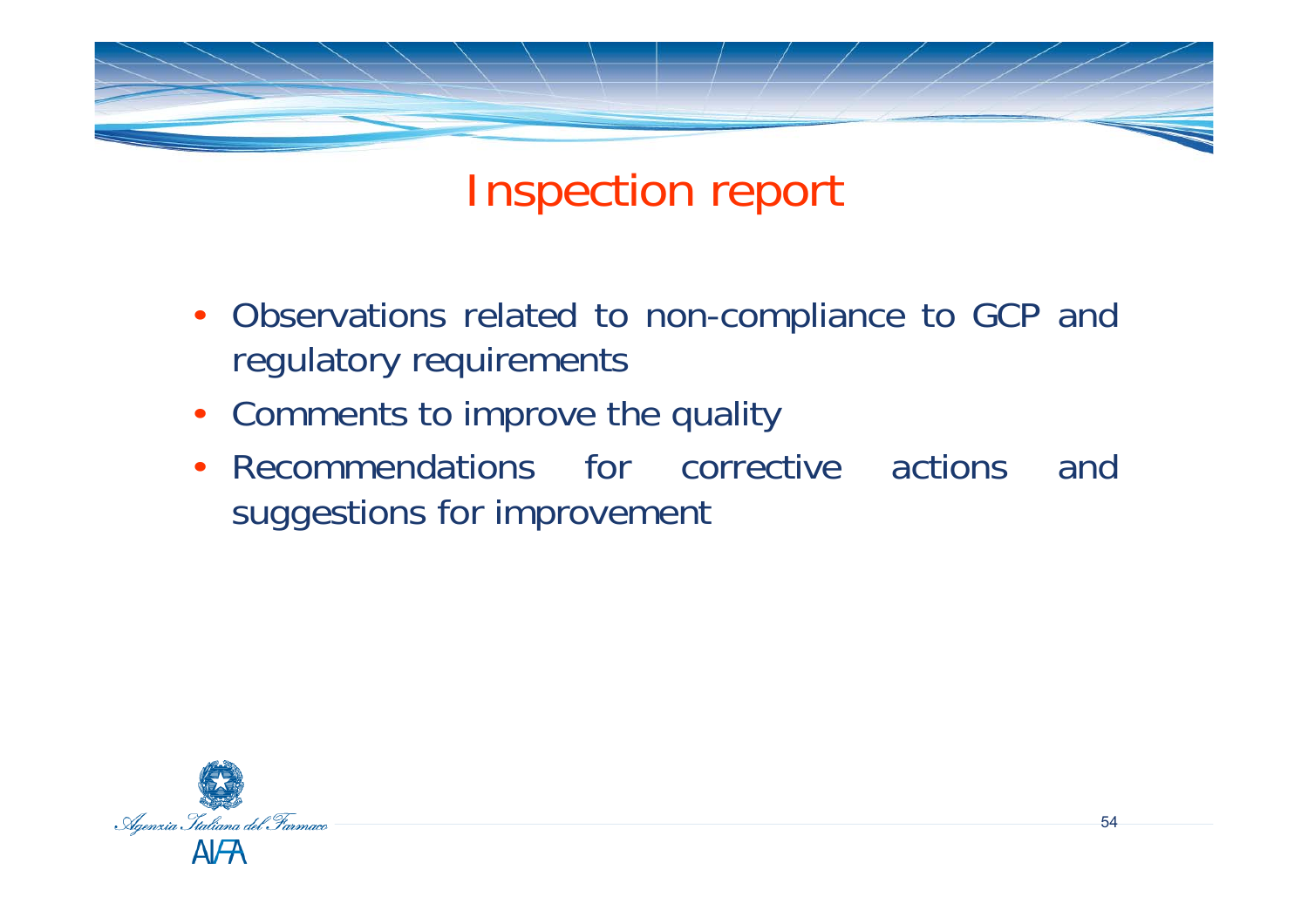

#### Inspection report requirements

**☆Must be clear and understandable** 

**\*Must reflect the conduction of the inspection** 

Must evaluate the compliance with (EU and) national regulations, GCP, ethical and scientific standards

Must evaluate the validity and reliability of the data recorded/submitted according to the scope of the inspection, answering all the questions asked in the inspection request, e.g. CHMP, National Authority (MA Unit, etc.)

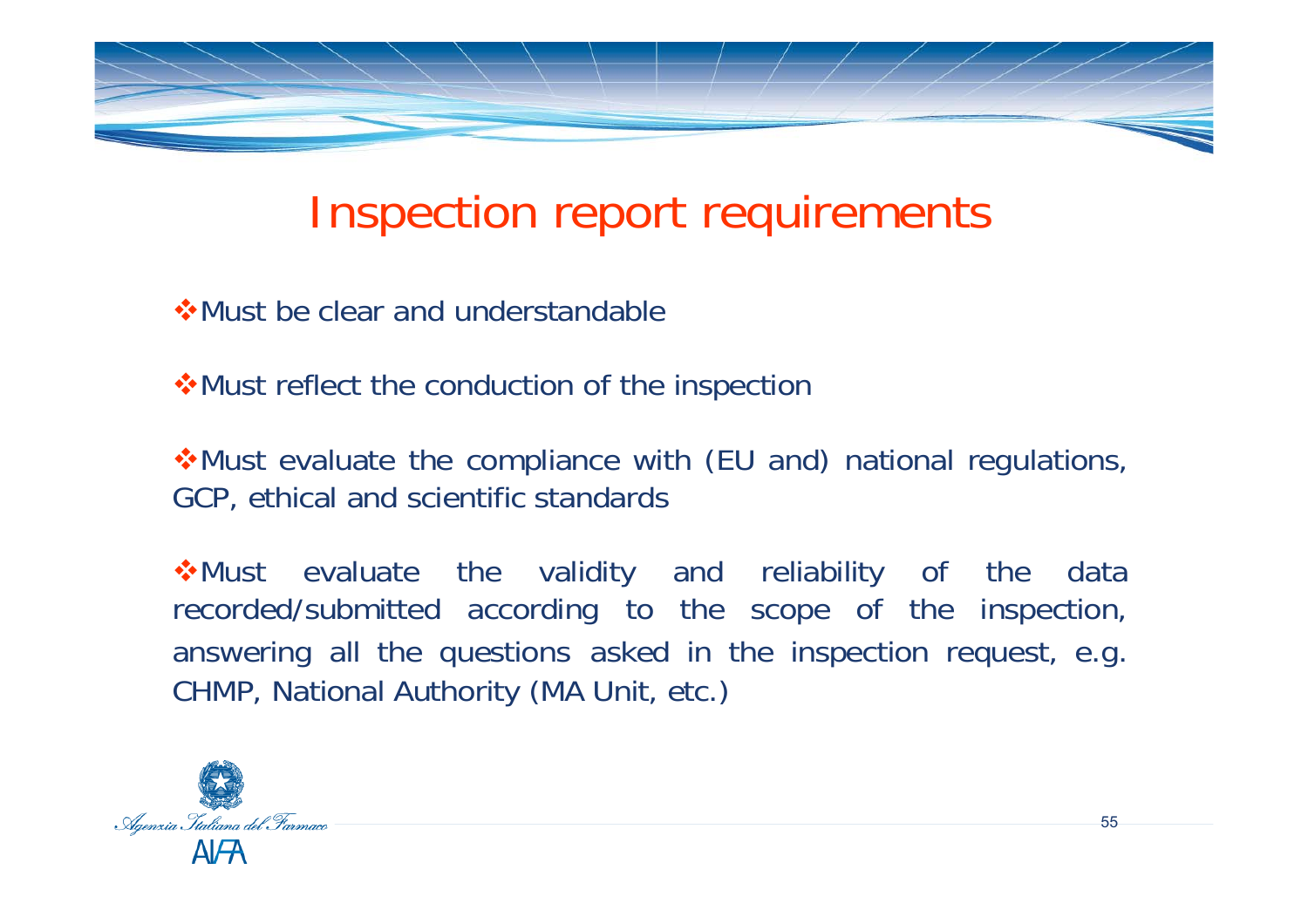

## Inspection report

◆Investigator site (Pharmacy, laboratory, EC)

Laboratory

**❖ Sponsor /CRO site** 

Different formats (national procedures, EMEA procedures)

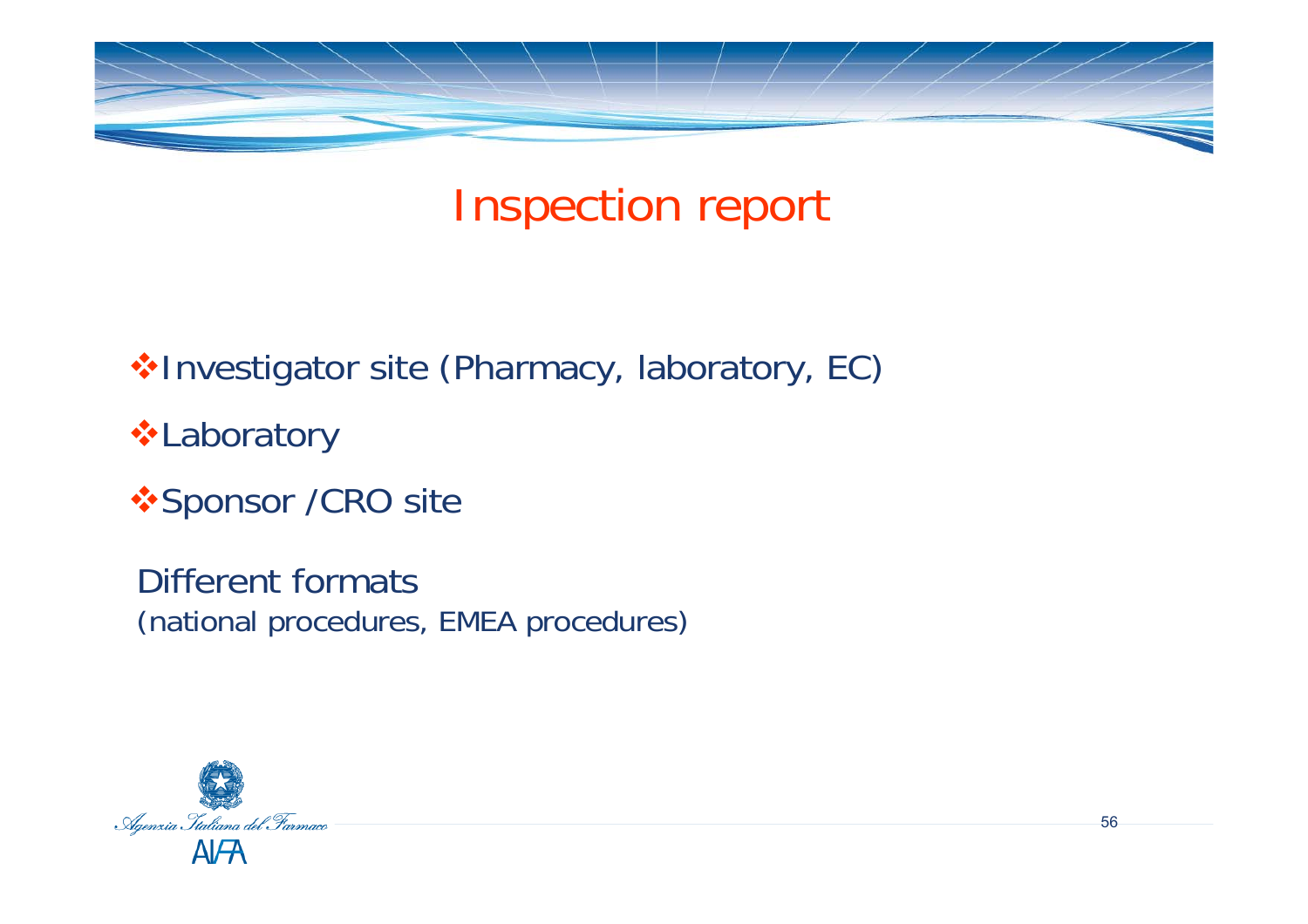

#### IR Investigator site Basic Items

- •Administrative information
- •Reference texts and documents for the inspections
- •Conduct of the trial
- •Documents reviewed during the inspection, including a summary of the SDV conducted
- •Accountability of medicinal products
- •Laboratories, technical departments
- •Monitoring and auditing
- •GCP compliance, summary and conclusion
- •Dates and signatures of inspectors

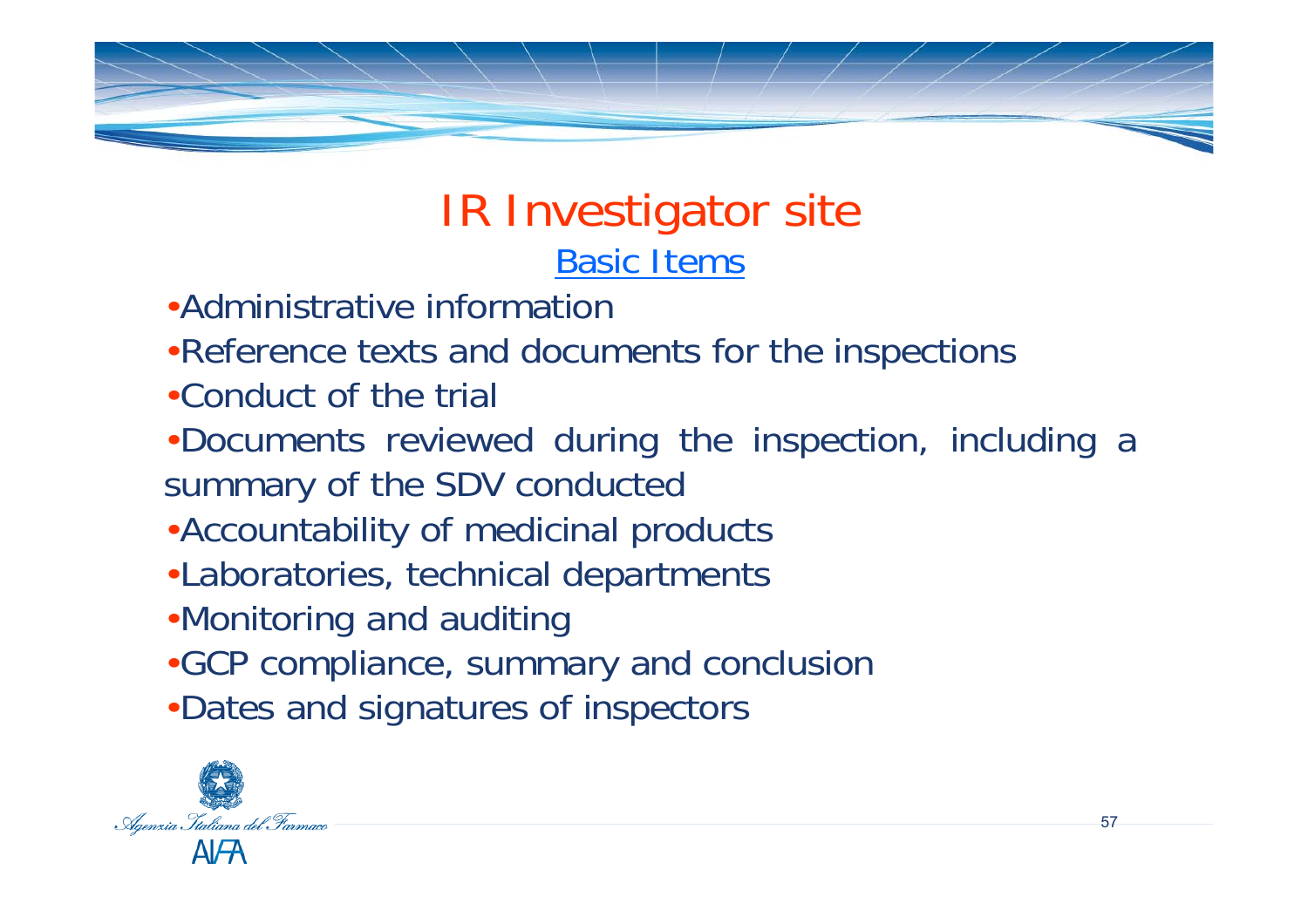#### IR Sponsor site Basic items

•Administrative information

•Reference texts and documents for the inspections

•Sponsor system inspection

- -organisation and personnel -facilities and equipment
- -SOPs
- -QA
- -monitoring
- -IMP management
- -data management
- -CTs pharmacovigilance

•GCP compliance, summary and conclusion

•Dates and signatures of inspectors

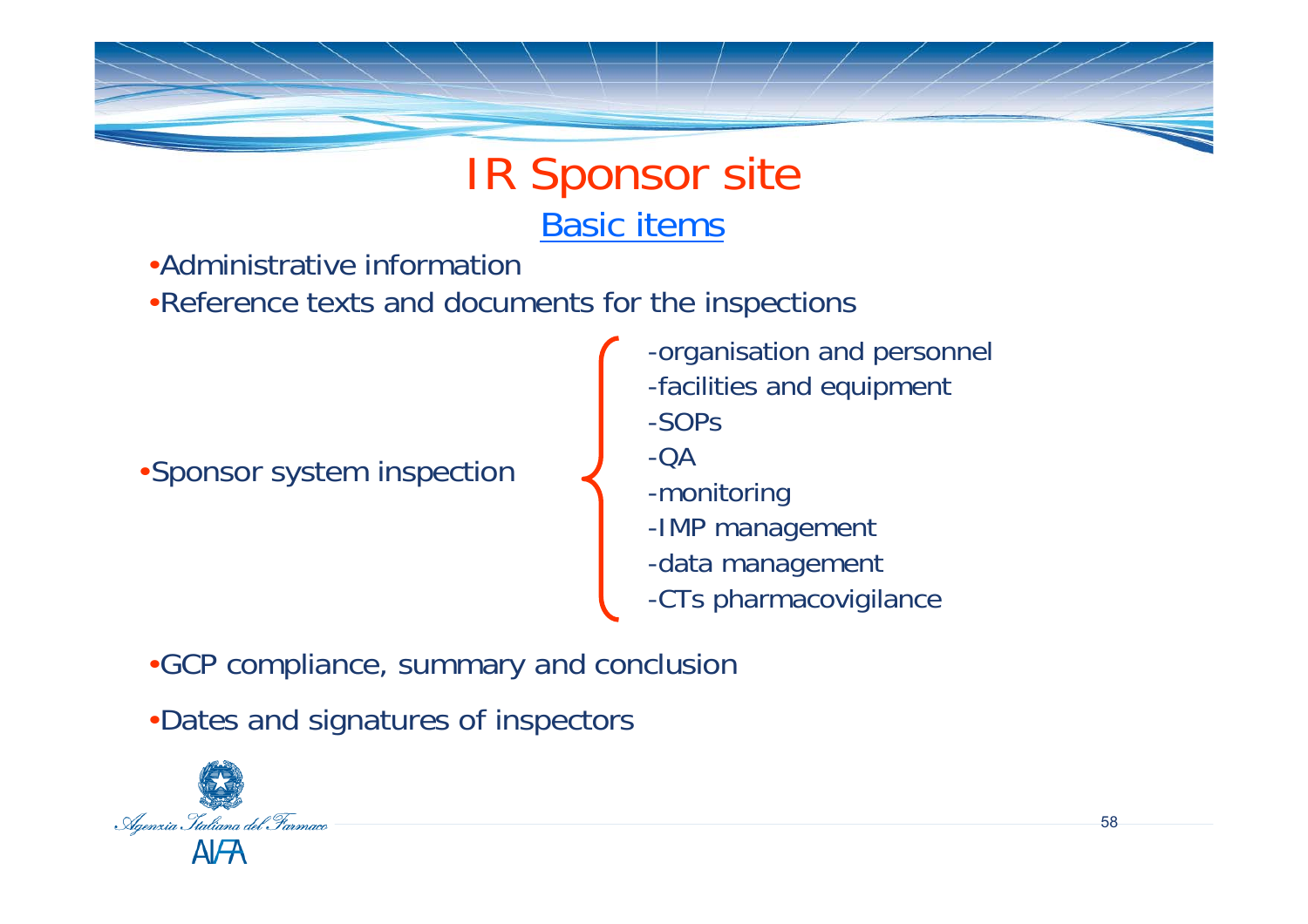



Critical, Major, Minor

Each deviation or at least for critical and major findings should refer to the requirements for which it is noncompliant (legislation, guidelines, trial protocol)

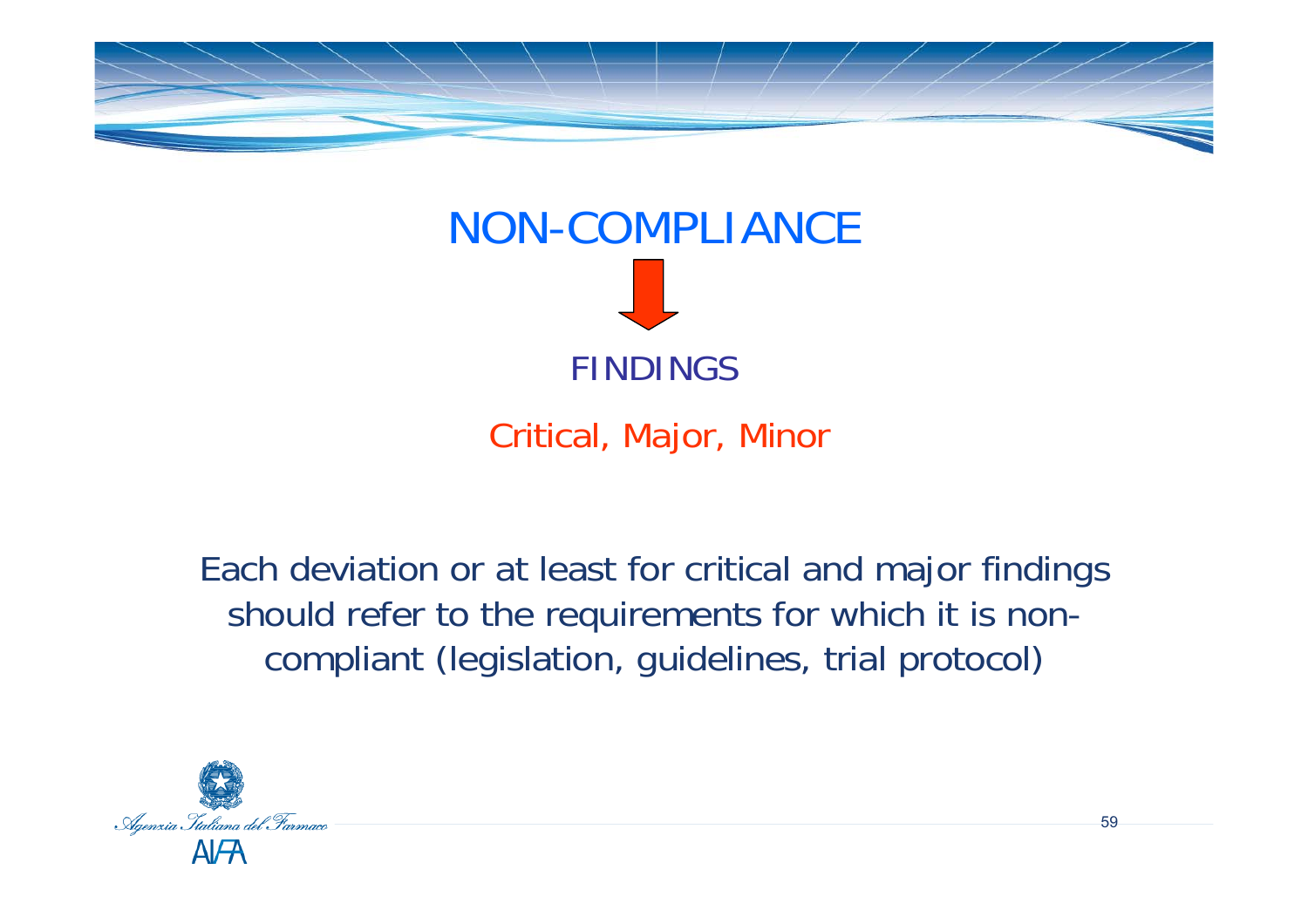

Critical finding:

Conditions, practices or processes that adversely affect the rights, safety or well being of the subjects and/or the quality and integrity of data.

Critical observations are considered totally unacceptable.

Possible consequences: rejection of data and/or legal action required

Remark: Observations classified as critical may include a pattern of deviations classified as major, bad quality of the data and/or absence of source documents. Fraud belongs to this group.



from the EMEA SOP INS/GCP/4

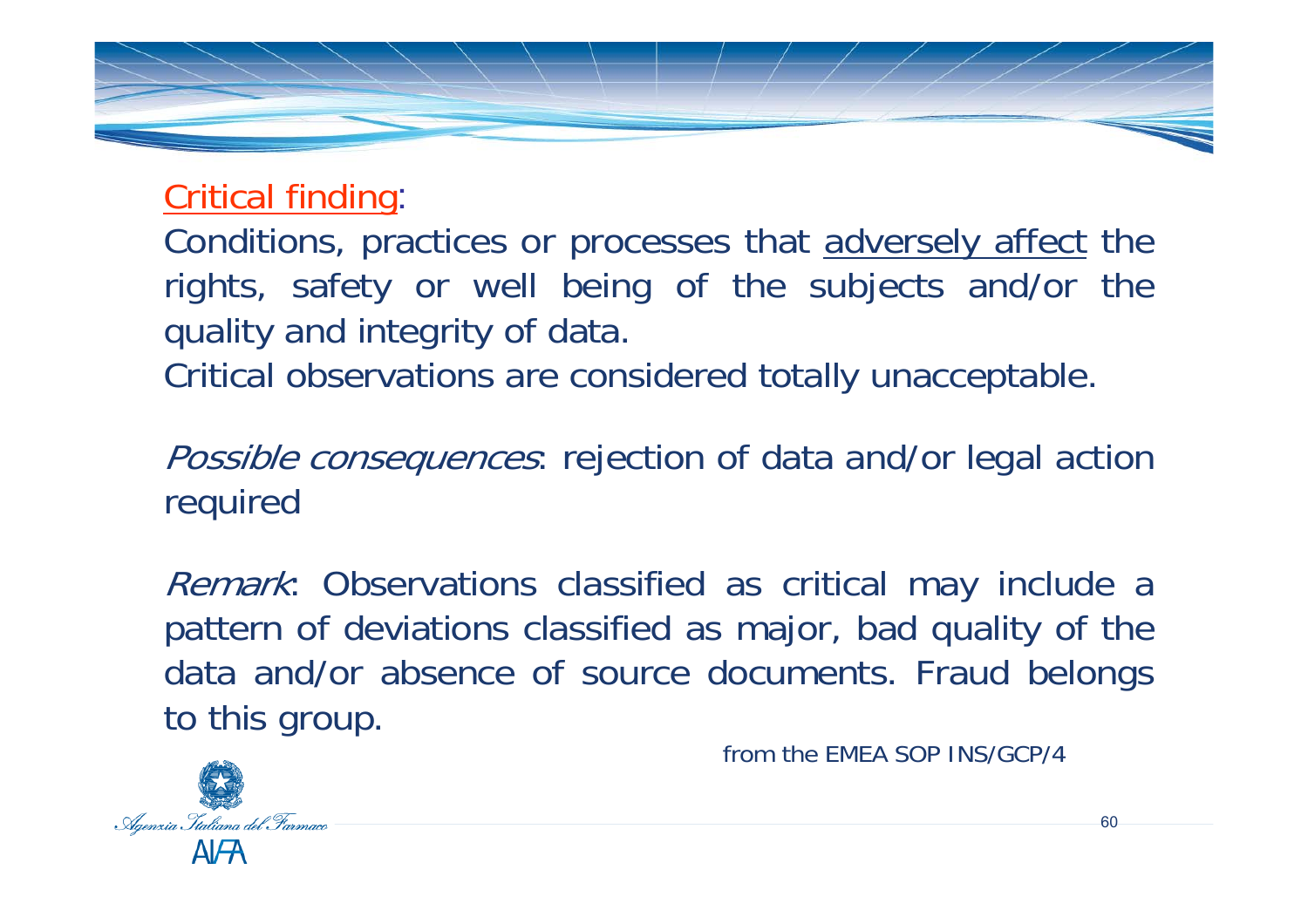

Major finding:

Conditions, practices or processes that might adversely affect the rights, safety or well-being of the subjects and/or the quality and integrity of data.

Major observations are serious deficiencies and are direct violations of GCP principles.

Possible consequences: data may be rejected and/or legal action required

Remark: Observations classified as major, may include a pattern of deviations and/or numerous minor observations.

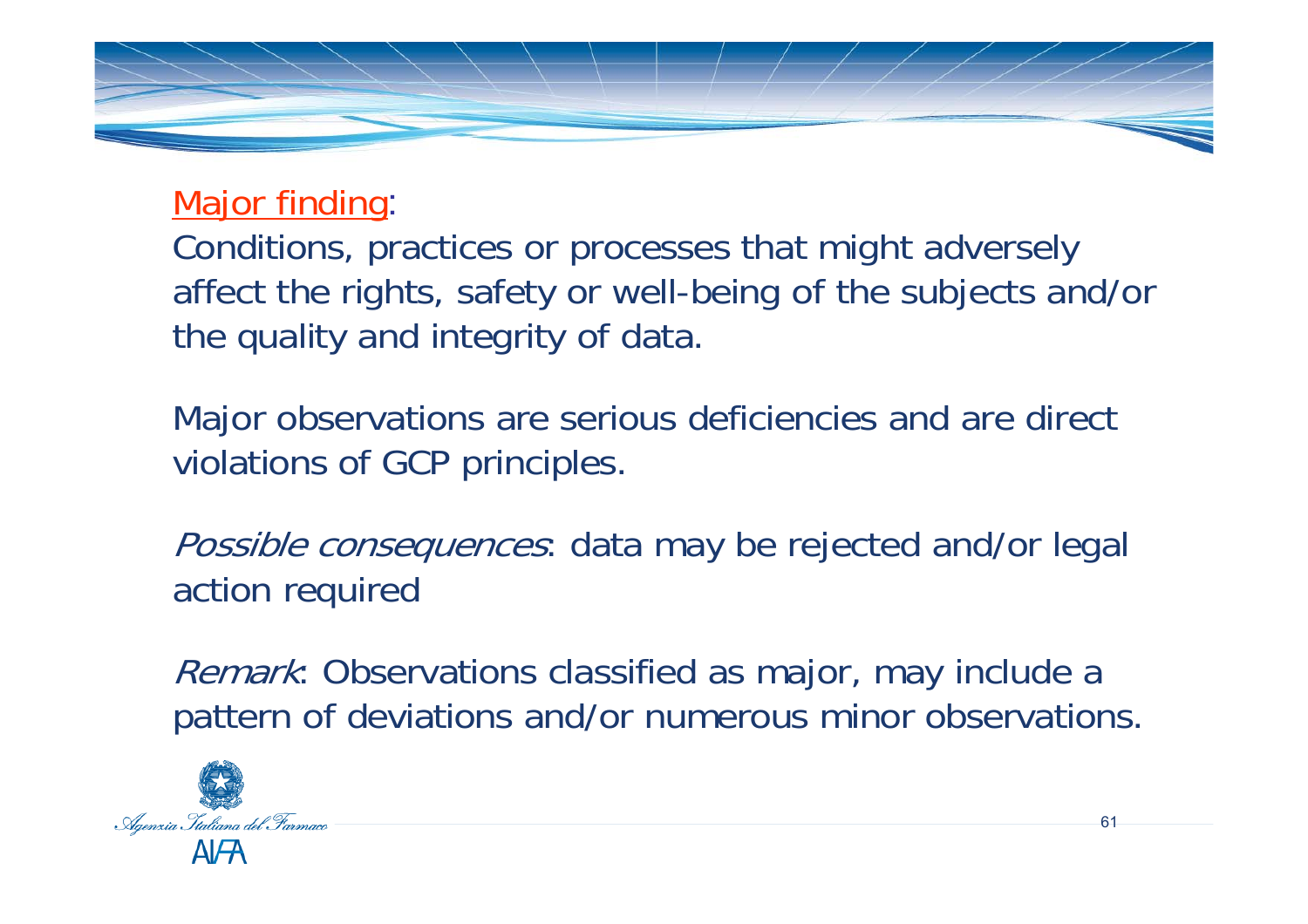

Minor finding:

Conditions, practices or processes that would not be expected to adversely affect the rights, safety or well being of the subjects and/or the quality and integrity of data.

Possible consequences: Observations classified as minor, indicate the need for improvement of conditions, practises and processes.

Remark: Many minor observations might indicate a bad quality and the sum might be equal to a major finding with its consequences.

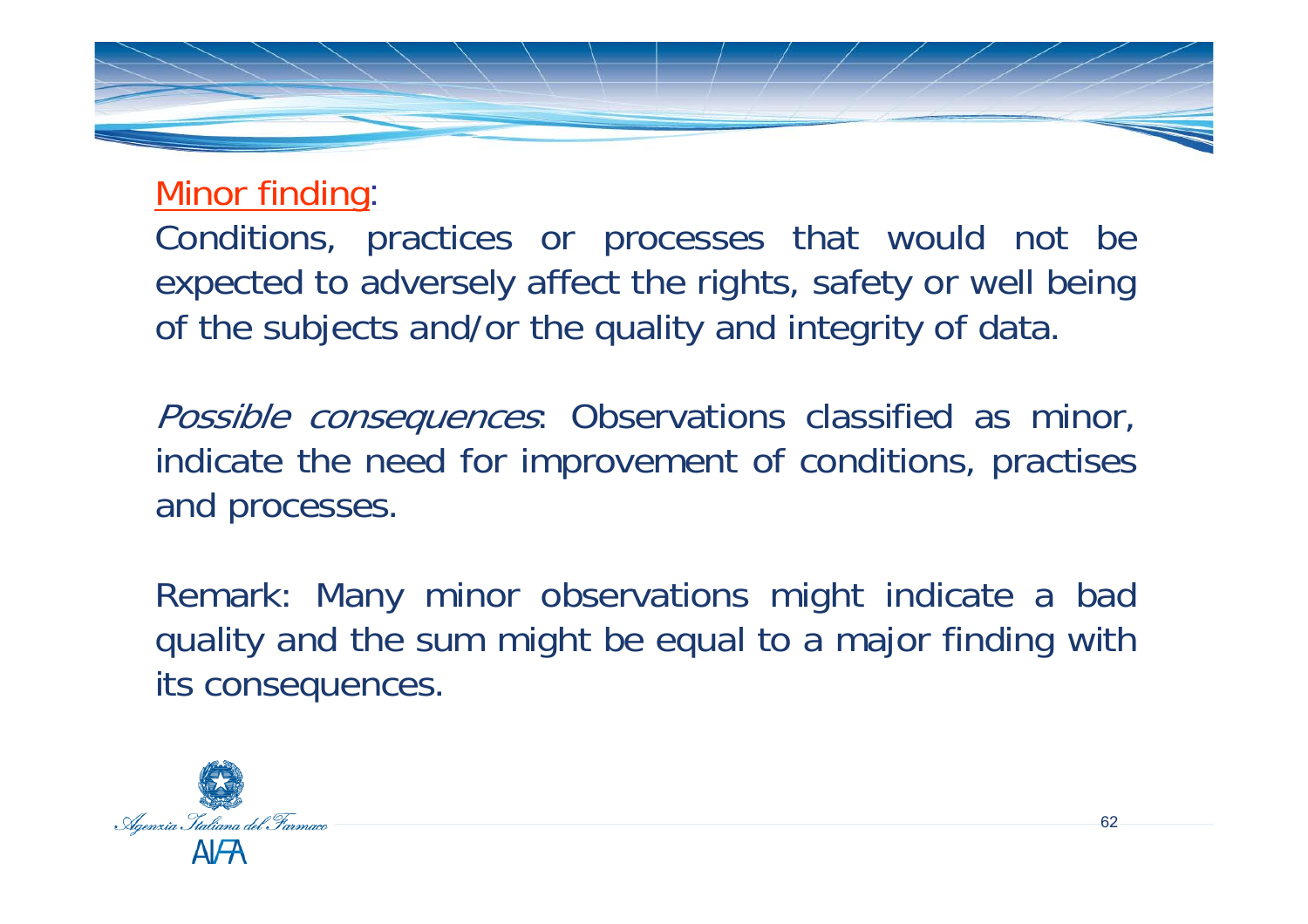

#### Conclusion of the Inspection Report

Conduction, recording and reporting of the trial acceptable/non-acceptable according to the principles of **GCP** 

If the inspection is related to MA, a recommendation should be given on whether the quality of the reported data allows its use in a MAA

An IR is defined as complete when the inspectors have assessed the responses from the inspectees on the findings described in the original IR

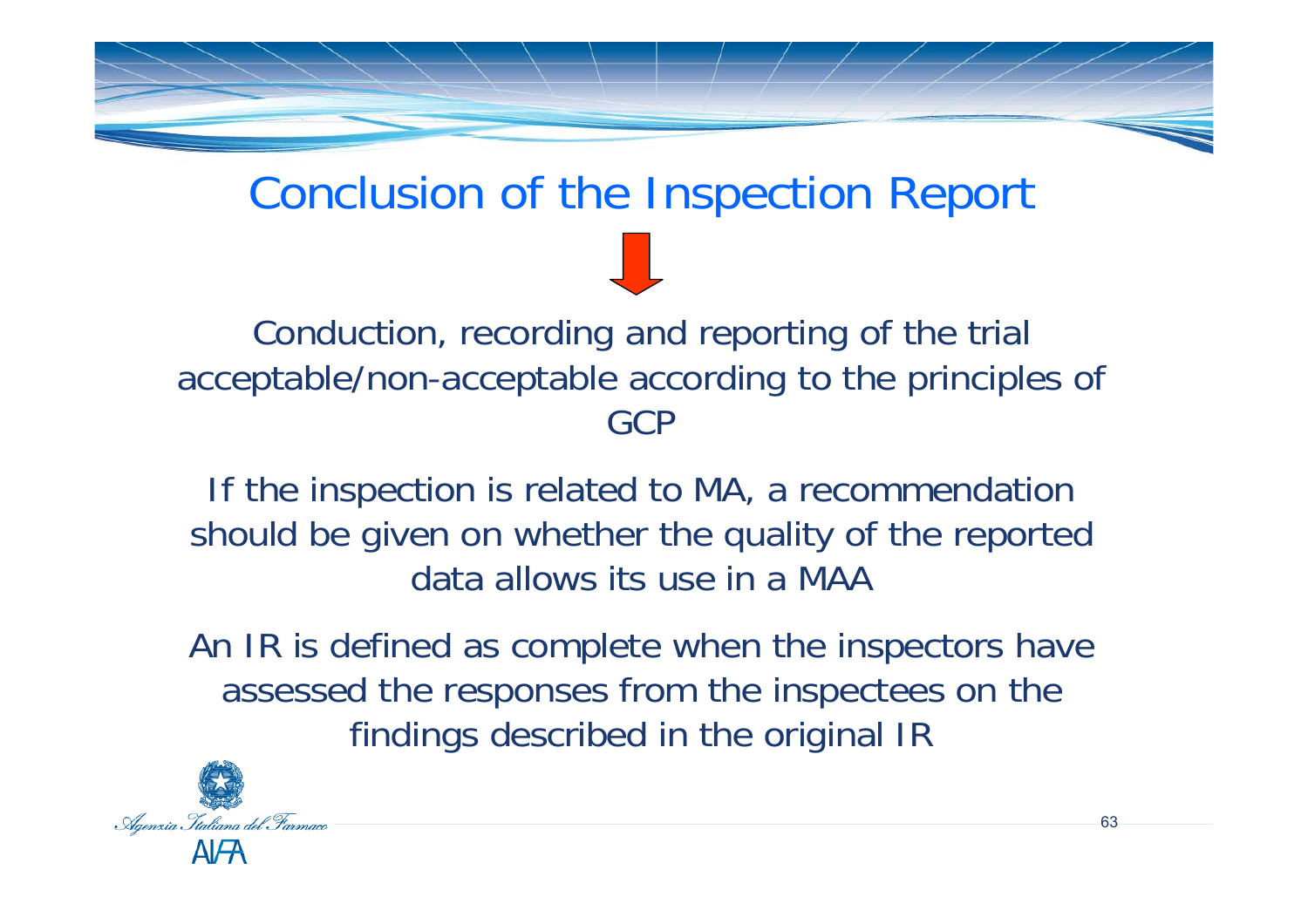

#### Inspection report-For whom?

#### Within a Members State

according to national regulations and procedures

-Inspectees

-Sponsor/CRO

-Courts/other authorities (if required)

-MA applicant

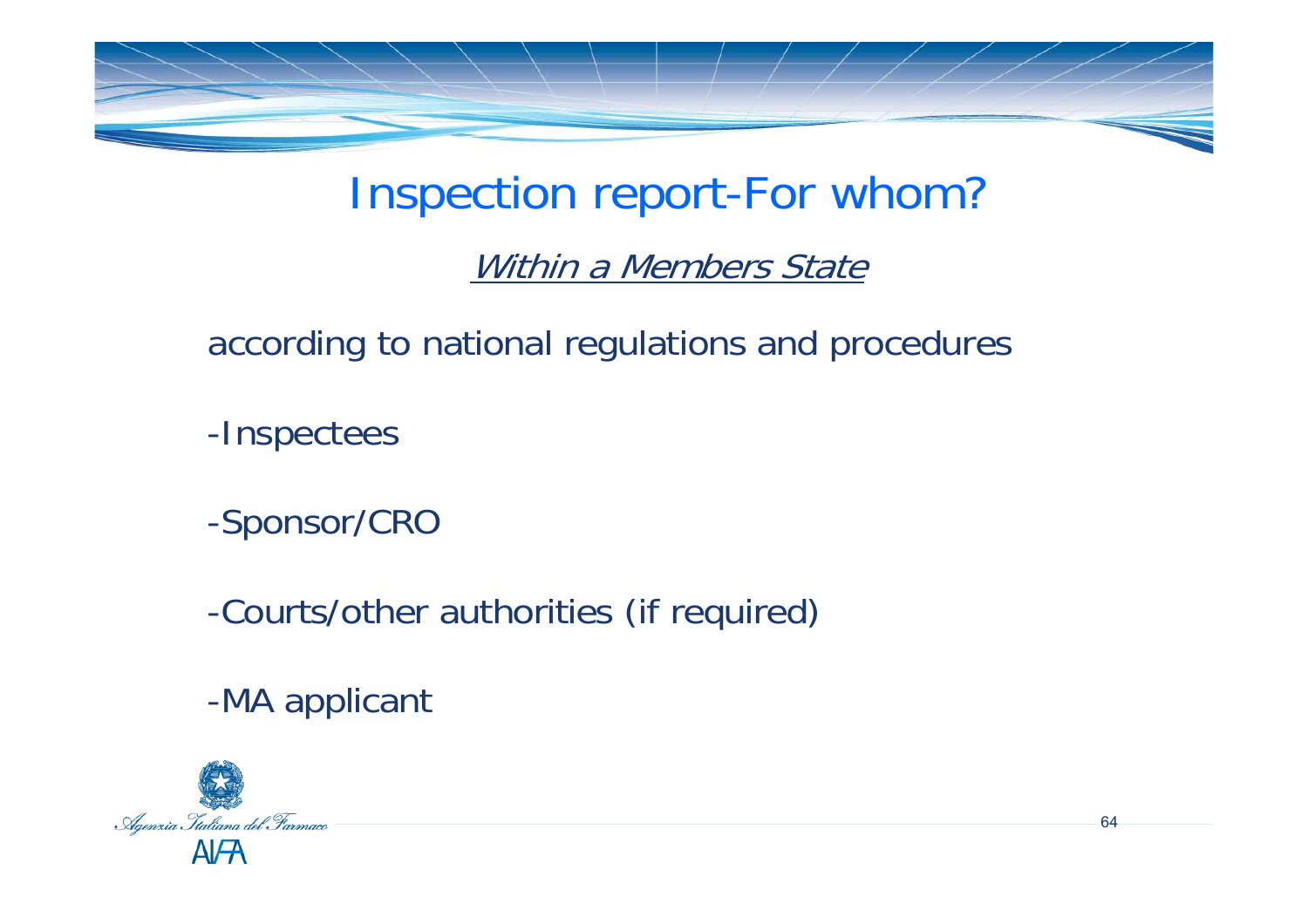- •Protocol adherence
- **STATE** Failure to respect eligibility criteria
- $\overline{\phantom{0}}$  Failure to adhere to protocol (IMP dosage, technical and/or laboratory procedure, visit range)
- •Data recording
- $-$  Fraud: patient does not exist, test not performed, one ECG for all the patients in BE studies, chromatograms built at PC

65

 Misconduct: no source documents, dates and events do not match, correcting fluid used to cover source data

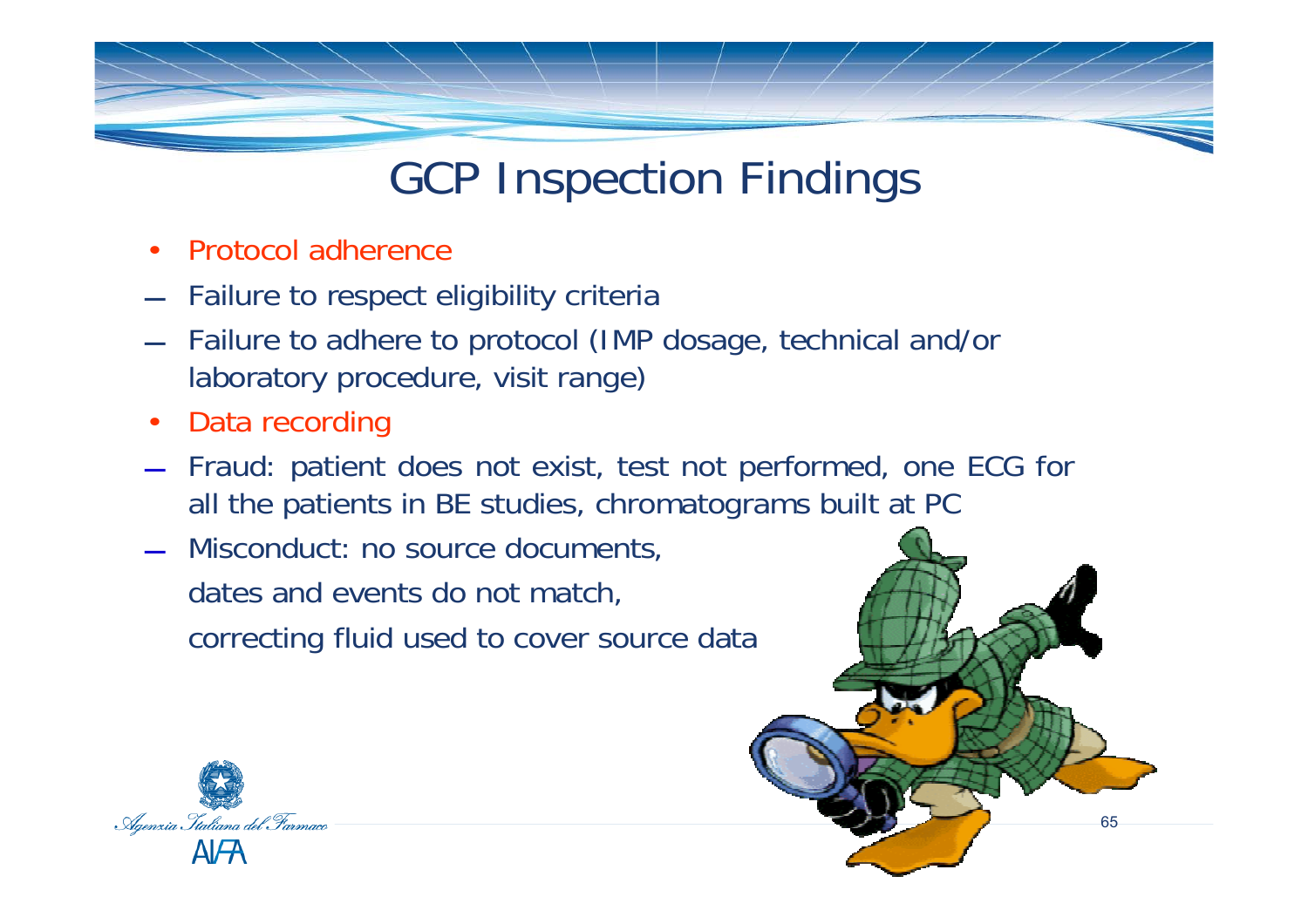- $\bullet$  Contract Management
	- Absence of formal agreements
	- Omissions, errors and discrepancies in contracts/agreements
	- Responsibilities of collaborating parties not clearly defined
	- Many activities delegated to Principal Investigator without agreements
- • Informed Consent
	- No records of consent being taken
	- IC obtained after the trail starts
	- Inconsistencies with protocol/amendments
	- Inadequate/incorrect form used
	- Inadequate language version
	- Investigator do not know the local language

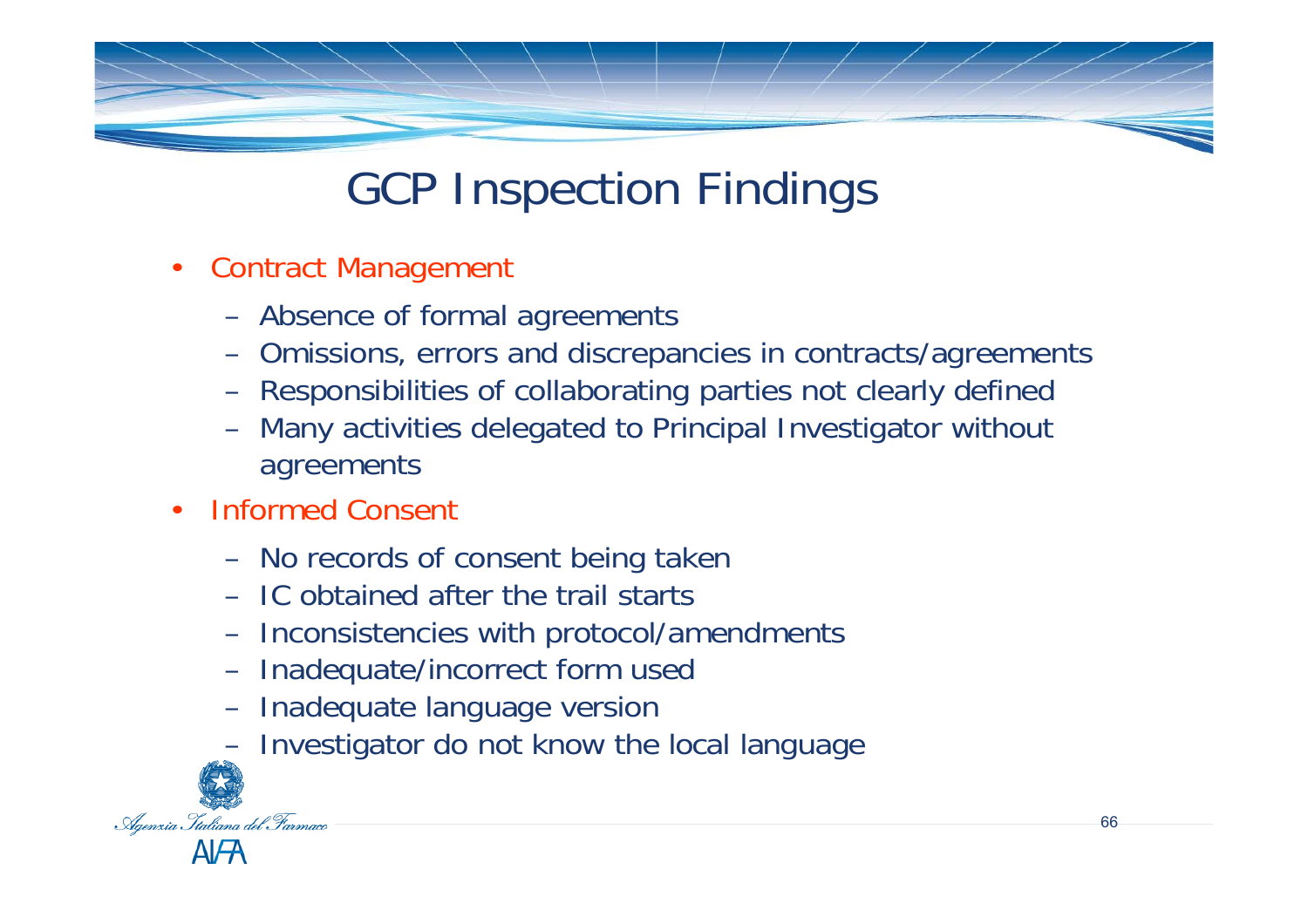- $\bullet$  Pharmacovigilance
	- Lack of awareness of legislative requirements (7 and 15 day reports)
	- Failure to distinguish AEs and ADRs
	- Failure to identify 'Serious events'
	- Failure to consider event expectedness, and hence to identify events which require IMMEDIATE reporting
	- Lack of involvement of Principal Investigator
	- Failure to monitor pregnancy to outcome
	- Failure to monitor increased severity or frequency through trend analysis

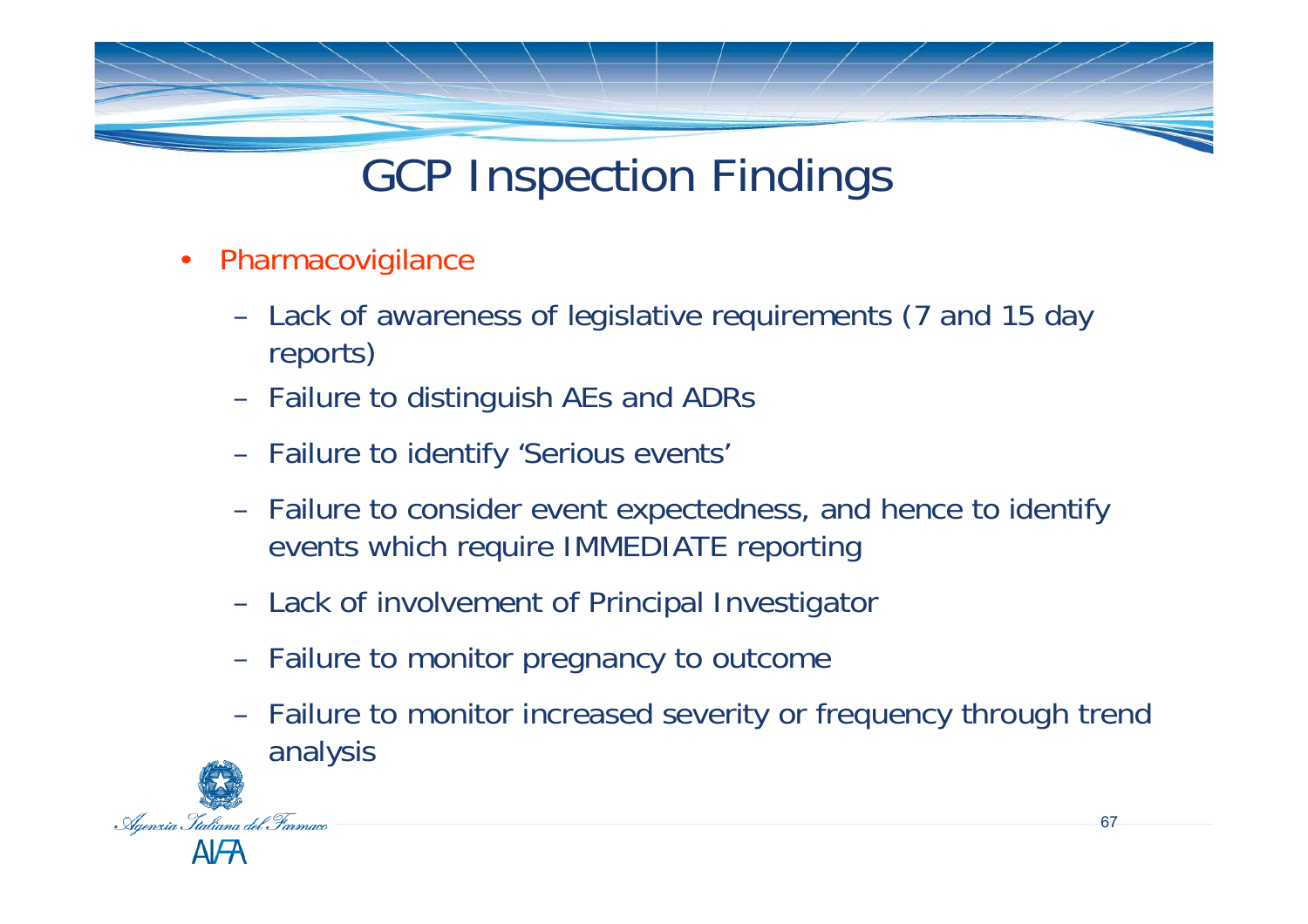

- •Contacts with ECs or authorities
- Provisional approval not fulfilled
- Failure to notify EC and RA of changes
- EC inadequate constitutions
- Failure to notify EC and RA of end of trial

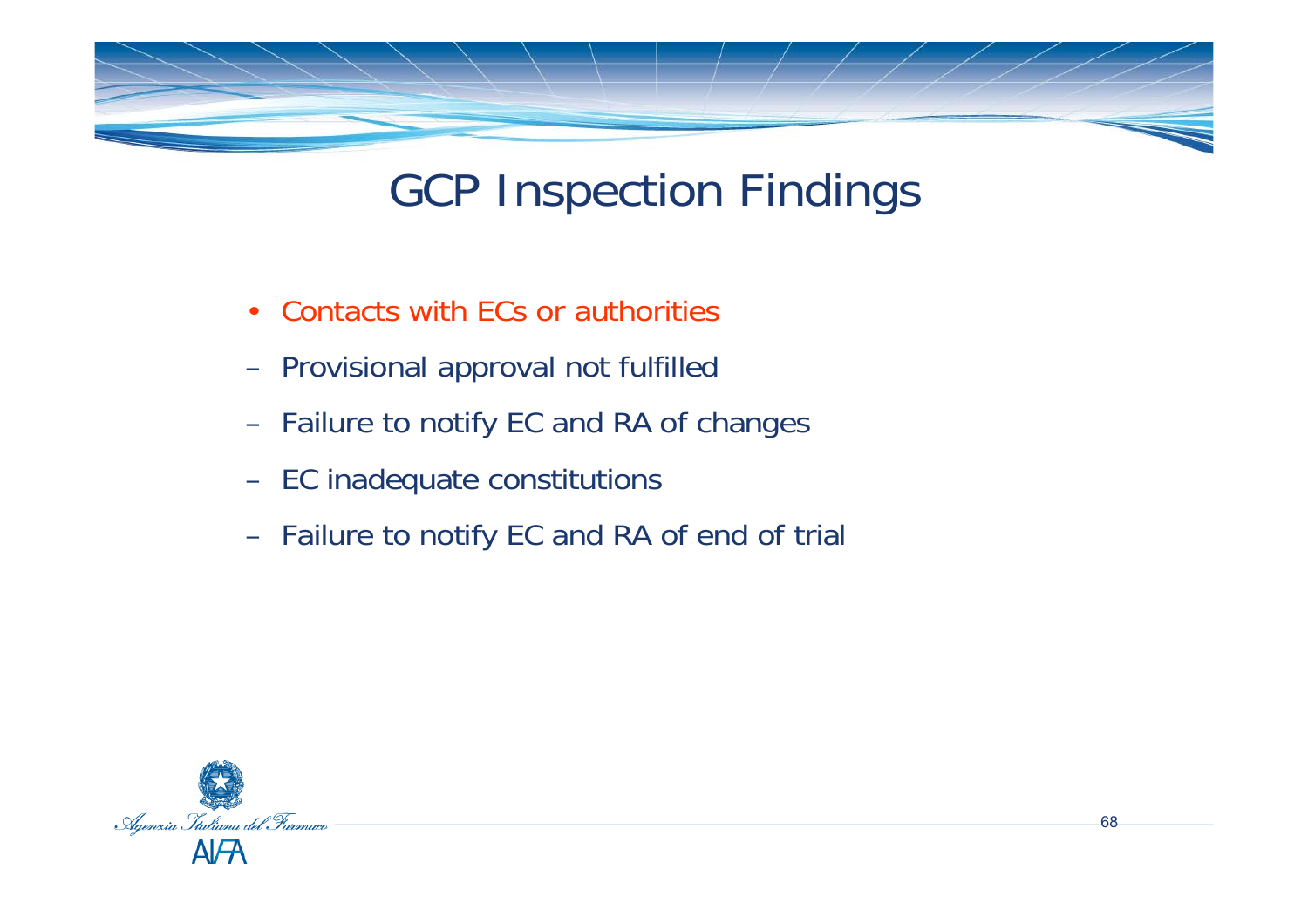- • Quality control
	- -Inadequate monitoring
	- -Monitor without GCP/protocol training
	- -Monitor reports contain no information
	- -No follow up actions
- • Miscellaneous Findings
	- Lack of GCP training or evidence of training, inadequate CV
	- Study documentation storage insecure or inadequate retention periods
	- Insurance expired

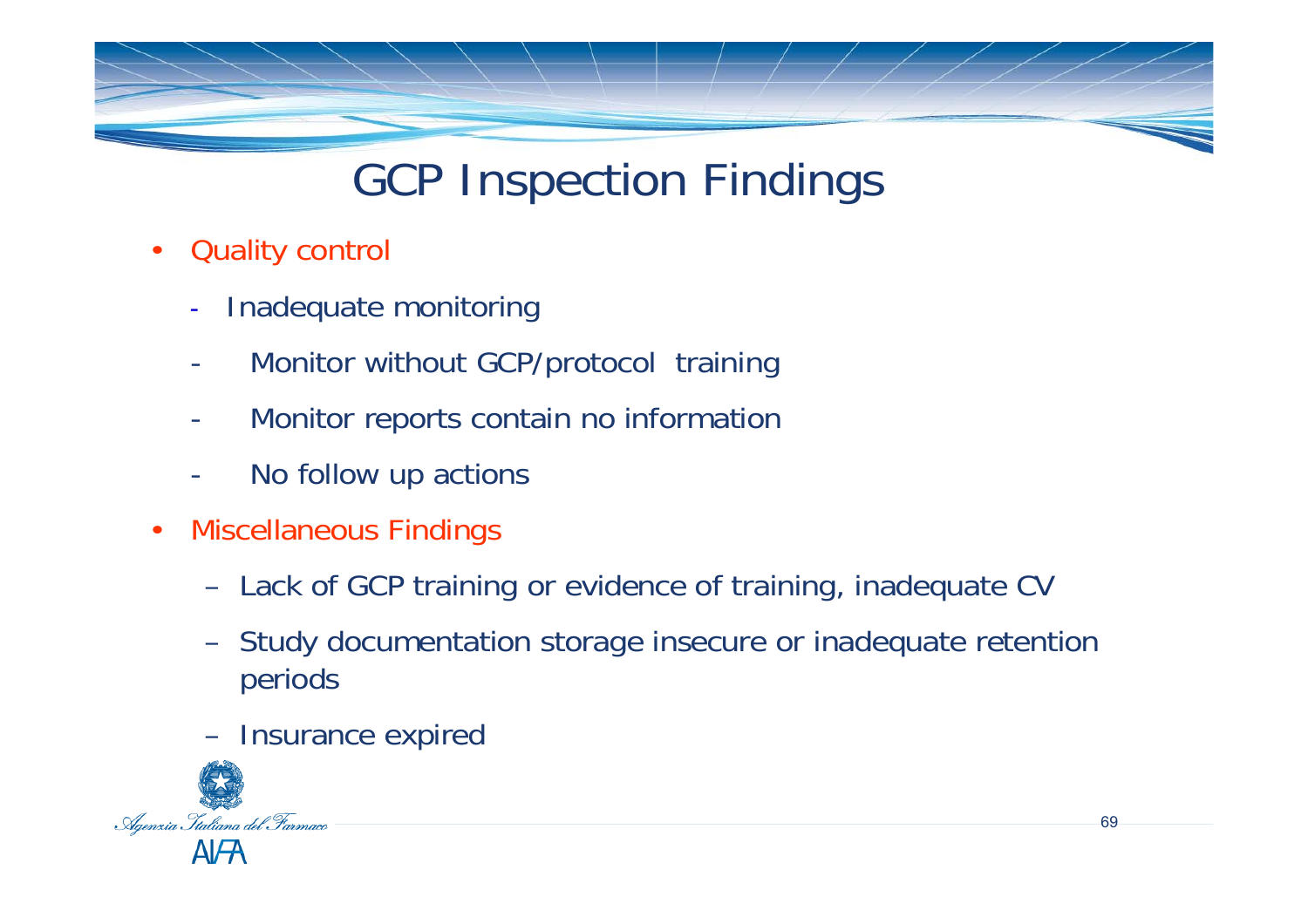- Investigational Medicinal Product
- Labelling not compliant with GMP Annexe 13
- Inadequate records to track the IMPs during the transport
- Missing or unsigned documentation accountability, dosing, shipping & no alternative mechanism to verify protocol compliance
- Queries in underlying pharmacy systems & procedures e.g. action in the event of out of specification temperature storage
- Failures in accountability difficulty in determining who was dosed, when, and with what



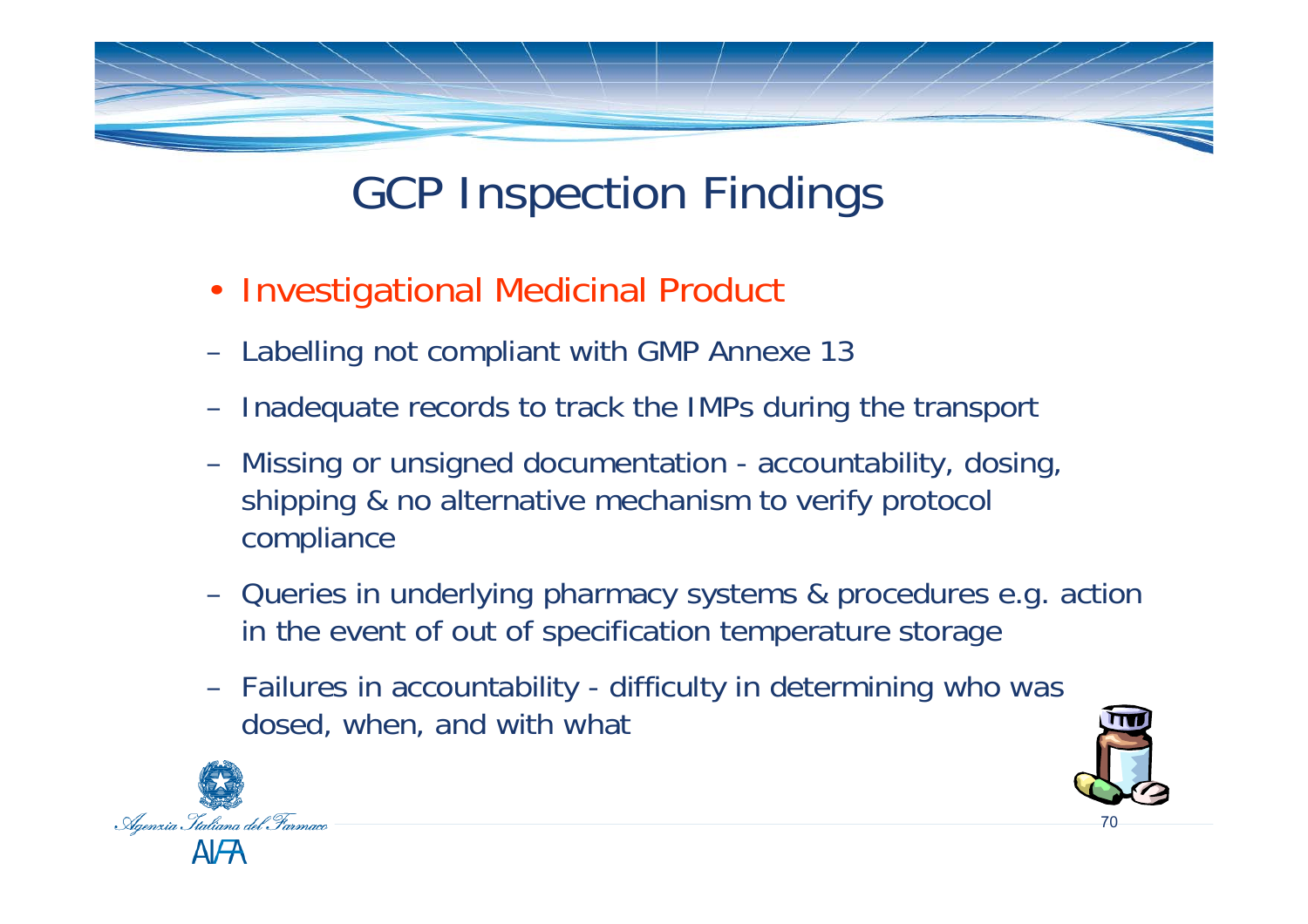#### CT pharmacy

- ¾No IMP shipment notes from the Sponsor
- ¾IMP shipment notes without key elements
- ¾No IMP internal shipment notes between investigator and pharmacy

- ¾IMP delivery directly to the investigator
- ¾IMP stored mixed with other drugs
- ¾IMP storage without T° monitoring (when required)
- ¾IMP storage at the wrong T°
- ¾Local drug destruction without documentation/SOP

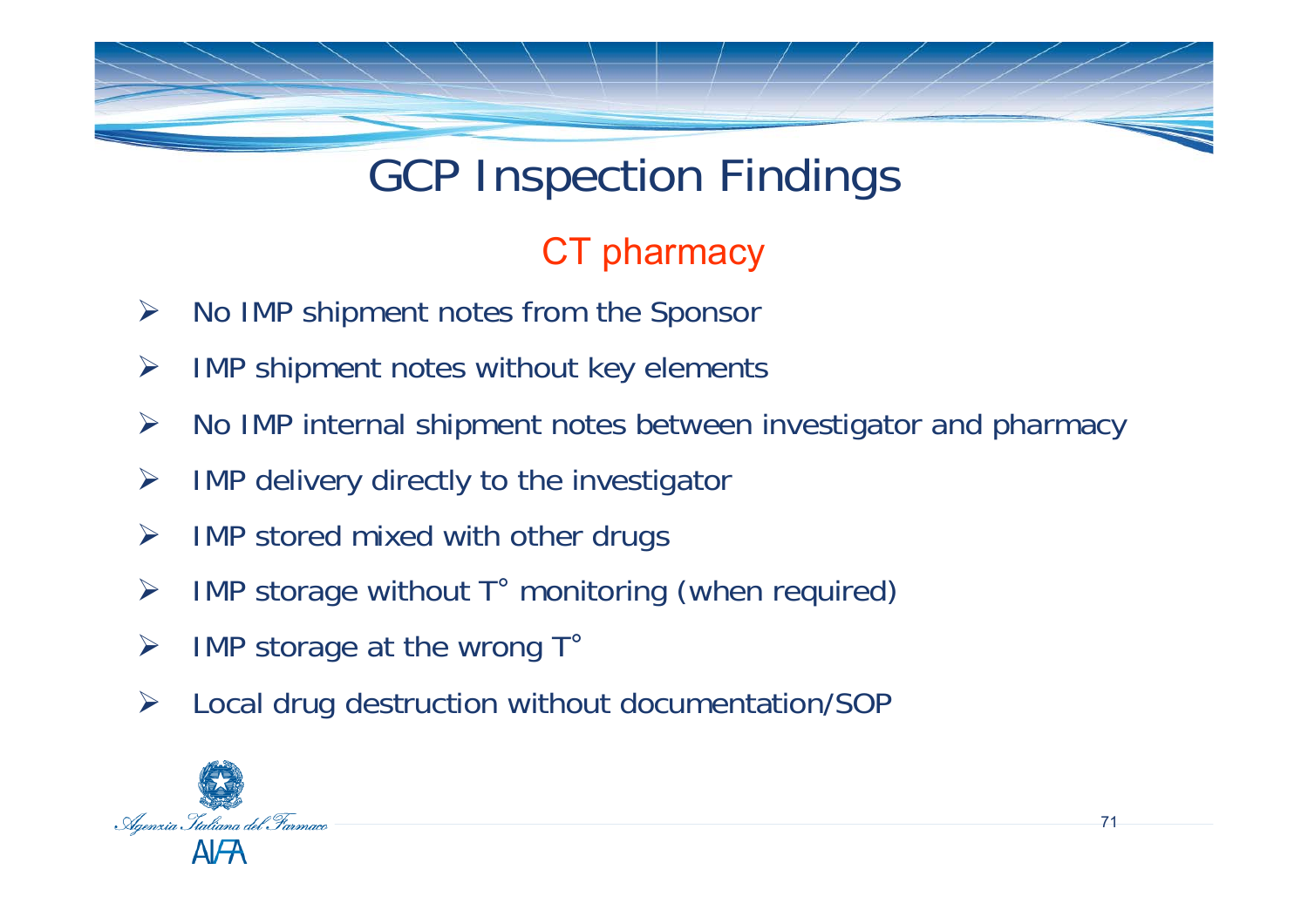

#### GCP Inspection Findings Sponsor site

- • Documentation
	- $\mathcal{L}_{\mathcal{A}}$  , where  $\mathcal{L}_{\mathcal{A}}$  is the set of the set of the set of the set of the set of the set of the set of the set of the set of the set of the set of the set of the set of the set of the set of the set of the Failures in quality systems e.g.:
		- lack of approved, controlled, documented procedures (SOPs)
		- Uncontrolled documents used in place of SOPs
	- $\mathcal{L}_{\mathcal{A}}$  , where  $\mathcal{L}_{\mathcal{A}}$  is the set of the set of the set of the set of the set of the set of the set of the set of the set of the set of the set of the set of the set of the set of the set of the set of the SOPs / Protocol do not reflect current practice or current legislation
	- – Failure to keep pertinent and complete records: e.g. key meetings/decisions not documented, in-process checks not documented

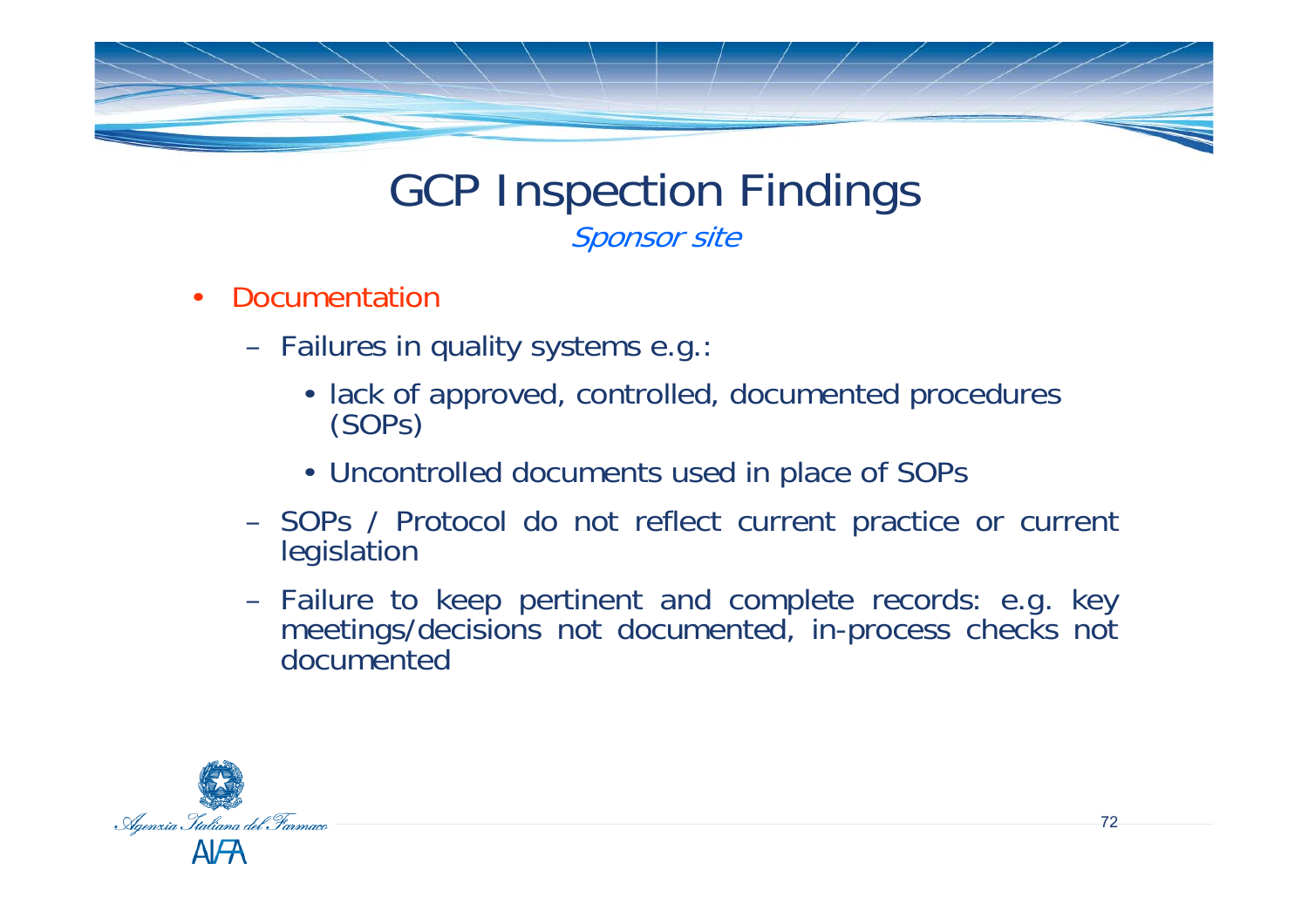## GCP Inspection Findings **Sponsor site**

- •**Miscellaneous findings**
	- -Computerised systems not validated
	- -Inadequate training
	- -No criteria to select third parties
	- -No audit of third parties
	- -Lack of clear definition of a protocol violation/deviation/waiver
	- -Protocol waivers for enrolment of non-eligible patients granted prospectively by the sponsor
	- -Protocol violators included in the "evaluable population" or per protocol population for the efficacy analysis
	- -Assessment of the relatedness of SAEs performed by the sponsor personnel, who did not have access to all available information concerning the IMP

73